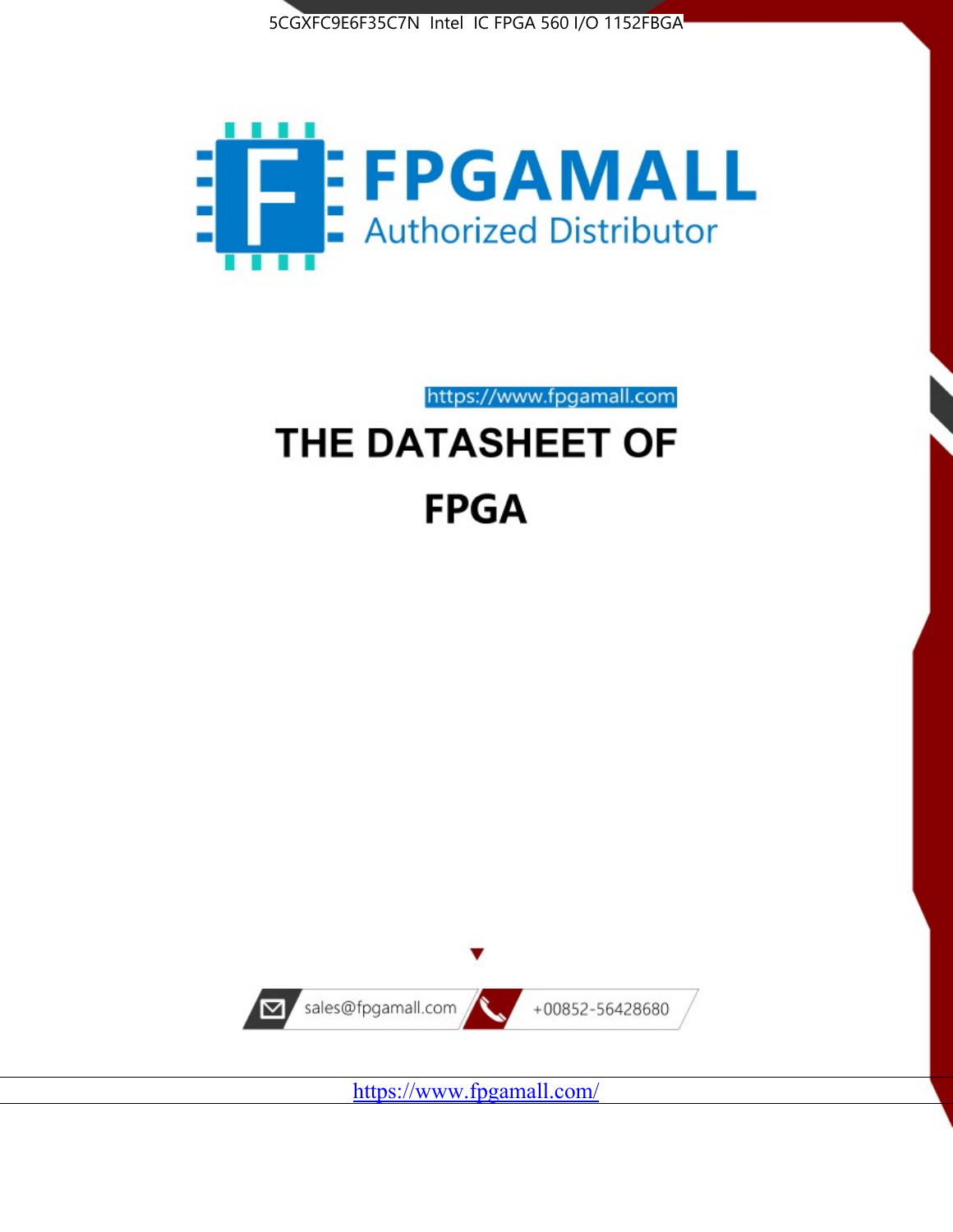5CGXFC9E6F35C7N Intel IC FPGA 560 I/O 1152FBGA



# **Cyclone V Device Overview**



**CV-51001 | 2018.05.07** Latest document on the web: **[PDF](https://www.altera.com/en_US/pdfs/literature/hb/cyclone-v/cv_51001.pdf)** | **[HTML](https://www.altera.com/documentation/sam1403480548153.html)**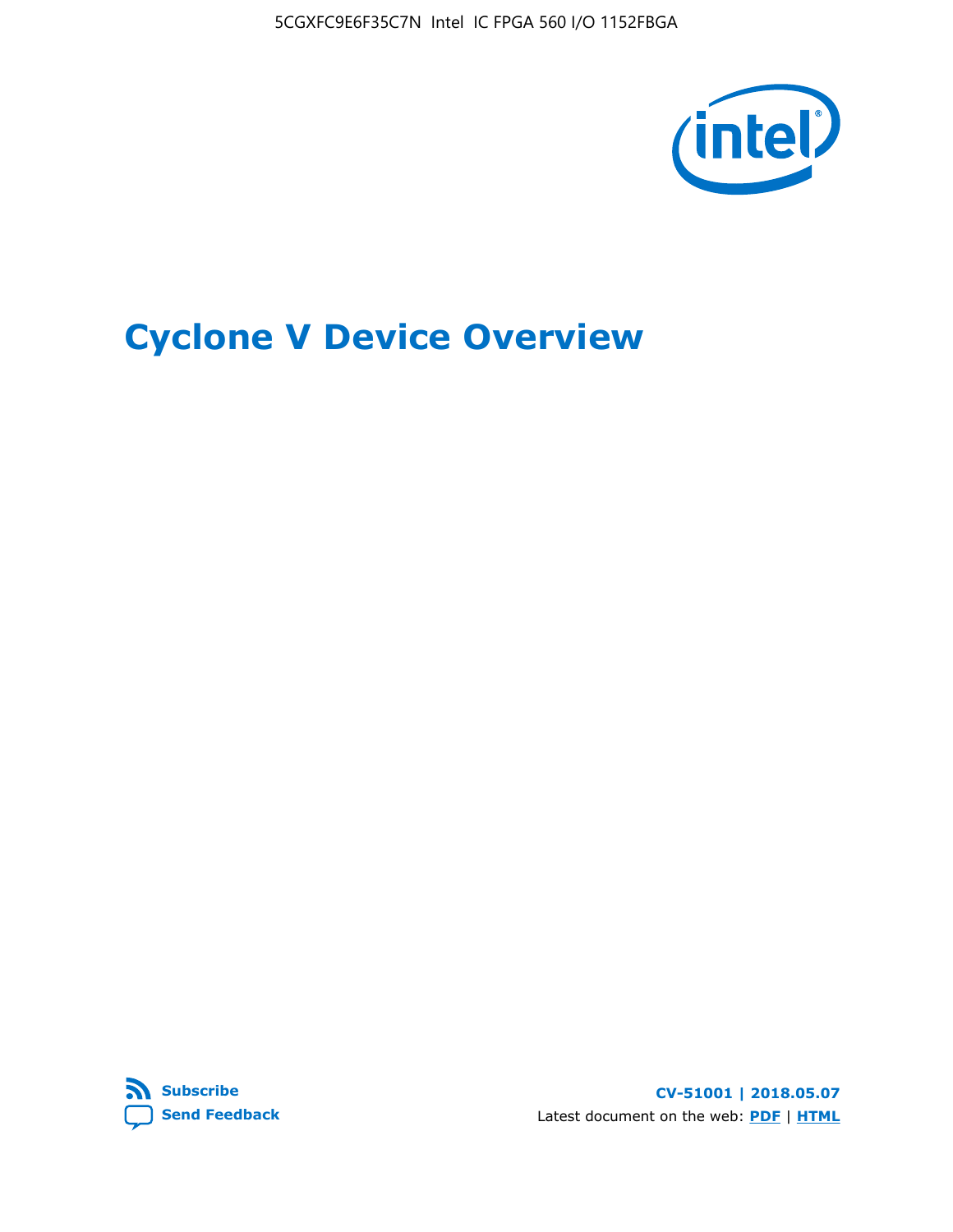

**Contents** 

# **Contents**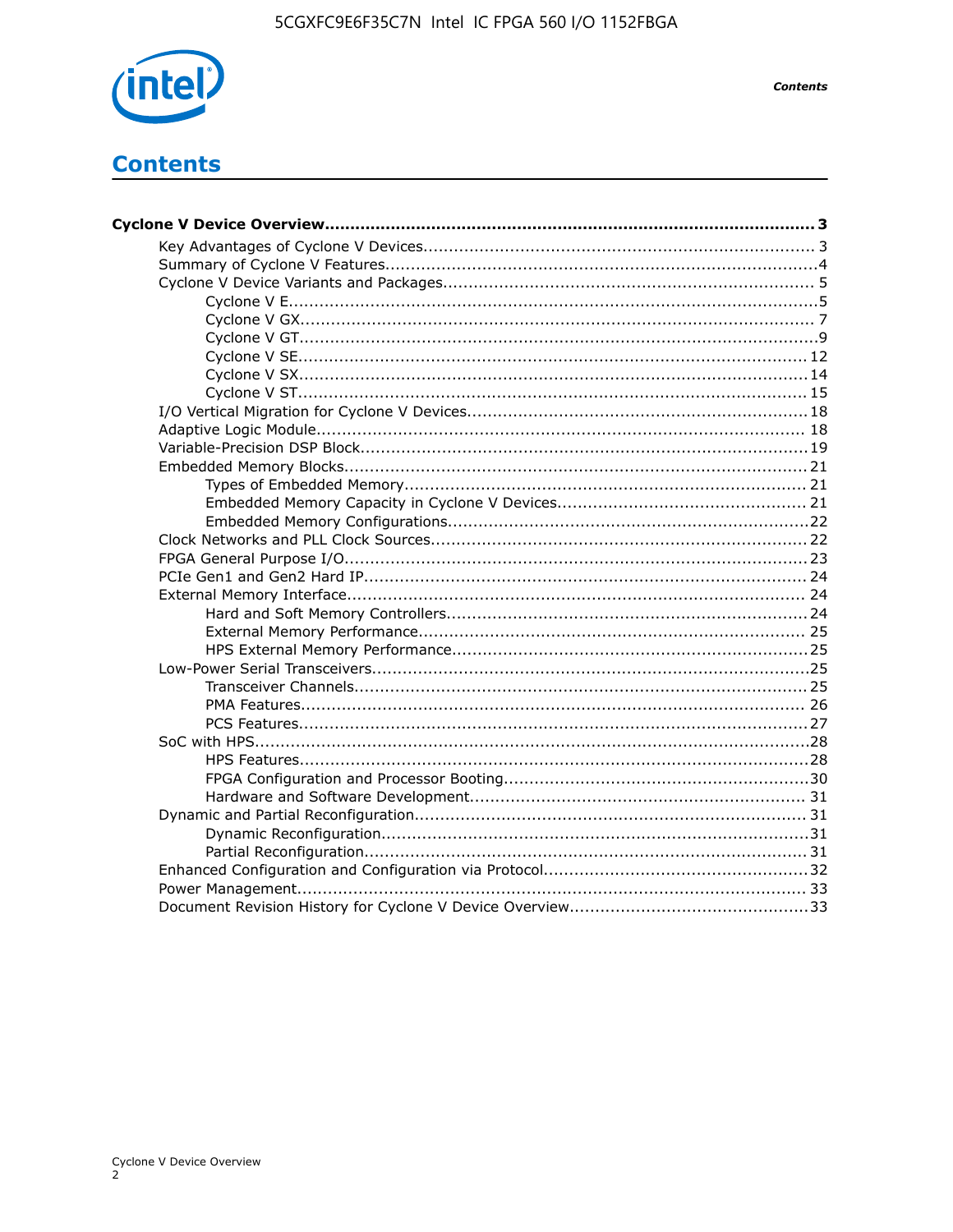

# **Cyclone V Device Overview**

The Cyclone® V devices are designed to simultaneously accommodate the shrinking power consumption, cost, and time-to-market requirements; and the increasing bandwidth requirements for high-volume and cost-sensitive applications.

Enhanced with integrated transceivers and hard memory controllers, the Cyclone V devices are suitable for applications in the industrial, wireless and wireline, military, and automotive markets.

### **Related Information**

#### [Cyclone V Device Handbook: Known Issues](https://www.altera.com/support/support-resources/knowledge-base/solutions/rd12152011_347.html) Lists the planned updates to the Cyclone V Device Handbook chapters.

# **Key Advantages of Cyclone V Devices**

### **Table 1. Key Advantages of the Cyclone V Device Family**

| <b>Advantage</b>                                                                    | <b>Supporting Feature</b>                                                                                                                                                                                                                                                    |
|-------------------------------------------------------------------------------------|------------------------------------------------------------------------------------------------------------------------------------------------------------------------------------------------------------------------------------------------------------------------------|
| Lower power consumption                                                             | Built on TSMC's 28 nm low-power (28LP) process technology and includes an<br>٠<br>abundance of hard intellectual property (IP) blocks<br>Up to 40% lower power consumption than the previous generation device<br>٠                                                          |
| Improved logic integration and<br>differentiation capabilities                      | 8-input adaptive logic module (ALM)<br>٠<br>Up to 13.59 megabits (Mb) of embedded memory<br>٠<br>Variable-precision digital signal processing (DSP) blocks<br>٠                                                                                                              |
| Increased bandwidth capacity                                                        | 3.125 gigabits per second (Gbps) and 6.144 Gbps transceivers<br>٠<br>Hard memory controllers<br>٠                                                                                                                                                                            |
| Hard processor system (HPS)<br>with integrated Arm* Cortex*-A9<br>MPCore* processor | Tight integration of a dual-core Arm Cortex-A9 MPCore processor, hard IP, and an<br>$\bullet$<br>FPGA in a single Cyclone V system-on-a-chip (SoC)<br>Supports over 128 Gbps peak bandwidth with integrated data coherency between<br>٠<br>the processor and the FPGA fabric |
| Lowest system cost                                                                  | Requires only two core voltages to operate<br>٠<br>Available in low-cost wirebond packaging<br>٠<br>Includes innovative features such as Configuration via Protocol (CvP) and partial<br>٠<br>reconfiguration                                                                |

Intel Corporation. All rights reserved. Intel, the Intel logo, Altera, Arria, Cyclone, Enpirion, MAX, Nios, Quartus and Stratix words and logos are trademarks of Intel Corporation or its subsidiaries in the U.S. and/or other countries. Intel warrants performance of its FPGA and semiconductor products to current specifications in accordance with Intel's standard warranty, but reserves the right to make changes to any products and services at any time without notice. Intel assumes no responsibility or liability arising out of the application or use of any information, product, or service described herein except as expressly agreed to in writing by Intel. Intel customers are advised to obtain the latest version of device specifications before relying on any published information and before placing orders for products or services. \*Other names and brands may be claimed as the property of others.

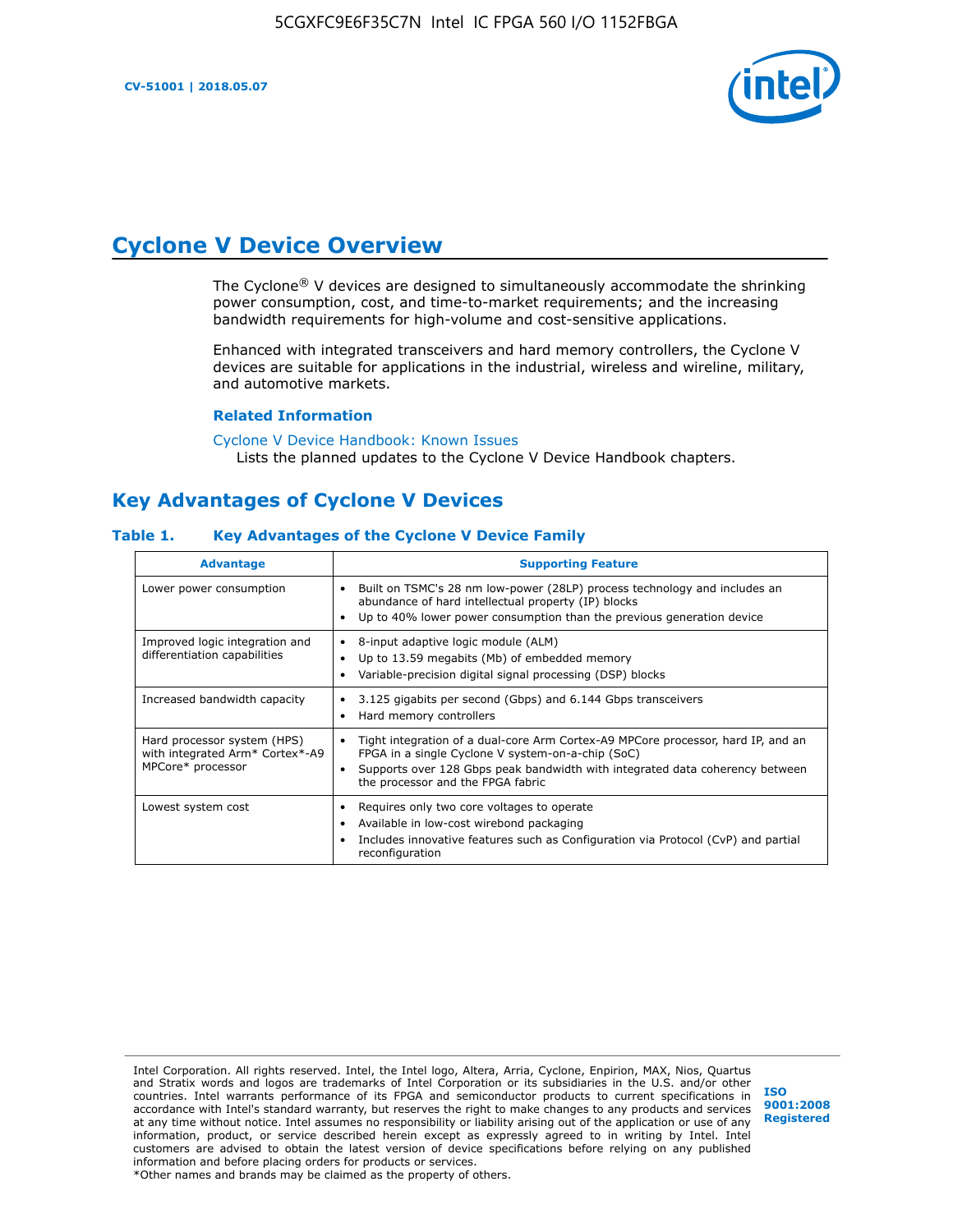

# **Summary of Cyclone V Features**

### **Table 2. Summary of Features for Cyclone V Devices**

| <b>Feature</b>                                           | <b>Description</b>                                                                                                                                                                                      |                                                                                                                                                                                                                                                                                                                                                                                                                                                                                                                                                                                                                                                                                                         |  |  |  |  |  |  |
|----------------------------------------------------------|---------------------------------------------------------------------------------------------------------------------------------------------------------------------------------------------------------|---------------------------------------------------------------------------------------------------------------------------------------------------------------------------------------------------------------------------------------------------------------------------------------------------------------------------------------------------------------------------------------------------------------------------------------------------------------------------------------------------------------------------------------------------------------------------------------------------------------------------------------------------------------------------------------------------------|--|--|--|--|--|--|
| Technology                                               | TSMC's 28-nm low-power (28LP) process technology<br>$\bullet$<br>1.1 V core voltage                                                                                                                     |                                                                                                                                                                                                                                                                                                                                                                                                                                                                                                                                                                                                                                                                                                         |  |  |  |  |  |  |
| Packaging                                                | $\bullet$                                                                                                                                                                                               | Wirebond low-halogen packages<br>Multiple device densities with compatible package footprints for seamless migration between<br>different device densities<br>RoHS-compliant and leaded $(1)$ options                                                                                                                                                                                                                                                                                                                                                                                                                                                                                                   |  |  |  |  |  |  |
| High-performance<br>FPGA fabric                          | Enhanced 8-input ALM with four registers                                                                                                                                                                |                                                                                                                                                                                                                                                                                                                                                                                                                                                                                                                                                                                                                                                                                                         |  |  |  |  |  |  |
| Internal memory<br>blocks                                | of the ALMs as MLAB memory                                                                                                                                                                              | M10K-10-kilobits (Kb) memory blocks with soft error correction code (ECC)<br>Memory logic array block (MLAB)-640-bit distributed LUTRAM where you can use up to 25%                                                                                                                                                                                                                                                                                                                                                                                                                                                                                                                                     |  |  |  |  |  |  |
| Embedded Hard IP<br>blocks                               | Variable-precision DSP                                                                                                                                                                                  | Native support for up to three signal processing precision levels<br>(three $9 \times 9$ , two $18 \times 18$ , or one $27 \times 27$ multiplier) in the same<br>variable-precision DSP block<br>64-bit accumulator and cascade<br>Embedded internal coefficient memory<br>Preadder/subtractor for improved efficiency                                                                                                                                                                                                                                                                                                                                                                                  |  |  |  |  |  |  |
|                                                          | Memory controller                                                                                                                                                                                       | DDR3, DDR2, and LPDDR2 with 16 and 32 bit ECC support                                                                                                                                                                                                                                                                                                                                                                                                                                                                                                                                                                                                                                                   |  |  |  |  |  |  |
|                                                          | Embedded transceiver<br>I/O                                                                                                                                                                             | PCI Express* (PCIe*) Gen2 and Gen1 (x1, x2, or x4) hard IP with<br>multifunction support, endpoint, and root port                                                                                                                                                                                                                                                                                                                                                                                                                                                                                                                                                                                       |  |  |  |  |  |  |
| Clock networks                                           | Up to 550 MHz global clock network<br>$\bullet$<br>$\bullet$<br>$\bullet$                                                                                                                               | Global, quadrant, and peripheral clock networks<br>Clock networks that are not used can be powered down to reduce dynamic power                                                                                                                                                                                                                                                                                                                                                                                                                                                                                                                                                                         |  |  |  |  |  |  |
| Phase-locked loops<br>(PLLs)                             | $\bullet$<br>Integer mode and fractional mode<br>$\bullet$                                                                                                                                              | Precision clock synthesis, clock delay compensation, and zero delay buffering (ZDB)                                                                                                                                                                                                                                                                                                                                                                                                                                                                                                                                                                                                                     |  |  |  |  |  |  |
| FPGA General-purpose<br>$I/Os$ (GPIOs)                   | $\bullet$<br>$\bullet$<br>On-chip termination (OCT)<br>$\bullet$                                                                                                                                        | 875 megabits per second (Mbps) LVDS receiver and 840 Mbps LVDS transmitter<br>400 MHz/800 Mbps external memory interface<br>3.3 V support with up to 16 mA drive strength                                                                                                                                                                                                                                                                                                                                                                                                                                                                                                                               |  |  |  |  |  |  |
| Low-power high-speed<br>serial interface                 | 614 Mbps to 6.144 Gbps integrated transceiver speed<br>$\bullet$<br>Transmit pre-emphasis and receiver equalization<br>$\bullet$<br>Dynamic partial reconfiguration of individual channels<br>$\bullet$ |                                                                                                                                                                                                                                                                                                                                                                                                                                                                                                                                                                                                                                                                                                         |  |  |  |  |  |  |
| <b>HPS</b><br>(Cyclone V SE, SX,<br>and ST devices only) | $\bullet$<br>$\bullet$<br>interfaces<br>On-chip RAM and boot ROM                                                                                                                                        | Single or dual-core Arm Cortex-A9 MPCore processor-up to 925 MHz maximum frequency with<br>support for symmetric and asymmetric multiprocessing<br>Interface peripherals-10/100/1000 Ethernet media access control (EMAC), USB 2.0<br>On-The-GO (OTG) controller, quad serial peripheral interface (QSPI) flash controller, NAND<br>flash controller, Secure Digital/MultiMediaCard (SD/MMC) controller, UART, controller area<br>network (CAN), serial peripheral interface (SPI), I <sup>2</sup> C interface, and up to 85 HPS GPIO<br>System peripherals—general-purpose timers, watchdog timers, direct memory access (DMA)<br>controller, FPGA configuration manager, and clock and reset managers |  |  |  |  |  |  |
|                                                          |                                                                                                                                                                                                         | continued                                                                                                                                                                                                                                                                                                                                                                                                                                                                                                                                                                                                                                                                                               |  |  |  |  |  |  |

<sup>(1)</sup> Contact Intel for availability.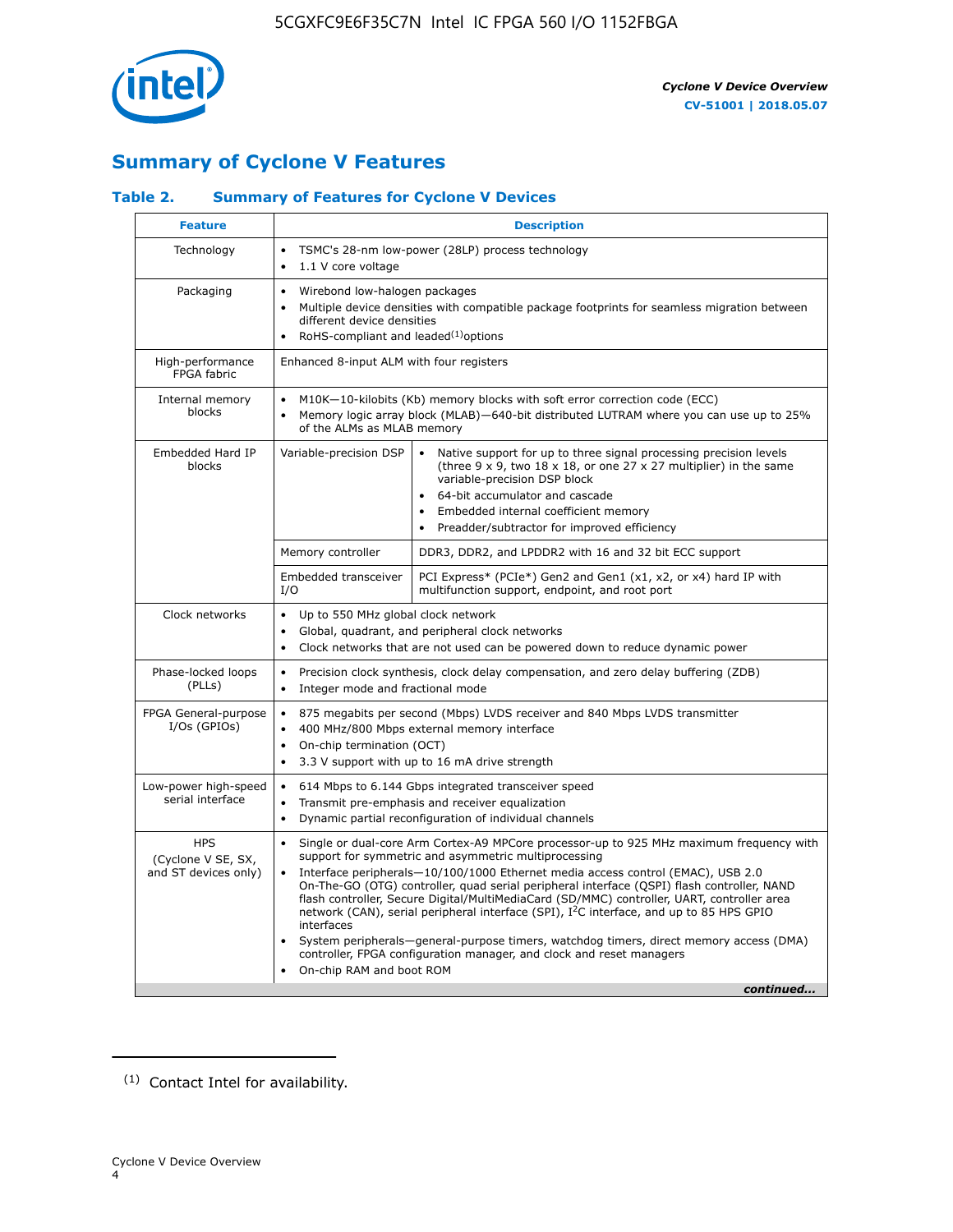

| <b>Feature</b> | <b>Description</b>                                                                                                                                                                                                                                                                                                                                                                                                           |  |  |  |  |  |  |  |
|----------------|------------------------------------------------------------------------------------------------------------------------------------------------------------------------------------------------------------------------------------------------------------------------------------------------------------------------------------------------------------------------------------------------------------------------------|--|--|--|--|--|--|--|
|                | HPS-FPGA bridges—include the FPGA-to-HPS, HPS-to-FPGA, and lightweight HPS-to-FPGA<br>bridges that allow the FPGA fabric to issue transactions to slaves in the HPS, and vice versa<br>FPGA-to-HPS SDRAM controller subsystem-provides a configurable interface to the multiport<br>front end (MPFE) of the HPS SDRAM controller<br>Arm CoreSight <sup>™</sup> JTAG debug access port, trace port, and on-chip trace storage |  |  |  |  |  |  |  |
| Configuration  | Tamper protection—comprehensive design protection to protect your valuable IP investments<br>Enhanced advanced encryption standard (AES) design security features<br>CvP<br>Dynamic reconfiguration of the FPGA<br>Active serial (AS) x1 and x4, passive serial (PS), JTAG, and fast passive parallel (FPP) x8 and<br>x16 configuration options<br>Internal scrubbing (2)<br>Partial reconfiguration (3)                     |  |  |  |  |  |  |  |

# **Cyclone V Device Variants and Packages**

### **Table 3. Device Variants for the Cyclone V Device Family**

| <b>Variant</b> | <b>Description</b>                                                                                                      |
|----------------|-------------------------------------------------------------------------------------------------------------------------|
| Cyclone V E    | Optimized for the lowest system cost and power requirement for a wide spectrum of general logic<br>and DSP applications |
| Cyclone V GX   | Optimized for the lowest cost and power requirement for 614 Mbps to 3.125 Gbps transceiver<br>applications              |
| Cyclone V GT   | The FPGA industry's lowest cost and lowest power requirement for 6.144 Gbps transceiver<br>applications                 |
| Cyclone V SE   | SoC with integrated Arm-based HPS                                                                                       |
| Cyclone V SX   | SoC with integrated Arm-based HPS and 3.125 Gbps transceivers                                                           |
| Cyclone V ST   | SoC with integrated Arm-based HPS and 6.144 Gbps transceivers                                                           |

# **Cyclone V E**

This section provides the available options, maximum resource counts, and package plan for the Cyclone V E devices.

The information in this section is correct at the time of publication. For the latest information and to get more details, refer to the Product Selector Guide.

#### **Related Information**

[Product Selector Guide](https://www.altera.com/products/product-selector-guide.html)

Provides the latest information about Intel products.

<sup>(2)</sup> The SEU internal scrubbing feature is available for Cyclone V E, GX, SE, and SX devices with the "SC" suffix in the part number. For device availability and ordering, contact your local Intel sales representatives.

 $(3)$  The partial reconfiguration feature is available for Cyclone V E, GX, SE, and SX devices with the "SC" suffix in the part number. For device availability and ordering, contact your local Intel® sales representatives.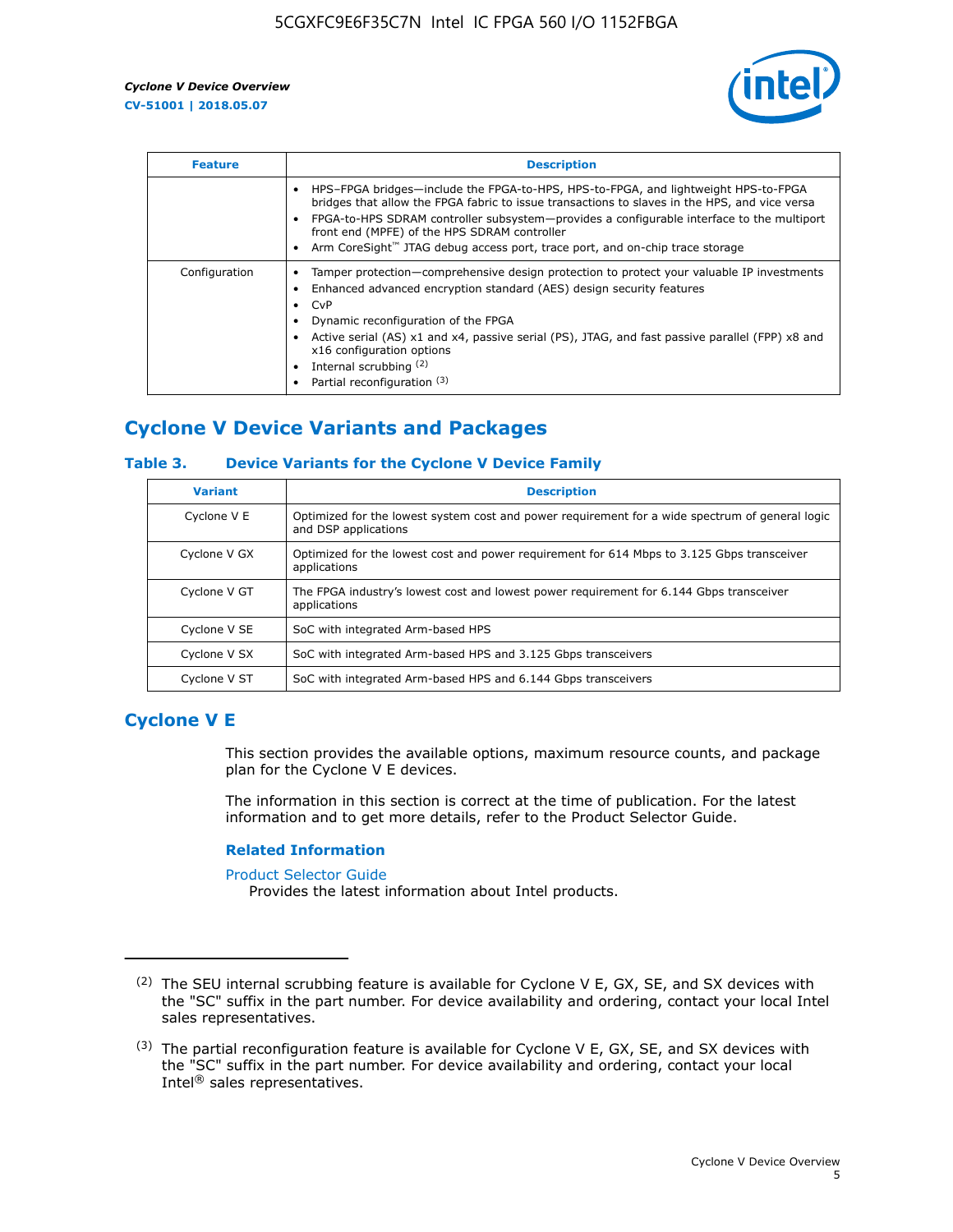# **Available Options**

### **Figure 1. Sample Ordering Code and Available Options for Cyclone V E Devices**

The SEU internal scrubbing feature is available for Cyclone V E, GX, SE, and SX devices with the "SC" suffix in the part number. For device availability and ordering, contact your local Intel sales representatives.



### **Maximum Resources**

### **Table 4. Maximum Resource Counts for Cyclone V E Devices**

| <b>Resource</b>              |                        | <b>Member Code</b> |                |                |                |                |  |  |
|------------------------------|------------------------|--------------------|----------------|----------------|----------------|----------------|--|--|
|                              |                        | A2                 | A <sub>4</sub> | <b>A5</b>      | <b>A7</b>      | A <sub>9</sub> |  |  |
| Logic Elements (LE) (K)      |                        | 25                 | 49             | 77             | 150            | 301            |  |  |
| <b>ALM</b>                   |                        | 9,430              | 18,480         | 29,080         | 56,480         | 113,560        |  |  |
| Register                     |                        |                    | 73,920         | 116,320        | 225,920        | 454,240        |  |  |
| Memory (Kb)                  | M10K                   | 1,760              | 3,080          | 4,460          | 6,860          | 12,200         |  |  |
|                              | <b>MLAB</b>            | 196                | 303            | 424            | 836            | 1,717          |  |  |
| Variable-precision DSP Block |                        | 25                 | 66             | 150            | 156            | 342            |  |  |
| 18 x 18 Multiplier           |                        | 50                 | 132            | 300            | 312            | 684            |  |  |
| PLL                          |                        | $\overline{4}$     | $\overline{4}$ | 6              | $\overline{7}$ | 8              |  |  |
| GPIO                         |                        | 224<br>224<br>240  |                | 480            | 480            |                |  |  |
| <b>LVDS</b>                  | Transmitter            | 56                 | 56             | 60             | 120            | 120            |  |  |
|                              | Receiver               | 56                 | 56             | 60             | 120            | 120            |  |  |
|                              | Hard Memory Controller |                    | $\mathbf{1}$   | $\overline{2}$ | 2              | $\overline{2}$ |  |  |

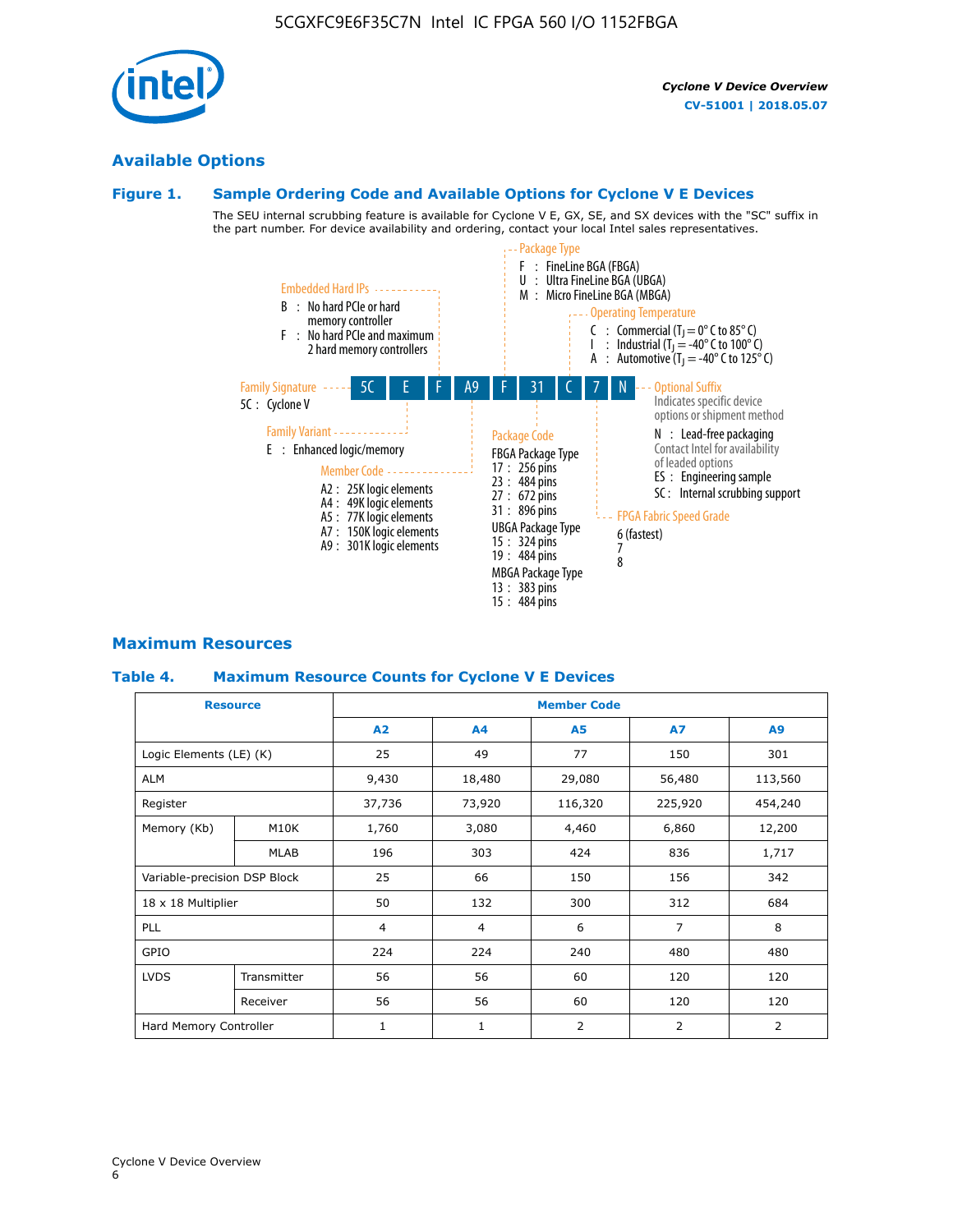

### **Related Information**

[True LVDS Buffers in Devices, I/O Features in Cyclone V Devices](https://www.altera.com/documentation/sam1403481100977.html#sam1403480885395) Provides the number of LVDS channels in each device package.

### **Package Plan**

#### **Table 5. Package Plan for Cyclone V E Devices**

| <b>Member</b><br><b>Code</b> | <b>M383</b><br>$(13 \text{ mm})$ | M484<br>$(15 \text{ mm})$ | <b>U324</b><br>$(15 \text{ mm})$ | <b>F256</b><br>$(17 \text{ mm})$ | <b>U484</b><br>$(19$ mm) | <b>F484</b><br>$(23$ mm $)$ | <b>F672</b><br>$(27 \, \text{mm})$ | <b>F896</b><br>$(31$ mm $)$ |
|------------------------------|----------------------------------|---------------------------|----------------------------------|----------------------------------|--------------------------|-----------------------------|------------------------------------|-----------------------------|
|                              | <b>GPIO</b>                      | <b>GPIO</b>               | <b>GPIO</b>                      | <b>GPIO</b>                      | <b>GPIO</b>              | <b>GPIO</b>                 | <b>GPIO</b>                        | <b>GPIO</b>                 |
| A2                           | 223                              |                           | 176                              | 128                              | 224                      | 224                         | –                                  |                             |
| A4                           | 223                              |                           | 176                              | 128                              | 224                      | 224                         | –                                  |                             |
| A5                           | 175                              |                           |                                  |                                  | 224                      | 240                         |                                    |                             |
| A7                           |                                  | 240                       |                                  |                                  | 240                      | 240                         | 336                                | 480                         |
| A9                           |                                  |                           |                                  |                                  | 240                      | 224                         | 336                                | 480                         |

# **Cyclone V GX**

This section provides the available options, maximum resource counts, and package plan for the Cyclone V GX devices.

The information in this section is correct at the time of publication. For the latest information and to get more details, refer to the *Product Selector Guide*.

### **Related Information**

[Product Selector Guide](https://www.altera.com/products/product-selector-guide.html)

Provides the latest information about Intel products.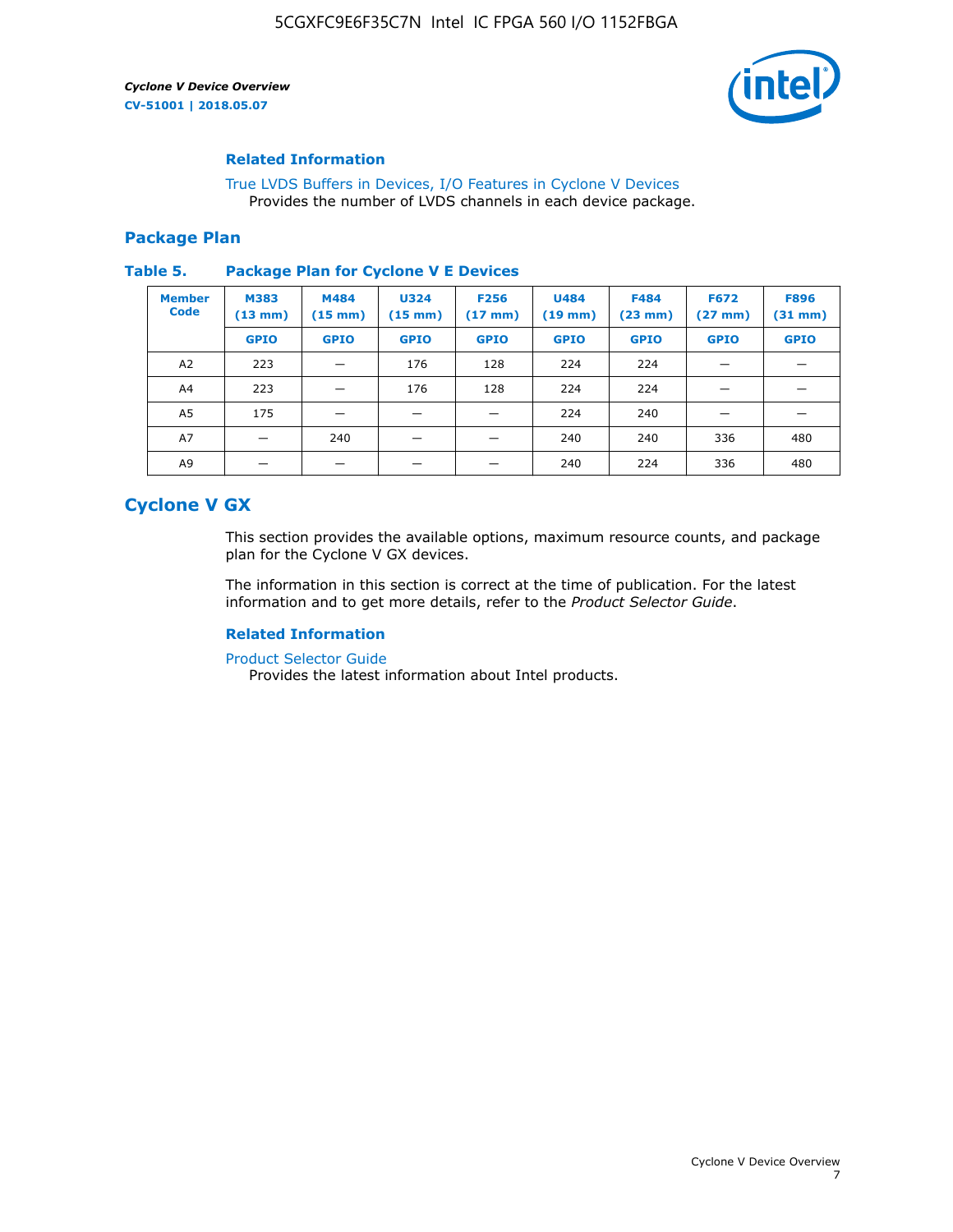

### **Available Options**

### **Figure 2. Sample Ordering Code and Available Options for Cyclone V GX Devices**

The SEU internal scrubbing feature is available for Cyclone V E, GX, SE, and SX devices with the "SC" suffix in the part number. For device availability and ordering, contact your local Intel sales representatives.



### **Maximum Resources**

### **Table 6. Maximum Resource Counts for Cyclone V GX Devices**

| <b>Resource</b>              |             | <b>Member Code</b> |                |                |         |           |   |   |
|------------------------------|-------------|--------------------|----------------|----------------|---------|-----------|---|---|
|                              |             | C <sub>3</sub>     | C <sub>4</sub> | C <sub>5</sub> | C7      | C9        |   |   |
| Logic Elements (LE) (K)      |             | 36                 | 50             | 77             | 150     | 301       |   |   |
| <b>ALM</b>                   |             | 13,460             | 18,860         | 29,080         | 56,480  | 113,560   |   |   |
| Register                     |             | 53,840             | 75,440         | 116,320        | 225,920 | 454,240   |   |   |
| Memory (Kb)                  | M10K        | 1,350              | 2,500          | 4,460          | 6,860   | 12,200    |   |   |
|                              | <b>MLAB</b> | 182                | 424            | 424            | 836     | 1,717     |   |   |
| Variable-precision DSP Block |             | 57                 | 70             | 150            | 156     | 342       |   |   |
| 18 x 18 Multiplier           |             | 114                | 140            | 300            | 312     | 684       |   |   |
| <b>PLL</b>                   |             |                    |                |                | 6       | 6         | 7 | 8 |
| 3 Gbps Transceiver           |             | 3                  | 6              | 6              | 9       | 12        |   |   |
| GPIO <sup>(4)</sup>          |             | 208                | 336            | 336            | 480     | 560       |   |   |
|                              |             |                    |                |                |         | continued |   |   |

 $(4)$  The number of GPIOs does not include transceiver I/Os. In the Intel Quartus® Prime software, the number of user I/Os includes transceiver I/Os.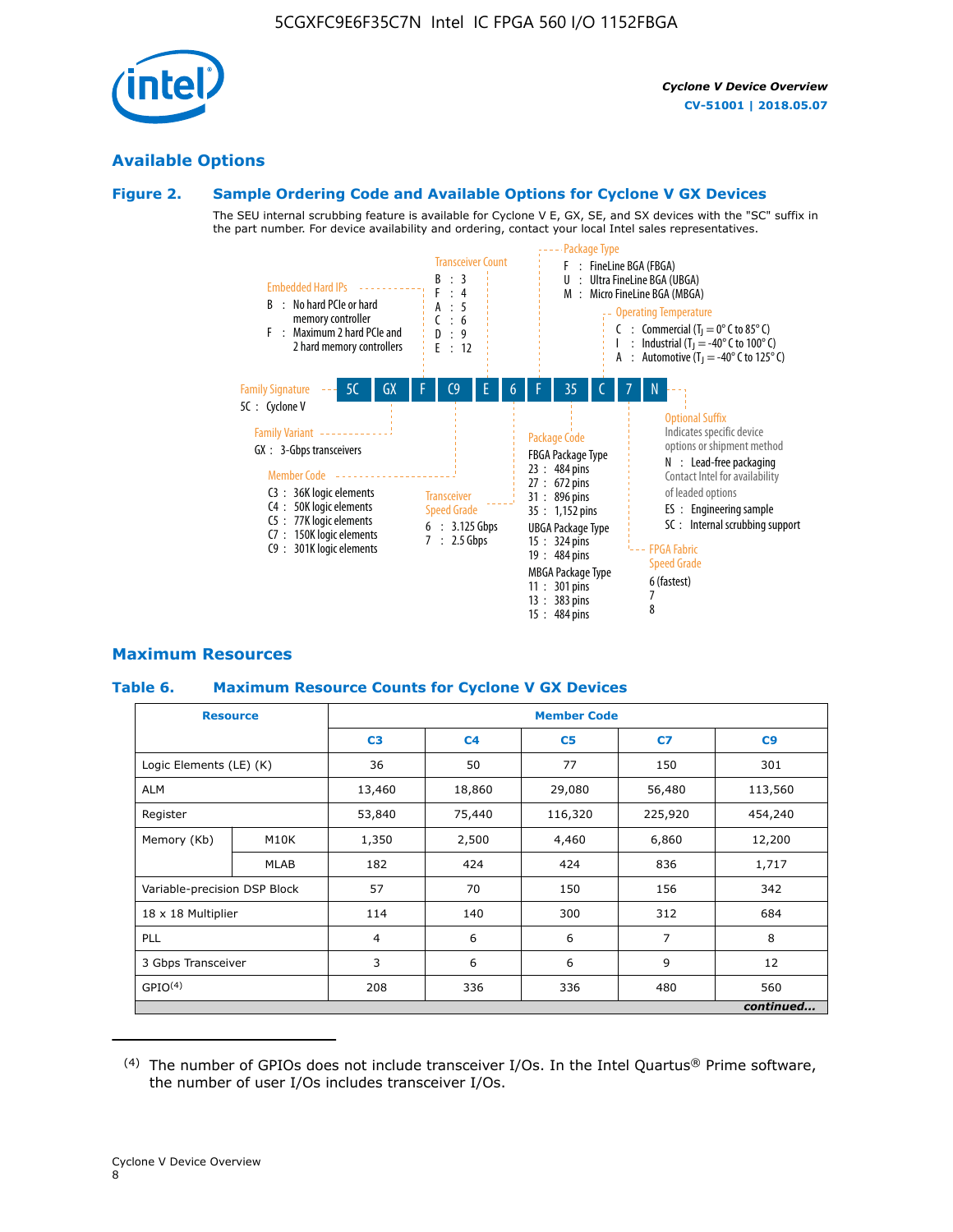

| <b>Resource</b>        |             | <b>Member Code</b> |                |                |     |                |  |  |
|------------------------|-------------|--------------------|----------------|----------------|-----|----------------|--|--|
|                        |             | C <sub>3</sub>     | C <sub>4</sub> | C <sub>5</sub> | C7  | C <sub>9</sub> |  |  |
| <b>LVDS</b>            | Transmitter | 52                 | 84             | 84             | 120 | 140            |  |  |
|                        | Receiver    | 52                 | 84             | 84             | 120 | 140            |  |  |
| PCIe Hard IP Block     |             |                    |                |                |     |                |  |  |
| Hard Memory Controller |             |                    | h              |                |     |                |  |  |

### **Related Information**

[True LVDS Buffers in Devices, I/O Features in Cyclone V Devices](https://www.altera.com/documentation/sam1403481100977.html#sam1403480885395) Provides the number of LVDS channels in each device package.

### **Package Plan**

### **Table 7. Package Plan for Cyclone V GX Devices**

| <b>Member</b><br><b>Code</b> | <b>M301</b><br>$(11$ mm) |                | <b>M383</b><br>$(13 \text{ mm})$ |             | M484        | $(15 \text{ mm})$ | <b>U324</b><br>$(15 \text{ mm})$ |             | <b>U484</b><br>$(19$ mm) |             |
|------------------------------|--------------------------|----------------|----------------------------------|-------------|-------------|-------------------|----------------------------------|-------------|--------------------------|-------------|
|                              | <b>GPIO</b>              | <b>XCVR</b>    | <b>GPIO</b>                      | <b>XCVR</b> | <b>GPIO</b> | <b>XCVR</b>       | <b>GPIO</b>                      | <b>XCVR</b> | <b>GPIO</b>              | <b>XCVR</b> |
| C <sub>3</sub>               |                          |                |                                  |             |             |                   | 144                              | 3           | 208                      | 3           |
| C <sub>4</sub>               | 129                      | $\overline{4}$ | 175                              | 6           |             |                   | –                                |             | 224                      | 6           |
| C5                           | 129                      | 4              | 175                              | 6           |             |                   |                                  |             | 224                      | 6           |
| C7                           | _                        |                |                                  |             | 240         | 3                 |                                  |             | 240                      | 6           |
| C9                           |                          |                |                                  |             |             |                   |                                  |             | 240                      | 5           |

| <b>Member</b><br><b>Code</b> | <b>F484</b> | $(23$ mm)   | <b>F672</b> | $(27$ mm $)$ | <b>F896</b><br>$(31 \text{ mm})$ |             | F1152<br>$(35 \text{ mm})$ |             |
|------------------------------|-------------|-------------|-------------|--------------|----------------------------------|-------------|----------------------------|-------------|
|                              | <b>GPIO</b> | <b>XCVR</b> | <b>GPIO</b> | <b>XCVR</b>  | <b>GPIO</b>                      | <b>XCVR</b> | <b>GPIO</b>                | <b>XCVR</b> |
| C <sub>3</sub>               | 208         | 3           |             |              |                                  |             |                            |             |
| C4                           | 240         | 6           | 336         | 6            |                                  |             |                            |             |
| C5                           | 240         | 6           | 336         | 6            |                                  |             |                            |             |
| C <sub>7</sub>               | 240         | 6           | 336         | 9            | 480                              | 9           |                            |             |
| C9                           | 224         | 6           | 336         | 9            | 480                              | 12          | 560                        | 12          |

# **Cyclone V GT**

This section provides the available options, maximum resource counts, and package plan for the Cyclone V GT devices.

The information in this section is correct at the time of publication. For the latest information and to get more details, refer to the *Product Selector Guide*.

#### **Related Information**

#### [Product Selector Guide](https://www.altera.com/products/product-selector-guide.html)

Provides the latest information about Intel products.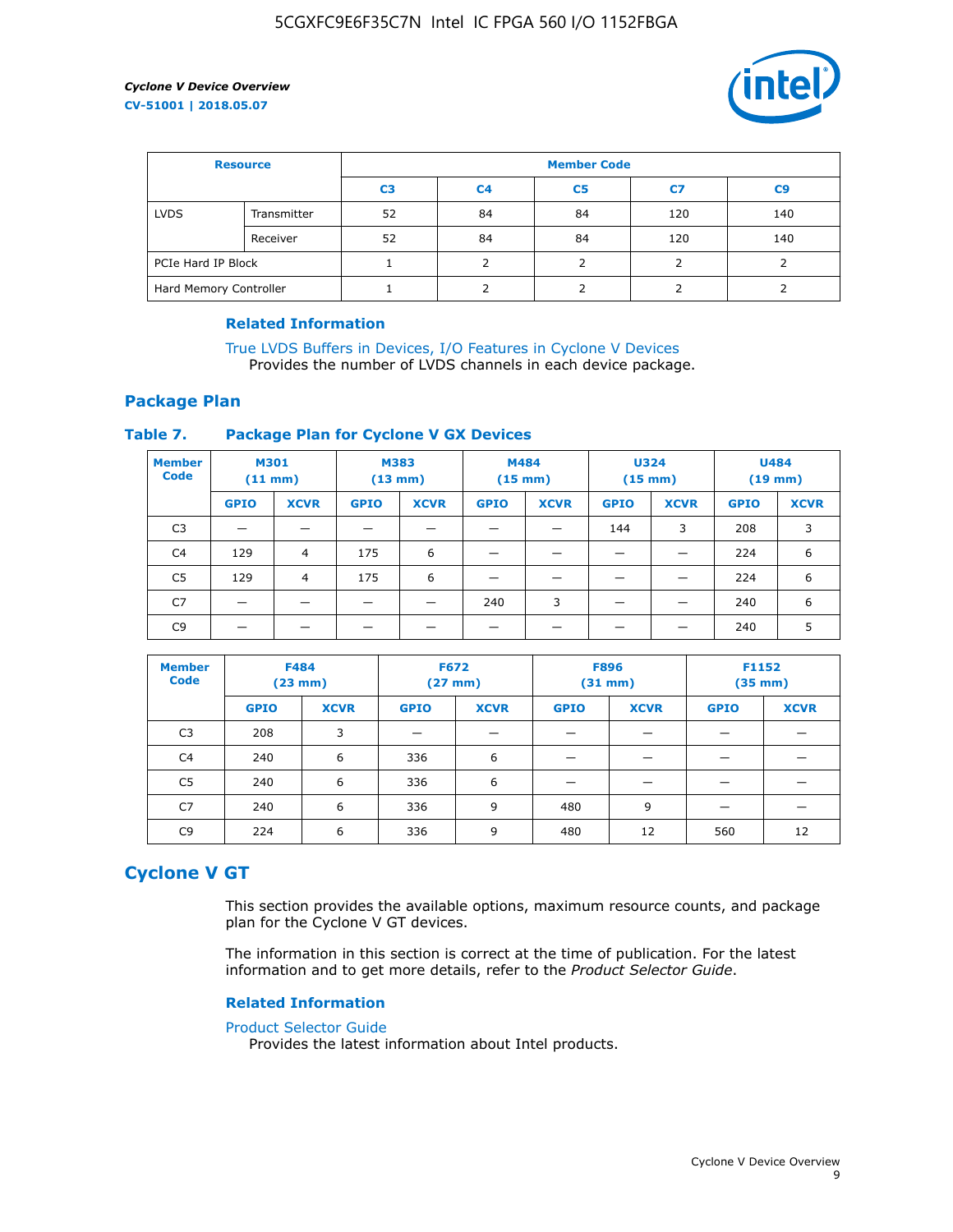

### **Available Options**

### **Figure 3. Sample Ordering Code and Available Options for Cyclone V GT Devices**



### **Maximum Resources**

#### **Table 8. Maximum Resource Counts for Cyclone V GT Devices**

|                              | <b>Resource</b> | <b>Member Code</b> |         |                |  |  |
|------------------------------|-----------------|--------------------|---------|----------------|--|--|
|                              |                 | D <sub>5</sub>     | D7      | D <sub>9</sub> |  |  |
| Logic Elements (LE) (K)      |                 | 77                 | 150     | 301            |  |  |
| <b>ALM</b>                   |                 | 29,080             | 56,480  | 113,560        |  |  |
| Register                     |                 | 116,320            | 225,920 | 454,240        |  |  |
| Memory (Kb)                  | M10K            | 4,460              | 6,860   | 12,200         |  |  |
|                              | <b>MLAB</b>     | 424                | 836     | 1,717          |  |  |
| Variable-precision DSP Block |                 | 150                | 156     | 342            |  |  |
| 18 x 18 Multiplier           |                 | 300                | 312     | 684            |  |  |
| PLL                          |                 | 6                  | 7       | 8              |  |  |
| 6 Gbps Transceiver           |                 | 6                  | 9       | 12             |  |  |
| GPIO <sup>(5)</sup>          |                 | 336                | 480     | 560            |  |  |
| <b>LVDS</b>                  | Transmitter     | 84                 | 120     | 140            |  |  |
|                              |                 |                    |         | continued      |  |  |

<sup>(5)</sup> The number of GPIOs does not include transceiver I/Os. In the Intel Quartus Prime software, the number of user I/Os includes transceiver I/Os.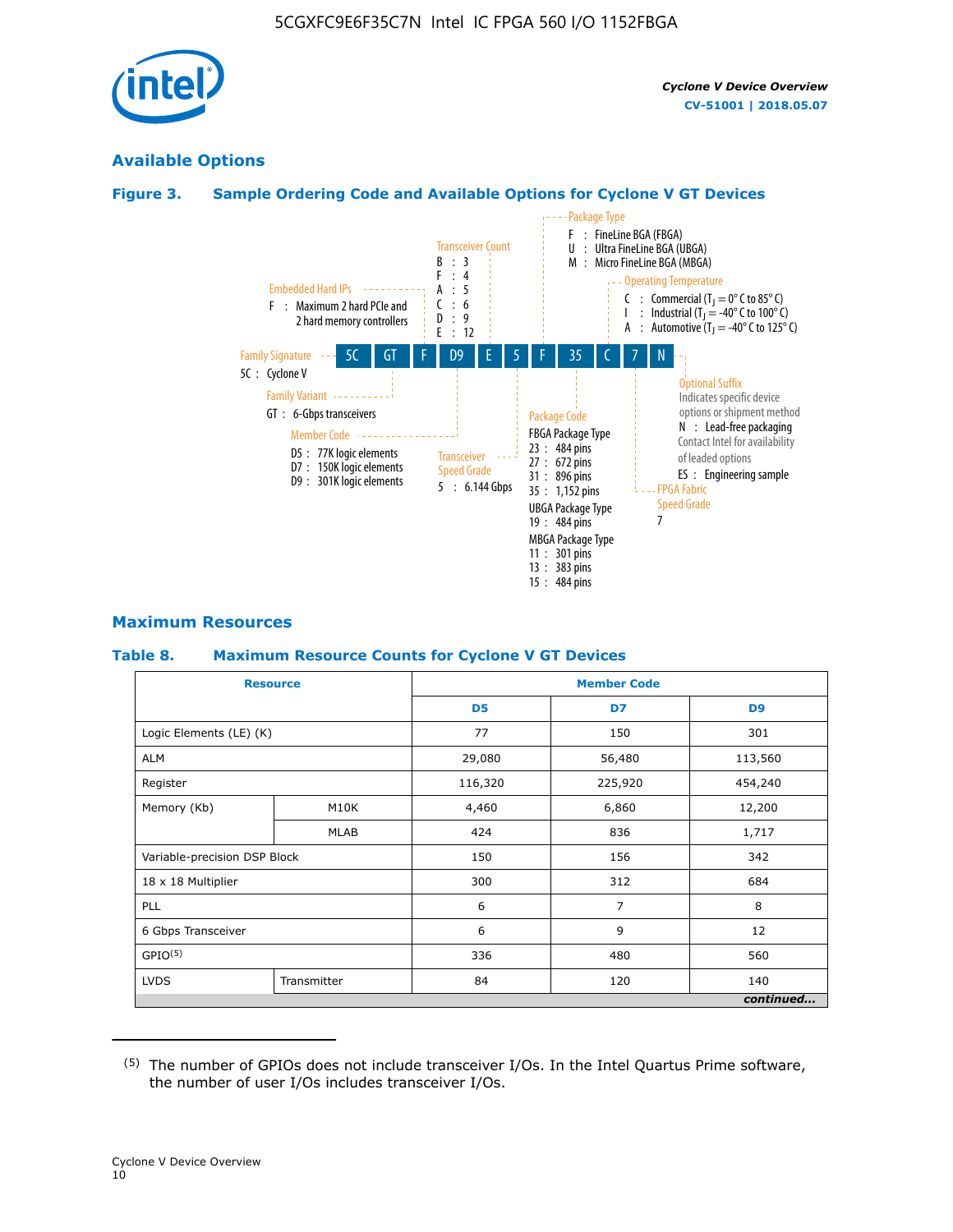

| <b>Resource</b>        |          | <b>Member Code</b> |     |     |  |  |
|------------------------|----------|--------------------|-----|-----|--|--|
|                        |          | D5                 | D7  | D9  |  |  |
|                        | Receiver | 84                 | 120 | 140 |  |  |
| PCIe Hard IP Block     |          |                    |     |     |  |  |
| Hard Memory Controller |          |                    |     |     |  |  |

### **Related Information**

[True LVDS Buffers in Devices, I/O Features in Cyclone V Devices](https://www.altera.com/documentation/sam1403481100977.html#sam1403480885395) Provides the number of LVDS channels in each device package.

# **Package Plan**

### **Table 9. Package Plan for Cyclone V GT Devices**

Transceiver counts shown are for transceiver ≤5 Gbps . 6 Gbps transceiver channel count support depends on the package and channel usage. For more information about the 6 Gbps transceiver channel count, refer to the *Cyclone V Device Handbook Volume 2: Transceivers*.

| <b>Member</b><br><b>Code</b> | <b>M301</b><br>(11 mm)   |                | M383<br>$(13 \text{ mm})$ |             | M484<br>$(15 \text{ mm})$ |             | <b>U484</b><br>$(19$ mm) |             |
|------------------------------|--------------------------|----------------|---------------------------|-------------|---------------------------|-------------|--------------------------|-------------|
|                              | <b>GPIO</b>              | <b>XCVR</b>    | <b>GPIO</b>               | <b>XCVR</b> | <b>GPIO</b>               | <b>XCVR</b> | <b>GPIO</b>              | <b>XCVR</b> |
| D <sub>5</sub>               | 129                      | $\overline{4}$ | 175                       | 6           | -                         | -           | 224                      | 6           |
| D7                           | -                        | -              |                           |             | 240                       | 3           | 240                      | 6           |
| D <sub>9</sub>               | $\overline{\phantom{0}}$ | _              |                           |             | -                         |             | 240                      | 5           |

| <b>Member</b><br><b>Code</b> | <b>F484</b><br>$(23$ mm $)$ |             | <b>F672</b><br>$(27 \text{ mm})$ |             | <b>F896</b><br>$(31$ mm $)$ |             | F1152<br>$(35$ mm $)$ |             |
|------------------------------|-----------------------------|-------------|----------------------------------|-------------|-----------------------------|-------------|-----------------------|-------------|
|                              | <b>GPIO</b>                 | <b>XCVR</b> | <b>GPIO</b>                      | <b>XCVR</b> | <b>GPIO</b>                 | <b>XCVR</b> | <b>GPIO</b>           | <b>XCVR</b> |
| D <sub>5</sub>               | 240                         | 6           | 336                              | 6           | -                           |             |                       |             |
| D7                           | 240                         | 6           | 336                              | q(6)        | 480                         | q(6)        |                       |             |
| D <sub>9</sub>               | 224                         | 6           | 336                              | 9(6)        | 480                         | 12(7)       | 560                   | 12(7)       |

### **Related Information**

[6.144-Gbps Support Capability in Cyclone V GT Devices, Cyclone V Device Handbook](https://www.altera.com/documentation/nik1409855456781.html#nik1409855410757) [Volume 2: Transceivers](https://www.altera.com/documentation/nik1409855456781.html#nik1409855410757)

Provides more information about 6 Gbps transceiver channel count.

<sup>(6)</sup> If you require CPRI (at 6.144 Gbps) and PCIe Gen2 transmit jitter compliance, Intel recommends that you use only up to three full-duplex transceiver channels for CPRI, and up to six full-duplex channels for PCIe Gen2. The CMU channels are not considered full-duplex channels.

 $(7)$  If you require CPRI (at 6.144 Gbps) and PCIe Gen2 transmit jitter compliance, Intel recommends that you use only up to three full-duplex transceiver channels for CPRI, and up to eight full-duplex channels for PCIe Gen2. The CMU channels are not considered full-duplex channels.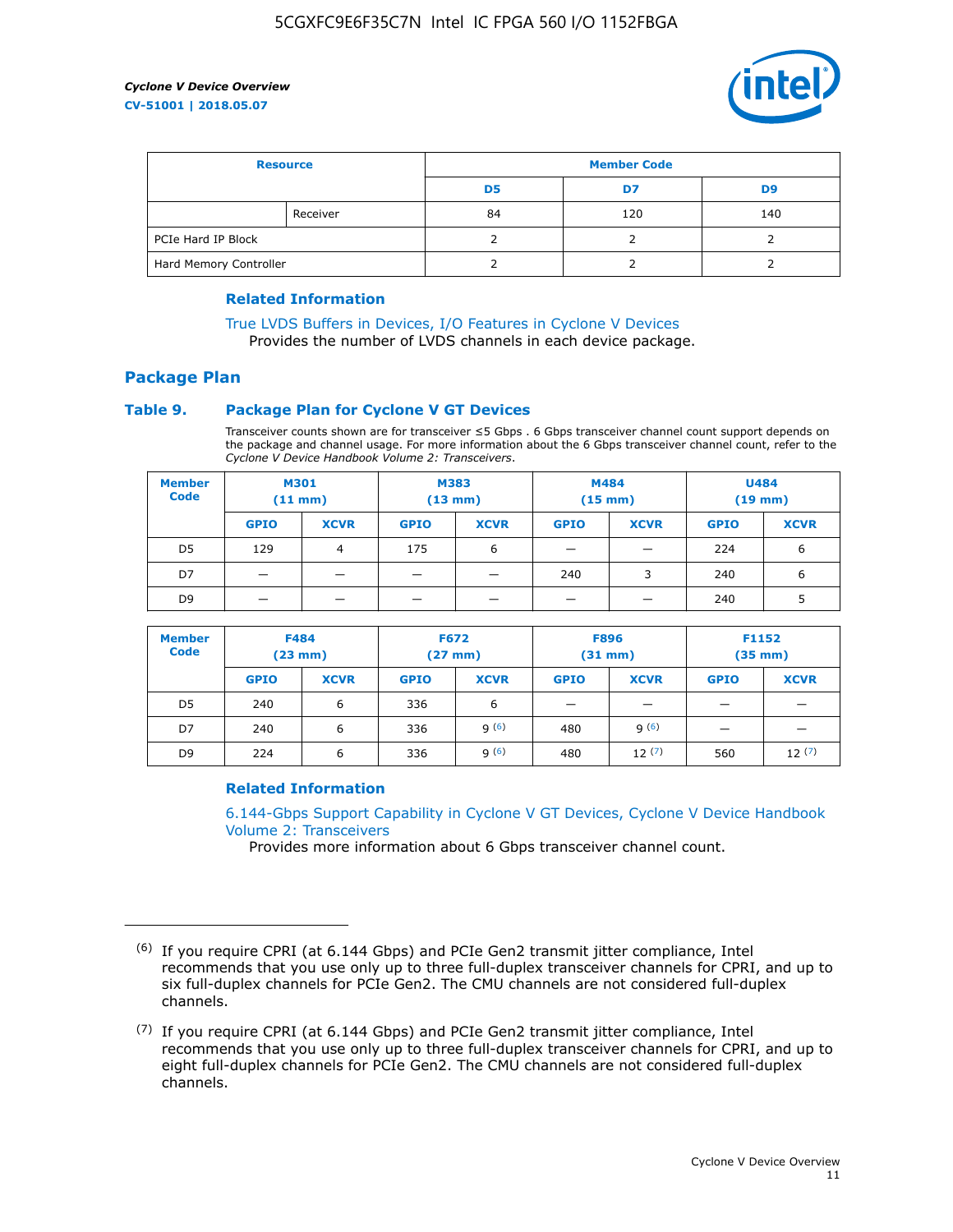

# **Cyclone V SE**

This section provides the available options, maximum resource counts, and package plan for the Cyclone V SE devices.

The information in this section is correct at the time of publication. For the latest information and to get more details, refer to the *Product Selector Guide*.

### **Related Information**

#### [Product Selector Guide](https://www.altera.com/products/product-selector-guide.html)

Provides the latest information about Intel products.

### **Available Options**

### **Figure 4. Sample Ordering Code and Available Options for Cyclone V SE Devices**

The SEU internal scrubbing feature is available for Cyclone V E, GX, SE, and SX devices with the "SC" suffix in the part number. For device availability and ordering, contact your local Intel sales representatives.

Cyclone V SE and SX low-power devices (L power option) offer 30% static power reduction for devices with 25K LE and 40K LE, and 20% static power reduction for devices with 85K LE and 110K LE.

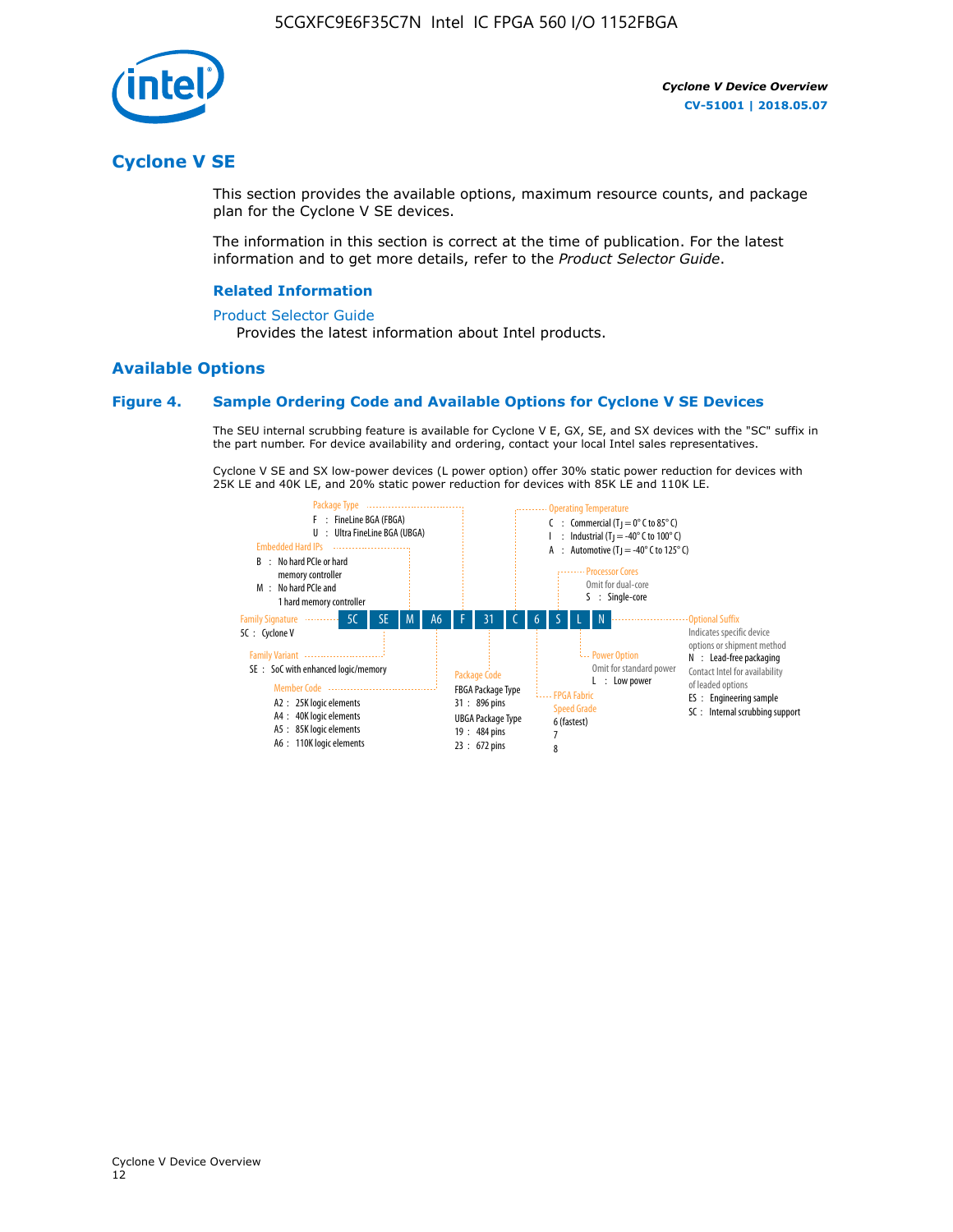

### **Maximum Resources**

### **Table 10. Maximum Resource Counts for Cyclone V SE Devices**

|                                | <b>Resource</b> | <b>Member Code</b>       |                          |                      |                      |  |
|--------------------------------|-----------------|--------------------------|--------------------------|----------------------|----------------------|--|
|                                |                 | A <sub>2</sub>           | A4                       | <b>A5</b>            | A6                   |  |
| Logic Elements (LE) (K)        |                 | 25                       | 40                       | 85                   | 110                  |  |
| <b>ALM</b>                     |                 | 9,430                    | 15,880                   | 32,070               | 41,910               |  |
| Register                       |                 | 37,736                   | 60,376                   | 128,300              | 166,036              |  |
| Memory (Kb)                    | M10K            | 1,400                    | 2,700                    | 3,970                | 5,570                |  |
|                                | <b>MLAB</b>     | 138                      | 231                      | 480                  | 621                  |  |
| Variable-precision DSP Block   |                 | 36                       | 84                       | 87                   | 112                  |  |
| 18 x 18 Multiplier             |                 | 72                       | 168                      | 174                  | 224                  |  |
| <b>FPGA PLL</b>                |                 | 5                        | 5                        | 6                    | 6                    |  |
| <b>HPS PLL</b>                 |                 | 3                        | 3                        | 3                    | 3                    |  |
| <b>FPGA GPIO</b>               |                 | 145                      | 145                      | 288                  | 288                  |  |
| HPS I/O                        |                 | 181                      | 181                      | 181                  | 181                  |  |
| <b>LVDS</b>                    | Transmitter     | 32                       | 32                       | 72                   | 72                   |  |
|                                | Receiver        | 37                       | 37                       | 72                   | 72                   |  |
| FPGA Hard Memory Controller    |                 | 1                        | $\mathbf{1}$             | $\mathbf{1}$         | $\mathbf{1}$         |  |
| HPS Hard Memory Controller     |                 | 1                        | $\mathbf{1}$             | $\mathbf{1}$         | 1                    |  |
| Arm Cortex-A9 MPCore Processor |                 | Single- or dual-<br>core | Single- or dual-<br>core | Single- or dual-core | Single- or dual-core |  |

### **Related Information**

[True LVDS Buffers in Devices, I/O Features in Cyclone V Devices](https://www.altera.com/documentation/sam1403481100977.html#sam1403480885395) Provides the number of LVDS channels in each device package.

### **Package Plan**

### **Table 11. Package Plan for Cyclone V SE Devices**

The HPS I/O counts are the number of I/Os in the HPS and does not correlate with the number of HPS-specific I/O pins in the FPGA. Each HPS-specific pin in the FPGA may be mapped to several HPS I/Os.

| <b>Member Code</b> | <b>U484</b><br>$(19$ mm) |           | <b>U672</b><br>(23 mm) |         | <b>F896</b><br>$(31$ mm $)$ |           |
|--------------------|--------------------------|-----------|------------------------|---------|-----------------------------|-----------|
|                    | <b>FPGA GPIO</b>         | HPS $I/O$ | <b>FPGA GPIO</b>       | HPS I/O | <b>FPGA GPIO</b>            | HPS $I/O$ |
| A <sub>2</sub>     | 66                       | 151       | 145                    | 181     |                             |           |
| A4                 | 66                       | 151       | 145                    | 181     |                             |           |
| A <sub>5</sub>     | 66                       | 151       | 145                    | 181     | 288                         | 181       |
| A6                 | 66                       | 151       | 145                    | 181     | 288                         | 181       |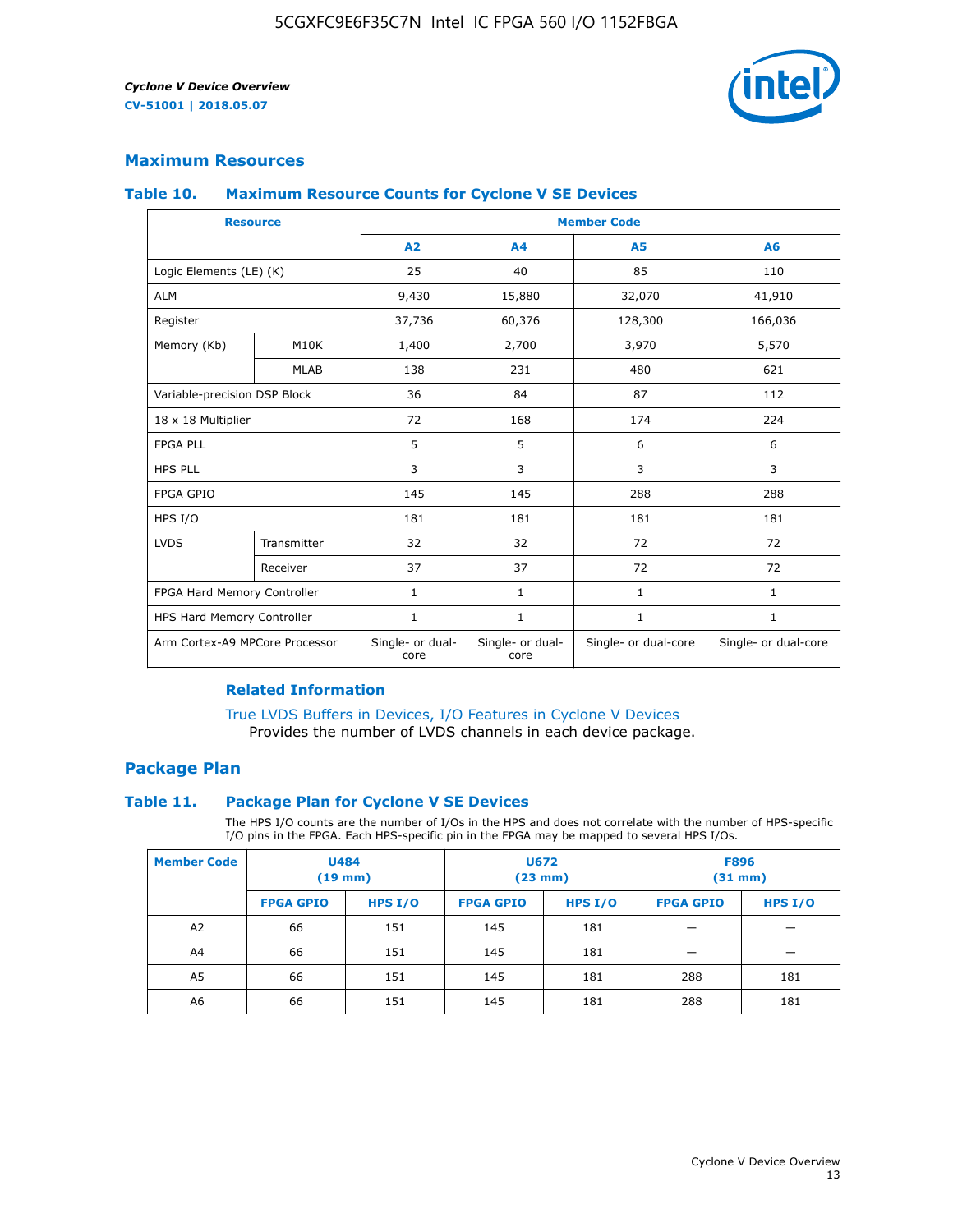

# **Cyclone V SX**

This section provides the available options, maximum resource counts, and package plan for the Cyclone V SX devices.

The information in this section is correct at the time of publication. For the latest information and to get more details, refer to the *Product Selector Guide*.

### **Related Information**

#### [Product Selector Guide](https://www.altera.com/products/product-selector-guide.html)

Provides the latest information about Intel products.

### **Available Options**

### **Figure 5. Sample Ordering Code and Available Options for Cyclone V SX Devices**

The SEU internal scrubbing feature is available for Cyclone V E, GX, SE, and SX devices with the "SC" suffix in the part number. For device availability and ordering, contact your local Intel sales representatives.

Cyclone V SE and SX low-power devices (L power option) offer 30% static power reduction for devices with 25K LE and 40K LE, and 20% static power reduction for devices with 85K LE and 110K LE.



### **Maximum Resources**

### **Table 12. Maximum Resource Counts for Cyclone V SX Devices**

|                              | <b>Resource</b> | <b>Member Code</b> |                |                |           |  |
|------------------------------|-----------------|--------------------|----------------|----------------|-----------|--|
|                              |                 | C <sub>2</sub>     | C <sub>4</sub> | C <sub>5</sub> | C6        |  |
| Logic Elements (LE) (K)      |                 | 25                 | 40             | 85             | 110       |  |
| <b>ALM</b>                   |                 | 9,430              | 15,880         | 32,070         | 41,910    |  |
| Register                     |                 | 37,736             | 60,376         | 128,300        | 166,036   |  |
| Memory (Kb)                  | M10K            | 1,400              | 2,700          | 3,970          | 5,570     |  |
|                              | <b>MLAB</b>     | 138                | 231            | 480            | 621       |  |
| Variable-precision DSP Block |                 | 36                 | 84             | 87             | 112       |  |
| 18 x 18 Multiplier           |                 | 72                 | 168            | 174            | 224       |  |
| <b>FPGA PLL</b>              |                 | 5                  | 5              | 6              | 6         |  |
|                              |                 |                    |                |                | continued |  |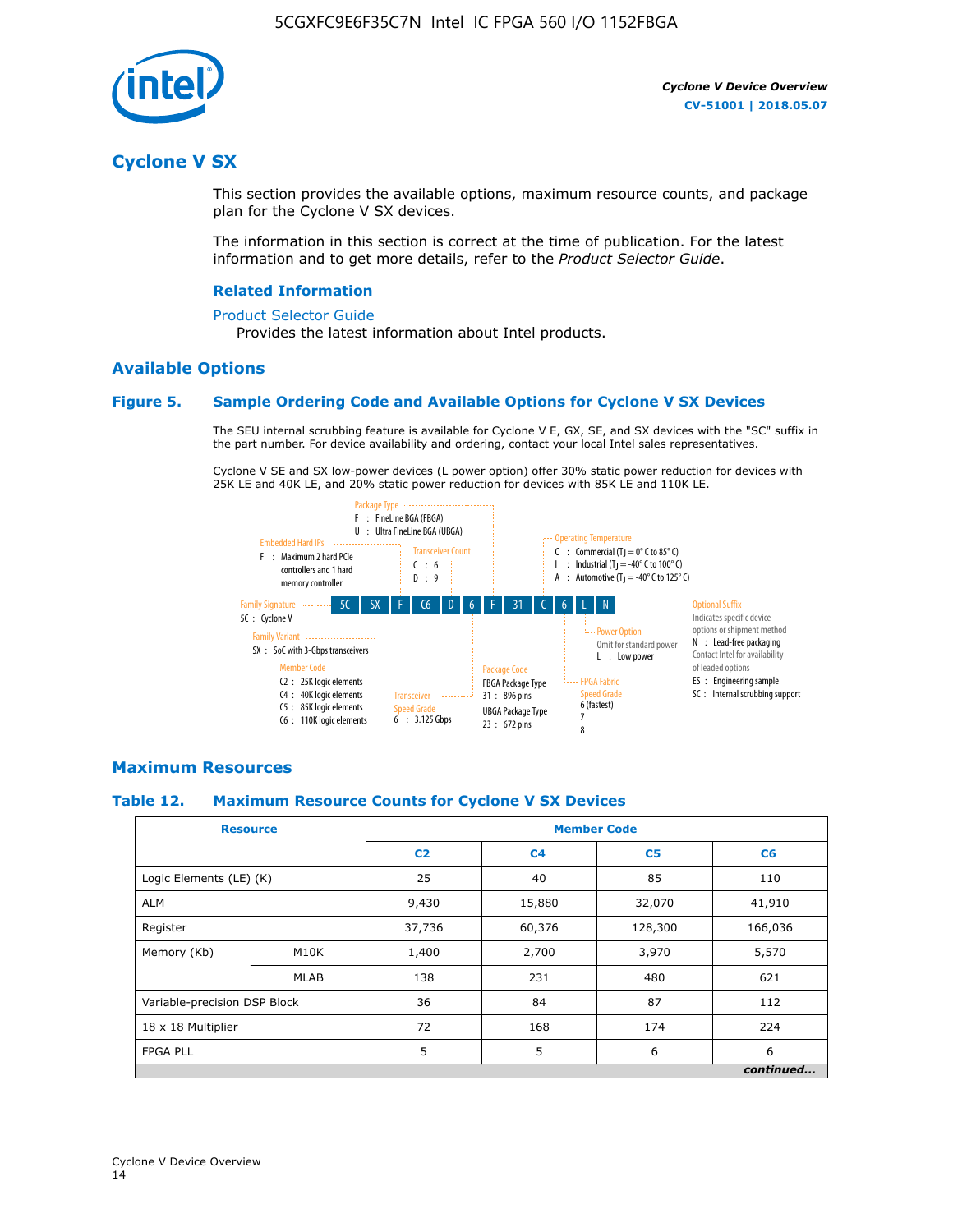

| <b>Resource</b>                |             | <b>Member Code</b> |                |                |                |  |  |
|--------------------------------|-------------|--------------------|----------------|----------------|----------------|--|--|
|                                |             | C <sub>2</sub>     | C <sub>4</sub> | C <sub>5</sub> | C <sub>6</sub> |  |  |
| <b>HPS PLL</b>                 |             | 3                  | 3              | 3              | 3              |  |  |
| 3 Gbps Transceiver             |             | 6                  | 6              | 9              | 9              |  |  |
| FPGA GPIO <sup>(8)</sup>       |             | 145                | 145            | 288            | 288            |  |  |
| HPS I/O                        |             | 181                | 181            | 181            | 181            |  |  |
| <b>LVDS</b>                    | Transmitter | 32                 | 32             | 72             | 72             |  |  |
|                                | Receiver    | 37                 | 37             | 72             | 72             |  |  |
| PCIe Hard IP Block             |             | $\overline{2}$     | 2              | 2(9)           | 2(9)           |  |  |
| FPGA Hard Memory Controller    |             | 1                  | $\mathbf{1}$   | $\mathbf{1}$   | $\mathbf{1}$   |  |  |
| HPS Hard Memory Controller     |             |                    | $\mathbf{1}$   | 1              | 1              |  |  |
| Arm Cortex-A9 MPCore Processor |             | Dual-core          | Dual-core      | Dual-core      | Dual-core      |  |  |

### **Related Information**

[True LVDS Buffers in Devices, I/O Features in Cyclone V Devices](https://www.altera.com/documentation/sam1403481100977.html#sam1403480885395) Provides the number of LVDS channels in each device package.

### **Package Plan**

### **Table 13. Package Plan for Cyclone V SX Devices**

The HPS I/O counts are the number of I/Os in the HPS and does not correlate with the number of HPS-specific I/O pins in the FPGA. Each HPS-specific pin in the FPGA may be mapped to several HPS I/Os.

| <b>Member Code</b> | U672<br>(23 mm)  |           | <b>F896</b><br>$(31$ mm $)$ |                  |         |             |
|--------------------|------------------|-----------|-----------------------------|------------------|---------|-------------|
|                    | <b>FPGA GPIO</b> | HPS $I/O$ | <b>XCVR</b>                 | <b>FPGA GPIO</b> | HPS I/O | <b>XCVR</b> |
| C <sub>2</sub>     | 145              | 181       | 6                           |                  |         |             |
| C4                 | 145              | 181       | 6                           |                  |         |             |
| C <sub>5</sub>     | 145              | 181       | 6                           | 288              | 181     | 9           |
| C6                 | 145              | 181       | 6                           | 288              | 181     | 9           |

# **Cyclone V ST**

This section provides the available options, maximum resource counts, and package plan for the Cyclone V ST devices.

The information in this section is correct at the time of publication. For the latest information and to get more details, refer to the *Product Selector Guide*.

 $(8)$  The number of GPIOs does not include transceiver I/Os. In the Intel Quartus Prime software, the number of user I/Os includes transceiver I/Os.

<sup>(9)</sup> 1 PCIe Hard IP Block in U672 package.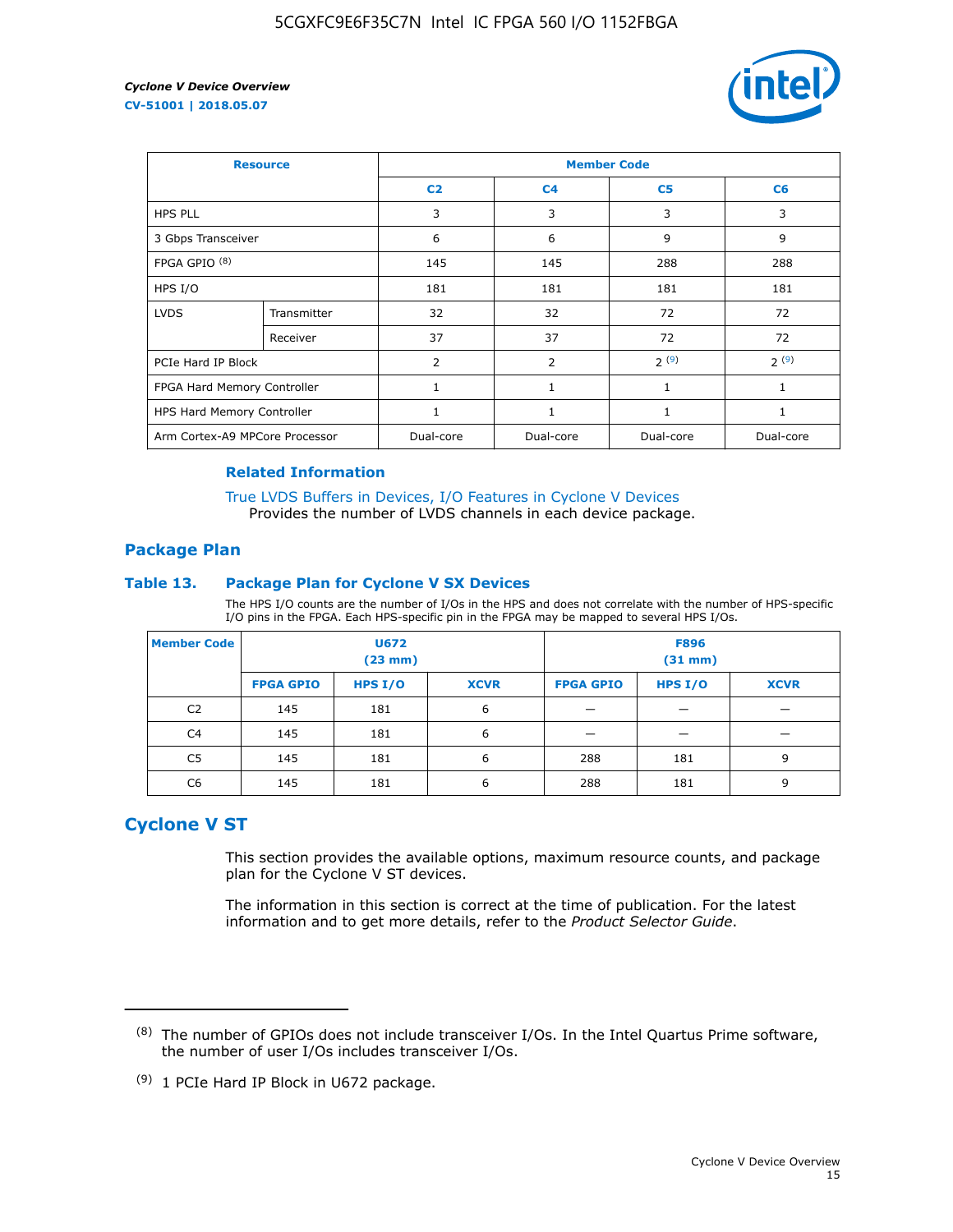

### **Related Information**

[Product Selector Guide](https://www.altera.com/products/product-selector-guide.html) Provides the latest information about Intel products.

### **Available Options**

### **Figure 6. Sample Ordering Code and Available Options for Cyclone V ST Devices**



### **Maximum Resources**

### **Table 14. Maximum Resource Counts for Cyclone V ST Devices**

| <b>Resource</b>              |             |                | <b>Member Code</b> |
|------------------------------|-------------|----------------|--------------------|
|                              |             | D <sub>5</sub> | D <sub>6</sub>     |
| Logic Elements (LE) (K)      |             | 85             | 110                |
| <b>ALM</b>                   |             | 32,070         | 41,910             |
| Register                     |             | 128,300        | 166,036            |
| Memory (Kb)                  | M10K        | 3,970          | 5,570              |
|                              | <b>MLAB</b> | 480            | 621                |
| Variable-precision DSP Block |             | 87             | 112                |
| 18 x 18 Multiplier           |             | 174            | 224                |
| <b>FPGA PLL</b>              |             | 6              | 6                  |
| <b>HPS PLL</b>               |             | 3              | 3                  |
| 6.144 Gbps Transceiver       |             | 9              | 9                  |
| FPGA GPIO(10)                |             | 288            | 288                |
| HPS I/O                      |             | 181            | 181                |
| <b>LVDS</b><br>Transmitter   |             | 72             | 72                 |
|                              |             |                | continued          |

<sup>(10)</sup> The number of GPIOs does not include transceiver I/Os. In the Intel Quartus Prime software, the number of user I/Os includes transceiver I/Os.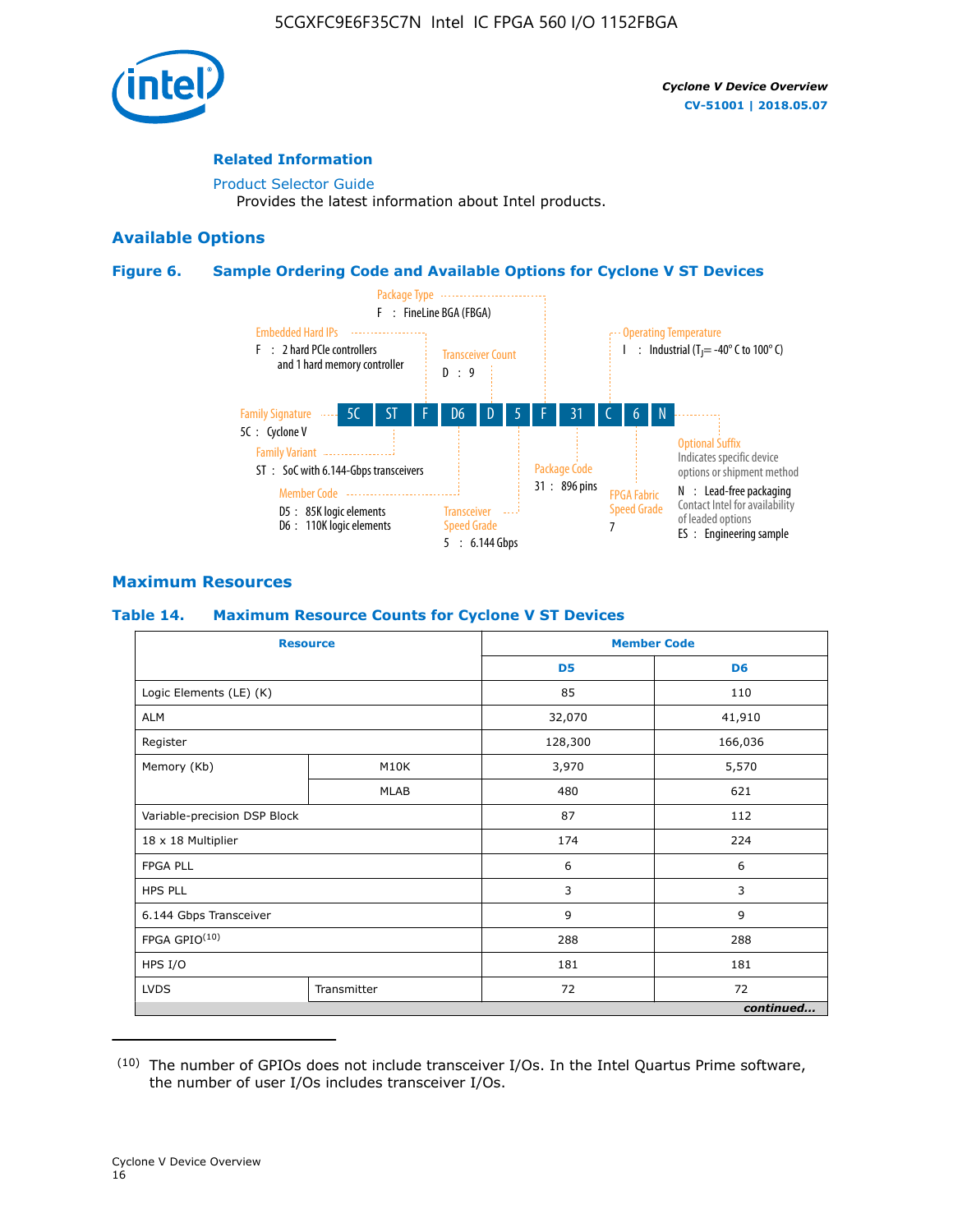

| <b>Resource</b>                |          | <b>Member Code</b> |                |  |
|--------------------------------|----------|--------------------|----------------|--|
|                                |          | D <sub>5</sub>     | D <sub>6</sub> |  |
|                                | Receiver | 72                 | 72             |  |
| PCIe Hard IP Block             |          |                    |                |  |
| FPGA Hard Memory Controller    |          |                    |                |  |
| HPS Hard Memory Controller     |          |                    |                |  |
| Arm Cortex-A9 MPCore Processor |          | Dual-core          | Dual-core      |  |

### **Related Information**

# [True LVDS Buffers in Devices, I/O Features in Cyclone V Devices](https://www.altera.com/documentation/sam1403481100977.html#sam1403480885395)

Provides the number of LVDS channels in each device package.

### **Package Plan**

### **Table 15. Package Plan for Cyclone V ST Devices**

- The HPS I/O counts are the number of I/Os in the HPS and does not correlate with the number of HPSspecific I/O pins in the FPGA. Each HPS-specific pin in the FPGA may be mapped to several HPS I/Os.
- Transceiver counts shown are for transceiver ≤5 Gbps . 6 Gbps transceiver channel count support depends on the package and channel usage. For more information about the 6 Gbps transceiver channel count, refer to the *Cyclone V Device Handbook Volume 2: Transceivers*.

| <b>Member Code</b> | <b>F896</b><br>$(31$ mm $)$ |           |             |  |  |
|--------------------|-----------------------------|-----------|-------------|--|--|
|                    | <b>FPGA GPIO</b>            | HPS $I/O$ | <b>XCVR</b> |  |  |
| D <sub>5</sub>     | 288                         | 181       | 9(11)       |  |  |
| D <sub>6</sub>     | 288                         | 181       | q(11)       |  |  |

### **Related Information**

[6.144-Gbps Support Capability in Cyclone V GT Devices, Cyclone V Device Handbook](https://www.altera.com/documentation/nik1409855456781.html#nik1409855410757) [Volume 2: Transceivers](https://www.altera.com/documentation/nik1409855456781.html#nik1409855410757)

Provides more information about 6 Gbps transceiver channel count.

<sup>(11)</sup> If you require CPRI (at 4.9152 Gbps) and PCIe Gen2 transmit jitter compliance, Intel recommends that you use only up to seven full-duplex transceiver channels for CPRI, and up to six full-duplex channels for PCIe Gen2. The CMU channels are not considered full-duplex channels.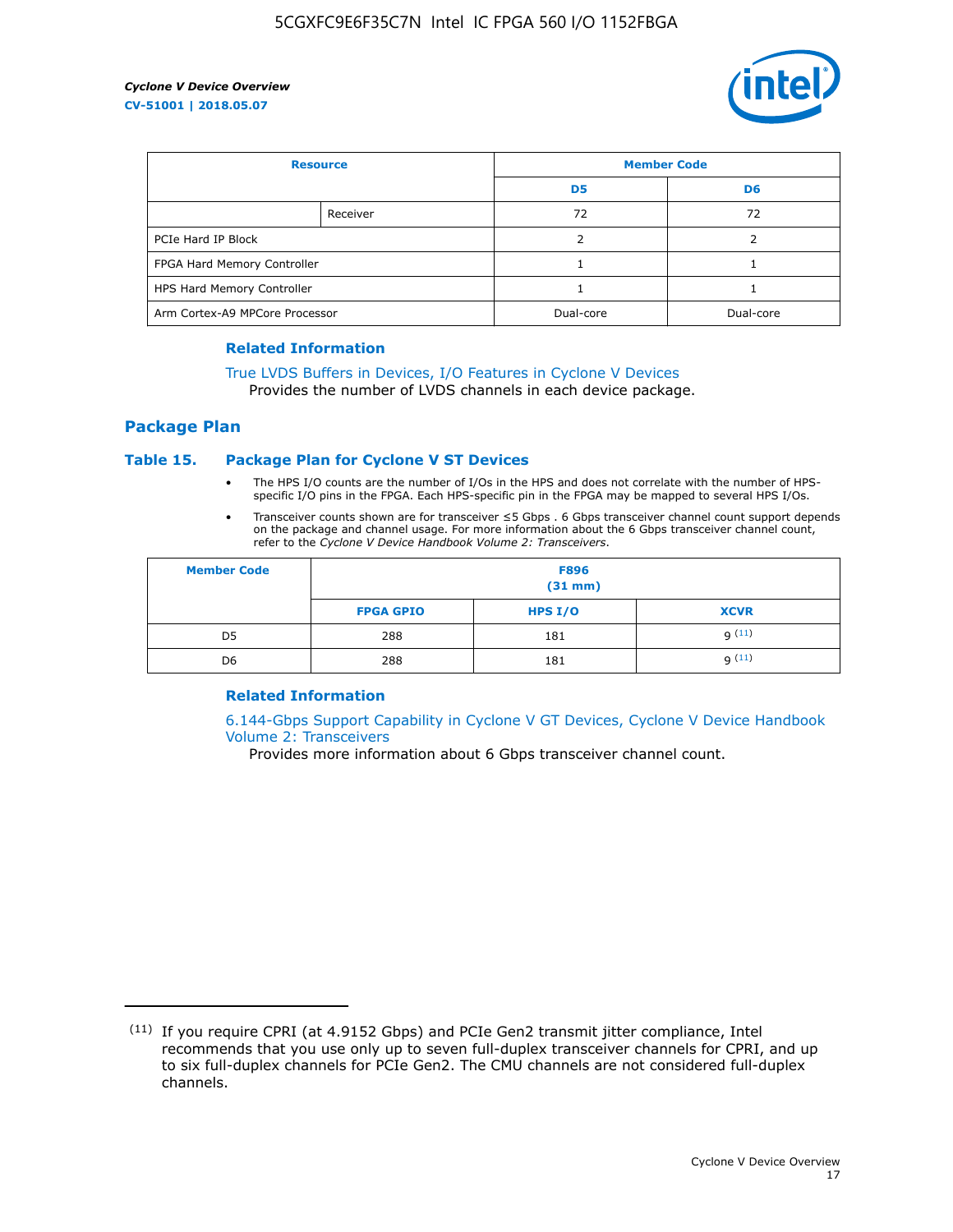

# **I/O Vertical Migration for Cyclone V Devices**

### **Figure 7. Vertical Migration Capability Across Cyclone V Device Packages and Densities**

The arrows indicate the vertical migration paths. The devices included in each vertical migration path are shaded. You can also migrate your design across device densities in the same package option if the devices have the same dedicated pins, configuration pins, and power pins.



You can achieve the vertical migration shaded in red if you use only up to 175 GPIOs for the M383 package, and 138 GPIOs for the U672 package. These migration paths are not shown in the Intel Quartus Prime software Pin Migration View.

*Note:* To verify the pin migration compatibility, use the Pin Migration View window in the Intel Quartus Prime software Pin Planner.

# **Adaptive Logic Module**

Cyclone V devices use a 28 nm ALM as the basic building block of the logic fabric.

The ALM, as shown in following figure, uses an 8-input fracturable look-up table (LUT) with four dedicated registers to help improve timing closure in register-rich designs and achieve an even higher design packing capability than previous generations.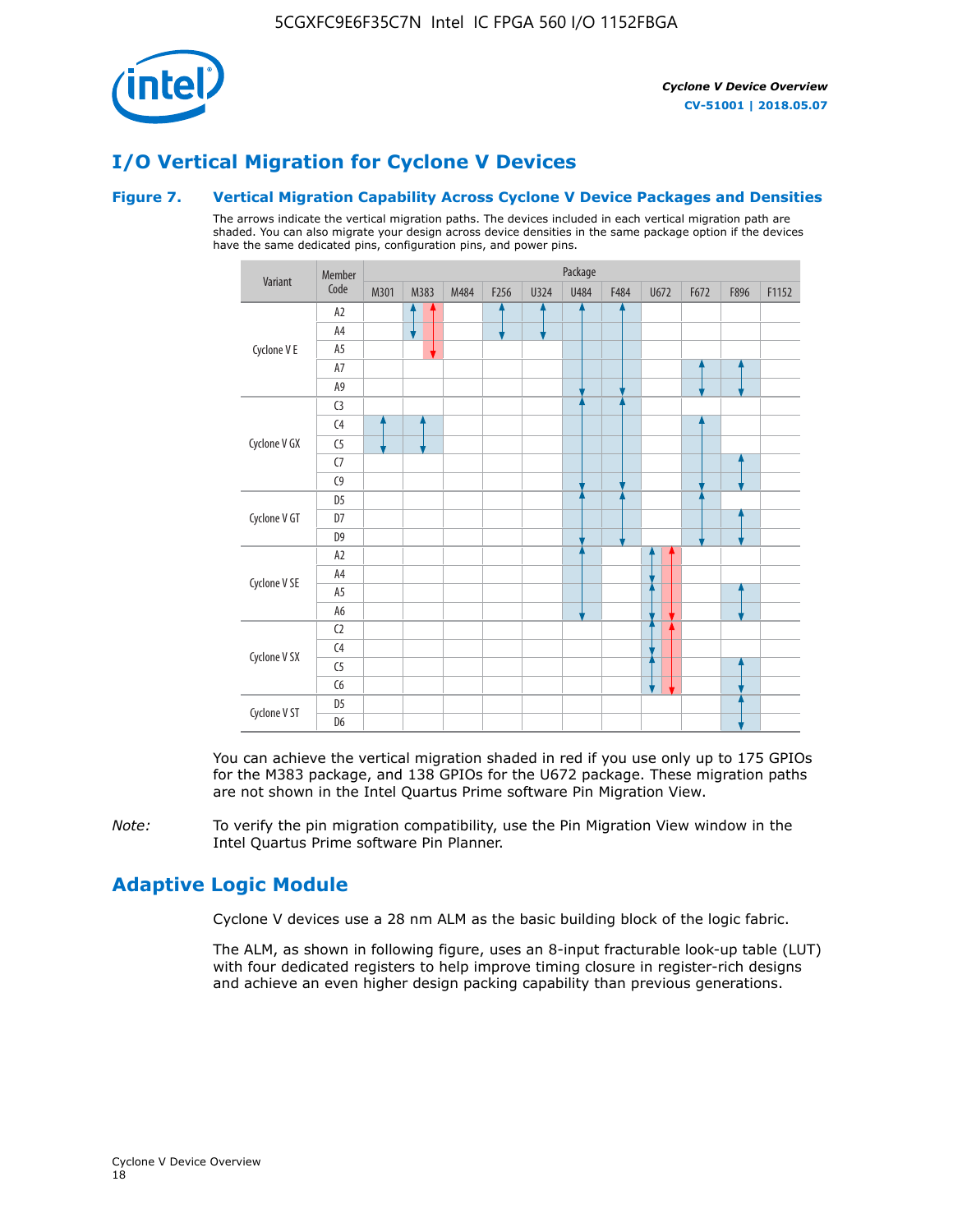

### **Figure 8. ALM for Cyclone V Devices**



You can configure up to 25% of the ALMs in the Cyclone V devices as distributed memory using MLABs.

### **Related Information**

Embedded Memory Capacity in Cyclone V Devices on page 21 Lists the embedded memory capacity for each device.

# **Variable-Precision DSP Block**

Cyclone V devices feature a variable-precision DSP block that supports these features:

- Configurable to support signal processing precisions ranging from  $9 \times 9$ ,  $18 \times 18$ and 27 x 27 bits natively
- A 64-bit accumulator
- A hard preadder that is available in both 18- and 27-bit modes
- Cascaded output adders for efficient systolic finite impulse response (FIR) filters
- Internal coefficient register banks, 8 deep, for each multiplier in 18- or 27-bit mode
- Fully independent multiplier operation
- A second accumulator feedback register to accommodate complex multiplyaccumulate functions
- Fully independent Efficient support for single-precision floating point arithmetic
- The inferability of all modes by the Intel Quartus Prime design software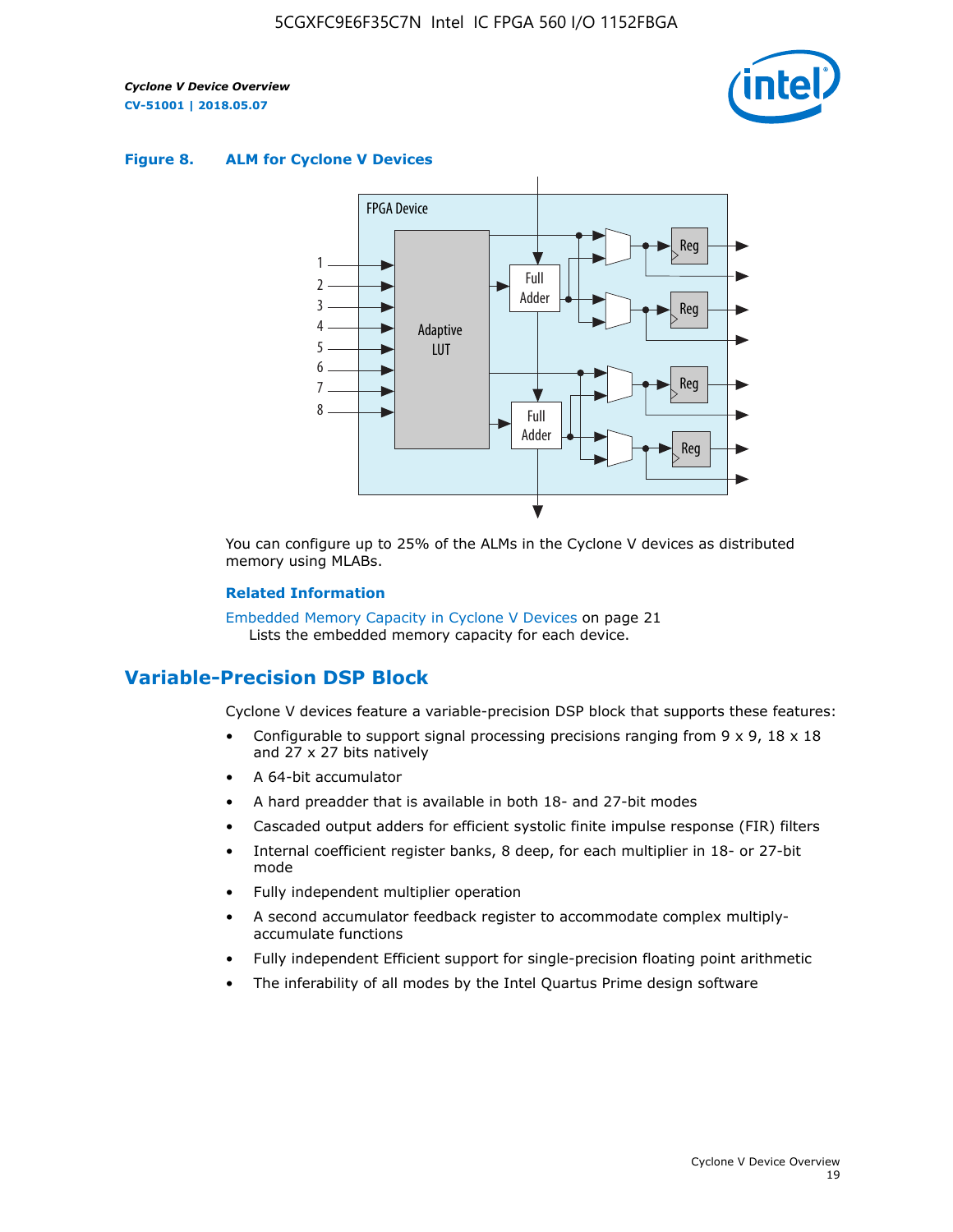

### **Table 16. Variable-Precision DSP Block Configurations for Cyclone V Devices**

| <b>Usage Example</b>                                       | <b>Multiplier Size (Bit)</b> | <b>DSP Block Resource</b> |
|------------------------------------------------------------|------------------------------|---------------------------|
| Low precision fixed point for video<br>applications        | Three $9 \times 9$           |                           |
| Medium precision fixed point in FIR<br>filters             | Two 18 x 18                  |                           |
| FIR filters and general DSP usage                          | Two 18 x 18 with accumulate  |                           |
| High precision fixed- or floating-point<br>implementations | One 27 x 27 with accumulate  |                           |

You can configure each DSP block during compilation as independent three  $9 \times 9$ , two 18 x 18, or one 27 x 27 multipliers. With a dedicated 64 bit cascade bus, you can cascade multiple variable-precision DSP blocks to implement even higher precision DSP functions efficiently.

### **Table 17. Number of Multipliers in Cyclone V Devices**

The table lists the variable-precision DSP resources by bit precision for each Cyclone V device.

| <b>Variant</b>  | <b>Member</b><br>Code | <b>Variable-</b><br>precision | <b>Independent Input and Output</b><br><b>Multiplications Operator</b> |                                     |                                     | 18 x 18<br><b>Multiplier</b> | $18 \times 18$<br><b>Multiplier</b>                          |
|-----------------|-----------------------|-------------------------------|------------------------------------------------------------------------|-------------------------------------|-------------------------------------|------------------------------|--------------------------------------------------------------|
|                 |                       | <b>DSP Block</b>              | $9 \times 9$<br><b>Multiplier</b>                                      | $18 \times 18$<br><b>Multiplier</b> | $27 \times 27$<br><b>Multiplier</b> | <b>Adder Mode</b>            | <b>Adder</b><br><b>Summed</b><br>with 36 bit<br><b>Input</b> |
| Cyclone V E     | A2                    | 25                            | 75                                                                     | 50                                  | 25                                  | 25                           | 25                                                           |
|                 | A4                    | 66                            | 198                                                                    | 132                                 | 66                                  | 66                           | 66                                                           |
|                 | A <sub>5</sub>        | 150                           | 450                                                                    | 300                                 | 150                                 | 150                          | 150                                                          |
|                 | A7                    | 156                           | 468                                                                    | 312                                 | 156                                 | 156                          | 156                                                          |
|                 | A9                    | 342                           | 1,026                                                                  | 684                                 | 342                                 | 342                          | 342                                                          |
| Cyclone V<br>GX | C <sub>3</sub>        | 57                            | 171                                                                    | 114                                 | 57                                  | 57                           | 57                                                           |
|                 | C <sub>4</sub>        | 70                            | 210                                                                    | 140                                 | 70                                  | 70                           | 70                                                           |
|                 | C <sub>5</sub>        | 150                           | 450                                                                    | 300                                 | 150                                 | 150                          | 150                                                          |
|                 | C7                    | 156                           | 468                                                                    | 312                                 | 156                                 | 156                          | 156                                                          |
|                 | C <sub>9</sub>        | 342                           | 1,026                                                                  | 684                                 | 342                                 | 342                          | 342                                                          |
| Cyclone V GT    | D <sub>5</sub>        | 150                           | 450                                                                    | 300                                 | 150                                 | 150                          | 150                                                          |
|                 | D7                    | 156                           | 468                                                                    | 312                                 | 156                                 | 156                          | 156                                                          |
|                 | D <sub>9</sub>        | 342                           | 1,026                                                                  | 684                                 | 342                                 | 342                          | 342                                                          |
| Cyclone V SE    | A <sub>2</sub>        | 36                            | 108                                                                    | 72                                  | 36                                  | 36                           | 36                                                           |
|                 | A4                    | 84                            | 252                                                                    | 168                                 | 84                                  | 84                           | 84                                                           |
|                 | A5                    | 87                            | 261                                                                    | 174                                 | 87                                  | 87                           | 87                                                           |
|                 | A <sub>6</sub>        | 112                           | 336                                                                    | 224                                 | 112                                 | 112                          | 112                                                          |
| Cyclone V SX    | C <sub>2</sub>        | 36                            | 108                                                                    | 72                                  | 36                                  | 36                           | 36                                                           |
|                 | C <sub>4</sub>        | 84                            | 252                                                                    | 168                                 | 84                                  | 84                           | 84                                                           |
|                 | C <sub>5</sub>        | 87                            | 261                                                                    | 174                                 | 87                                  | 87                           | 87                                                           |
|                 |                       |                               |                                                                        |                                     |                                     |                              | continued                                                    |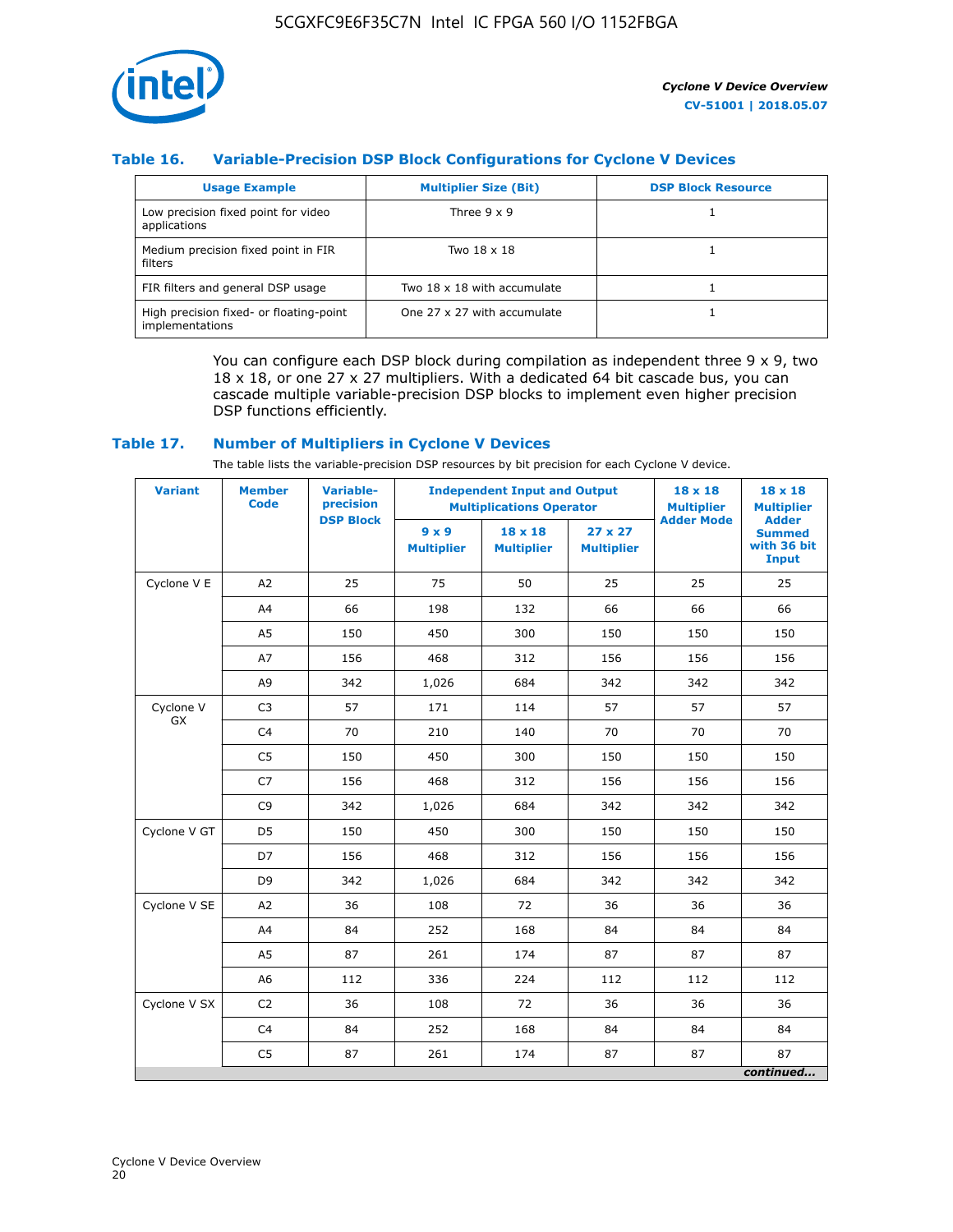

| <b>Variant</b> | <b>Member</b><br><b>Code</b> | Variable-<br>precision |                                   | <b>Independent Input and Output</b><br><b>Multiplications Operator</b> | $18 \times 18$<br><b>Multiplier</b> | $18 \times 18$<br><b>Multiplier</b><br><b>Adder</b> |                                       |
|----------------|------------------------------|------------------------|-----------------------------------|------------------------------------------------------------------------|-------------------------------------|-----------------------------------------------------|---------------------------------------|
|                |                              | <b>DSP Block</b>       | $9 \times 9$<br><b>Multiplier</b> | $18 \times 18$<br><b>Multiplier</b>                                    | $27 \times 27$<br><b>Multiplier</b> | <b>Adder Mode</b>                                   | <b>Summed</b><br>with 36 bit<br>Input |
|                | C6                           | 112                    | 336                               | 224                                                                    | 112                                 | 112                                                 | 112                                   |
| Cyclone V ST   | D <sub>5</sub>               | 87                     | 261                               | 174                                                                    | 87                                  | 87                                                  | 87                                    |
|                | D <sub>6</sub>               | 112                    | 336                               | 224                                                                    | 112                                 | 112                                                 | 112                                   |

# **Embedded Memory Blocks**

The embedded memory blocks in the devices are flexible and designed to provide an optimal amount of small- and large-sized memory arrays to fit your design requirements.

# **Types of Embedded Memory**

The Cyclone V devices contain two types of memory blocks:

- 10 Kb M10K blocks—blocks of dedicated memory resources. The M10K blocks are ideal for larger memory arrays while still providing a large number of independent ports.
- 640 bit memory logic array blocks (MLABs)—enhanced memory blocks that are configured from dual-purpose logic array blocks (LABs). The MLABs are ideal for wide and shallow memory arrays. The MLABs are optimized for implementation of shift registers for digital signal processing (DSP) applications, wide shallow FIFO buffers, and filter delay lines. Each MLAB is made up of ten adaptive logic modules (ALMs). In the Cyclone V devices, you can configure these ALMs as ten 32 x 2 blocks, giving you one 32 x 20 simple dual-port SRAM block per MLAB.

# **Embedded Memory Capacity in Cyclone V Devices**

### **Table 18. Embedded Memory Capacity and Distribution in Cyclone V Devices**

|                | <b>Member</b>  | <b>M10K</b>  |                     | <b>MLAB</b>  | <b>Total RAM Bit</b> |        |  |  |  |
|----------------|----------------|--------------|---------------------|--------------|----------------------|--------|--|--|--|
| <b>Variant</b> | <b>Code</b>    | <b>Block</b> | <b>RAM Bit (Kb)</b> | <b>Block</b> | <b>RAM Bit (Kb)</b>  | (Kb)   |  |  |  |
| Cyclone V E    | A2             | 176          | 1,760               | 314          | 196                  | 1,956  |  |  |  |
|                | A4             | 308          | 3,080               | 485          | 303                  | 3,383  |  |  |  |
|                | A5             | 446          | 4,460               | 679          | 424                  | 4,884  |  |  |  |
|                | A7             | 686          | 6,860               | 1338         | 836                  | 7,696  |  |  |  |
|                | A9             | 1,220        | 12,200              | 2748         | 1,717                | 13,917 |  |  |  |
| Cyclone V GX   | C <sub>3</sub> | 135          | 1,350               | 291          | 182                  | 1,532  |  |  |  |
|                | C4             | 250          | 2,500               | 678          | 424                  | 2,924  |  |  |  |
|                | C5             | 446          | 4,460               | 678          | 424                  | 4,884  |  |  |  |
|                | C7             | 686          | 6,860               | 1338         | 836                  | 7,696  |  |  |  |
|                | C <sub>9</sub> | 1,220        | 12,200              | 2748         | 1,717                | 13,917 |  |  |  |
|                | continued      |              |                     |              |                      |        |  |  |  |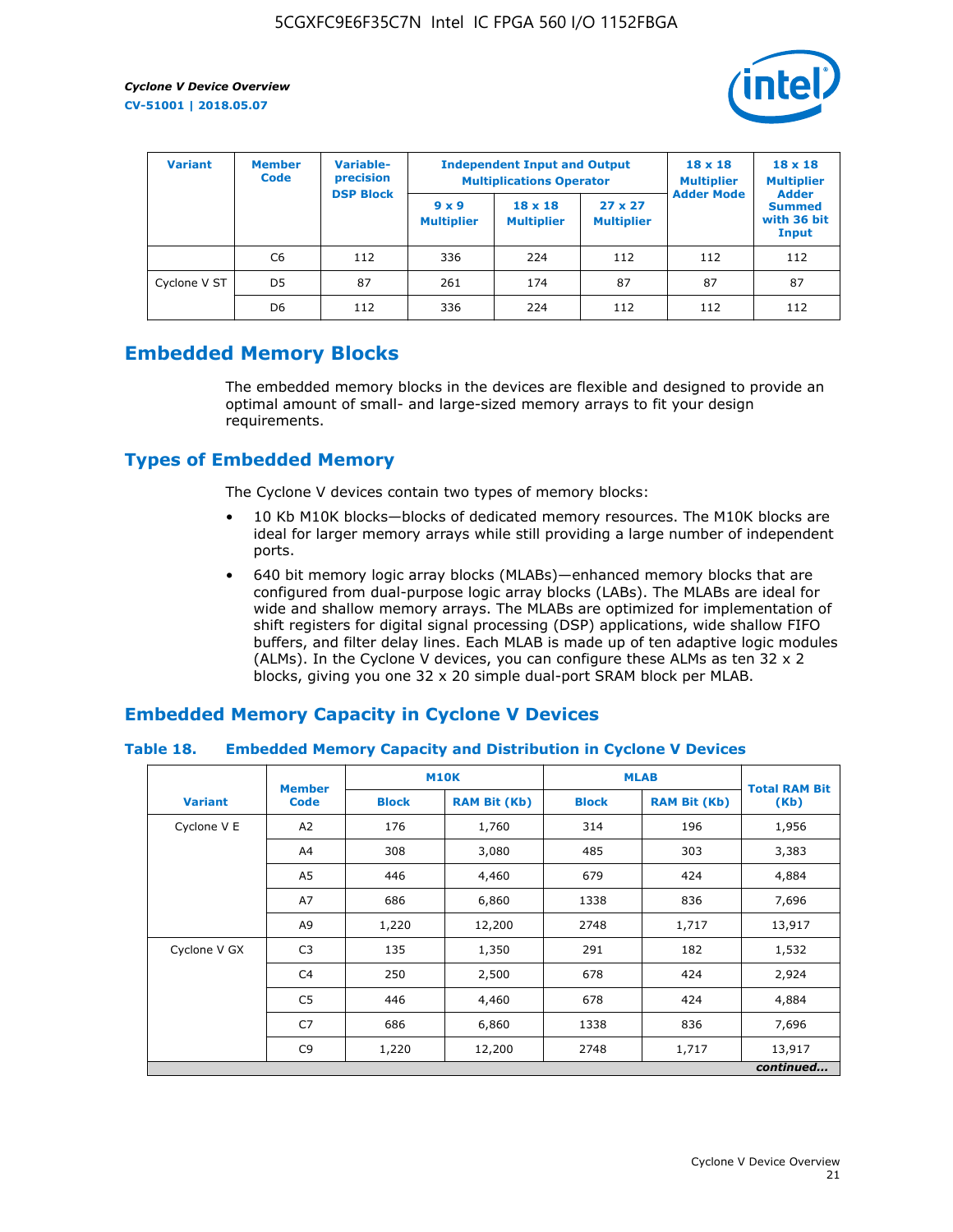

|                | <b>Member</b>  | <b>M10K</b>                         |        | <b>MLAB</b>  | <b>Total RAM Bit</b> |        |
|----------------|----------------|-------------------------------------|--------|--------------|----------------------|--------|
| <b>Variant</b> | <b>Code</b>    | <b>Block</b><br><b>RAM Bit (Kb)</b> |        | <b>Block</b> | <b>RAM Bit (Kb)</b>  | (Kb)   |
| Cyclone V GT   | D <sub>5</sub> | 446                                 | 4,460  | 679          | 424                  | 4,884  |
|                | D7             | 686                                 | 6,860  | 1338         | 836                  | 7,696  |
|                | D <sub>9</sub> | 1,220                               | 12,200 | 2748         | 1,717                | 13,917 |
| Cyclone V SE   | A <sub>2</sub> | 140                                 | 1,400  | 221          | 138                  | 1,538  |
|                | A4             | 270                                 | 2,700  | 370          | 231                  | 2,460  |
|                | A5             | 397                                 | 3,970  | 768          | 480                  | 4,450  |
|                | A6             | 553                                 | 5,530  | 994          | 621                  | 6,151  |
| Cyclone V SX   | C <sub>2</sub> | 140                                 | 1,400  | 221          | 138                  | 1,538  |
|                | C4             | 270                                 | 2,700  | 370          | 231                  | 2,460  |
|                | C5             | 397                                 | 3,970  | 768          | 480                  | 4,450  |
|                | C <sub>6</sub> | 553                                 | 5,530  | 994          | 621                  | 6,151  |
| Cyclone V ST   | D <sub>5</sub> | 397                                 | 3,970  | 768          | 480                  | 4,450  |
|                | D <sub>6</sub> | 553                                 | 5,530  | 994          | 621                  | 6,151  |

# **Embedded Memory Configurations**

### **Table 19. Supported Embedded Memory Block Configurations for Cyclone V Devices**

This table lists the maximum configurations supported for the embedded memory blocks. The information is applicable only to the single-port RAM and ROM modes.

| <b>Memory Block</b> | Depth (bits) | <b>Programmable Width</b> |
|---------------------|--------------|---------------------------|
| MLAB                | 32           | x16, x18, or x20          |
| M10K                | 256          | x40 or x32                |
|                     | 512          | x20 or x16                |
|                     | 1K           | $x10$ or $x8$             |
|                     | 2K           | $x5$ or $x4$              |
|                     | 4K           | x2                        |
|                     | 8K           | x1                        |

# **Clock Networks and PLL Clock Sources**

550 MHz Cyclone V devices have 16 global clock networks capable of up to operation. The clock network architecture is based on Intel's global, quadrant, and peripheral clock structure. This clock structure is supported by dedicated clock input pins and fractional PLLs.

*Note:* To reduce power consumption, the Intel Quartus Prime software identifies all unused sections of the clock network and powers them down.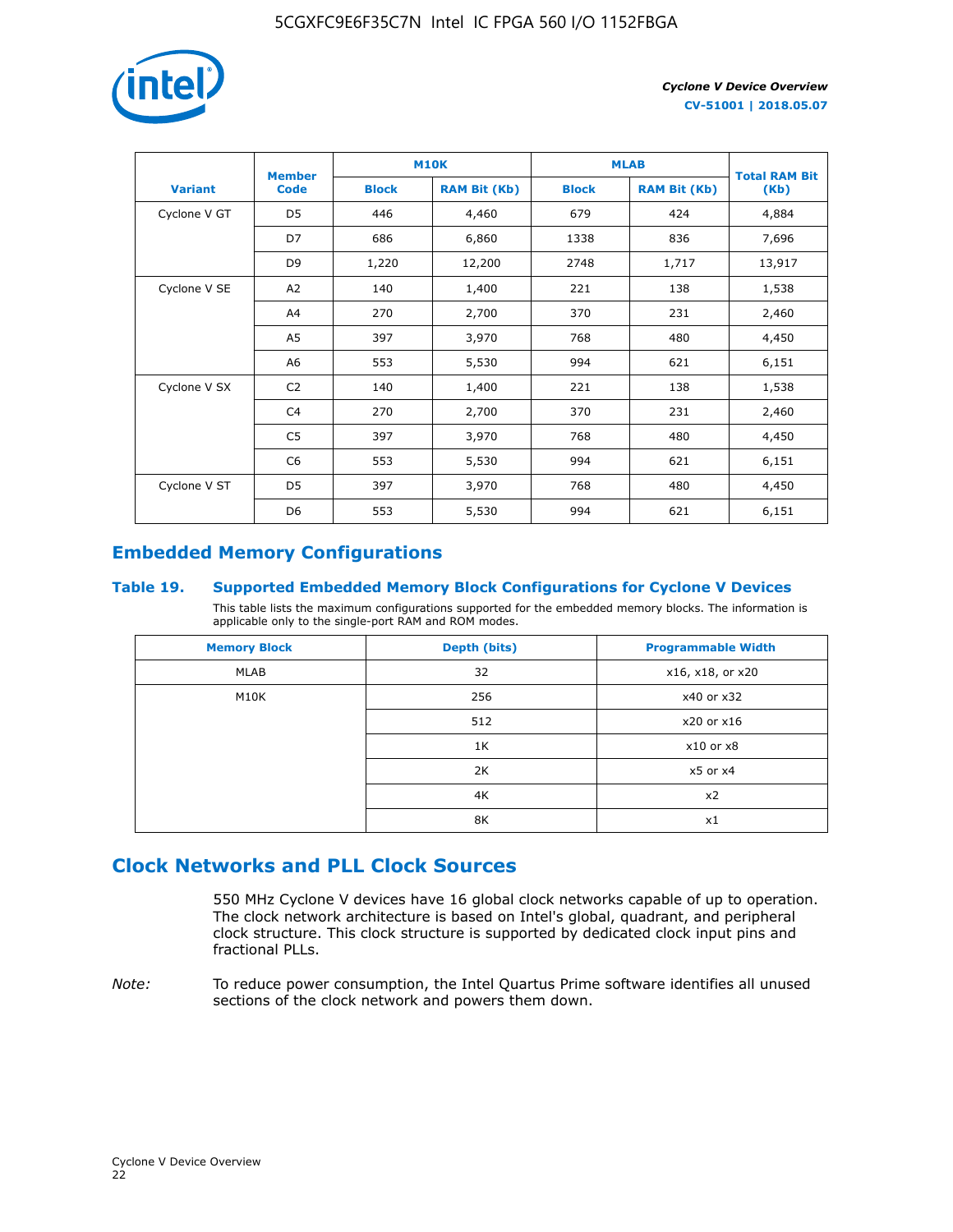

### **PLL Features**

The PLLs in the Cyclone V devices support the following features:

- Frequency synthesis
- On-chip clock deskew
- Jitter attenuation
- Programmable output clock duty cycles
- PLL cascading
- Reference clock switchover
- Programmable bandwidth
- User-mode reconfiguration of PLLs
- Low power mode for each fractional PLL
- Dynamic phase shift
- Direct, source synchronous, zero delay buffer, external feedback, and LVDS compensation modes

#### **Fractional PLL**

In addition to integer PLLs, the Cyclone V devices use a fractional PLL architecture. The devices have up to eight PLLs, each with nine output counters. You can use the output counters to reduce PLL usage in two ways:

- Reduce the number of oscillators that are required on your board by using fractional PLLs
- Reduce the number of clock pins that are used in the device by synthesizing multiple clock frequencies from a single reference clock source

If you use the fractional PLL mode, you can use the PLLs for precision fractional-N frequency synthesis—removing the need for off-chip reference clock sources in your design.

The transceiver fractional PLLs that are not used by the transceiver I/Os can be used as general purpose fractional PLLs by the FPGA fabric.

# **FPGA General Purpose I/O**

Cyclone V devices offer highly configurable GPIOs. The following list describes the features of the GPIOs:

- Programmable bus hold and weak pull-up
- LVDS output buffer with programmable differential output voltage ( $V_{OD}$ ) and programmable pre-emphasis
- On-chip parallel termination ( $R<sub>T</sub>$  OCT) for all I/O banks with OCT calibration to limit the termination impedance variation
- On-chip dynamic termination that has the ability to swap between series and parallel termination, depending on whether there is read or write on a common bus for signal integrity
- Easy timing closure support using the hard read FIFO in the input register path, and delay-locked loop (DLL) delay chain with fine and coarse architecture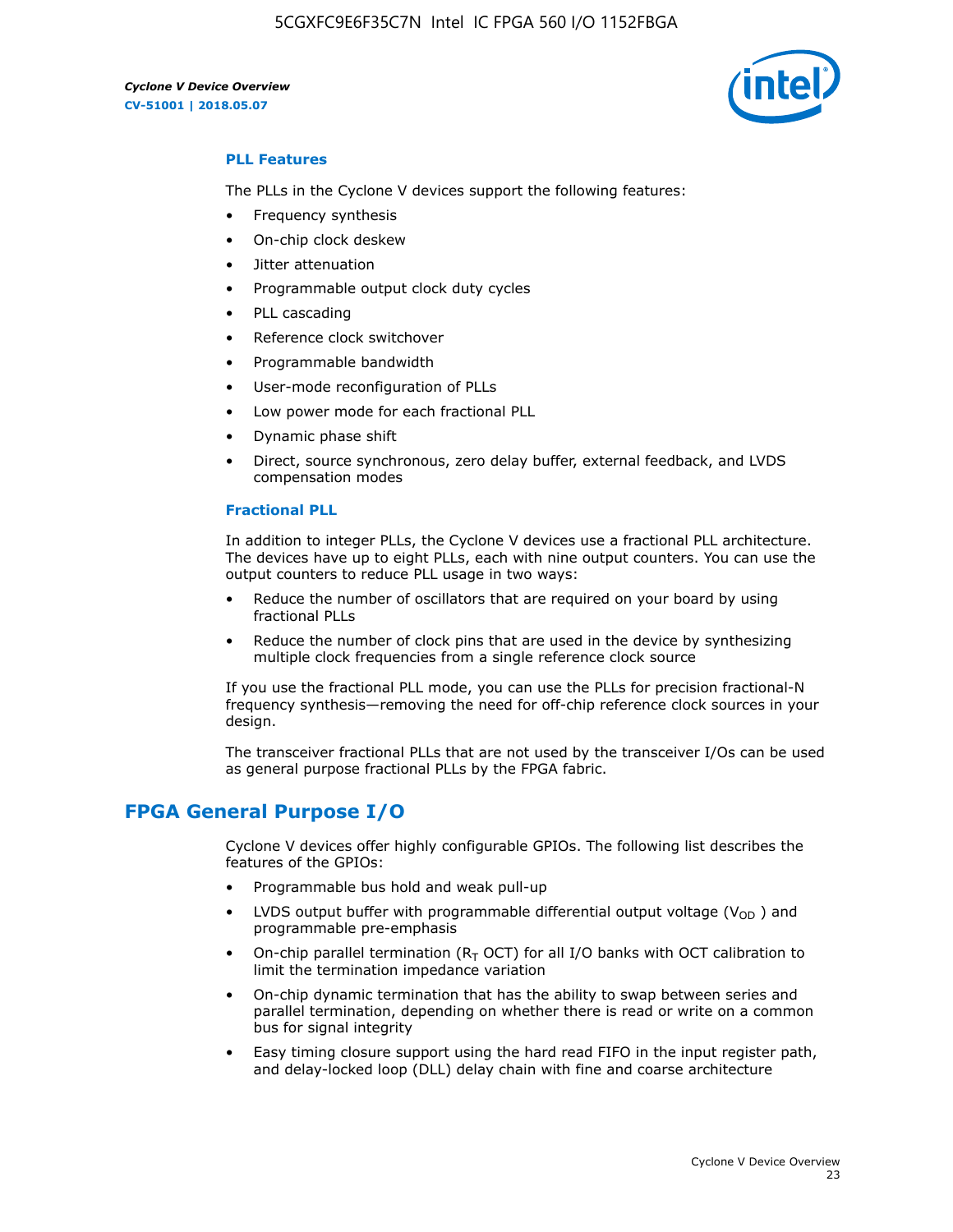

# **PCIe Gen1 and Gen2 Hard IP**

Cyclone V GX, GT, SX, and ST devices contain PCIe hard IP that is designed for performance and ease-of-use. The PCIe hard IP consists of the MAC, data link, and transaction layers.

The PCIe hard IP supports PCIe Gen2 and Gen1 end point and root port for up to x4 lane configuration. The PCIe Gen2 x4 support is PCIe-compatible.

The PCIe endpoint support includes multifunction support for up to eight functions, as shown in the following figure. The integrated multifunction support reduces the FPGA logic requirements by up to 20,000 LEs for PCIe designs that require multiple peripherals.

### **Figure 9. PCIe Multifunction for Cyclone V Devices**



The Cyclone V PCIe hard IP operates independently from the core logic. This independent operation allows the PCIe link to wake up and complete link training in less than 100 ms while the Cyclone V device completes loading the programming file for the rest of the device.

In addition, the PCIe hard IP in the Cyclone V device provides improved end-to-end datapath protection using ECC.

# **External Memory Interface**

This section provides an overview of the external memory interface in Cyclone V devices.

### **Hard and Soft Memory Controllers**

Cyclone V devices support up to two hard memory controllers for DDR3, DDR2, and LPDDR2 SDRAM devices. Each controller supports 8 to 32 bit components of up to 4 gigabits (Gb) in density with two chip selects and optional ECC. For the Cyclone V SoC devices, an additional hard memory controller in the HPS supports DDR3, DDR2, and LPDDR2 SDRAM devices.

All Cyclone V devices support soft memory controllers for DDR3, DDR2, and LPDDR2 SDRAM devices for maximum flexibility.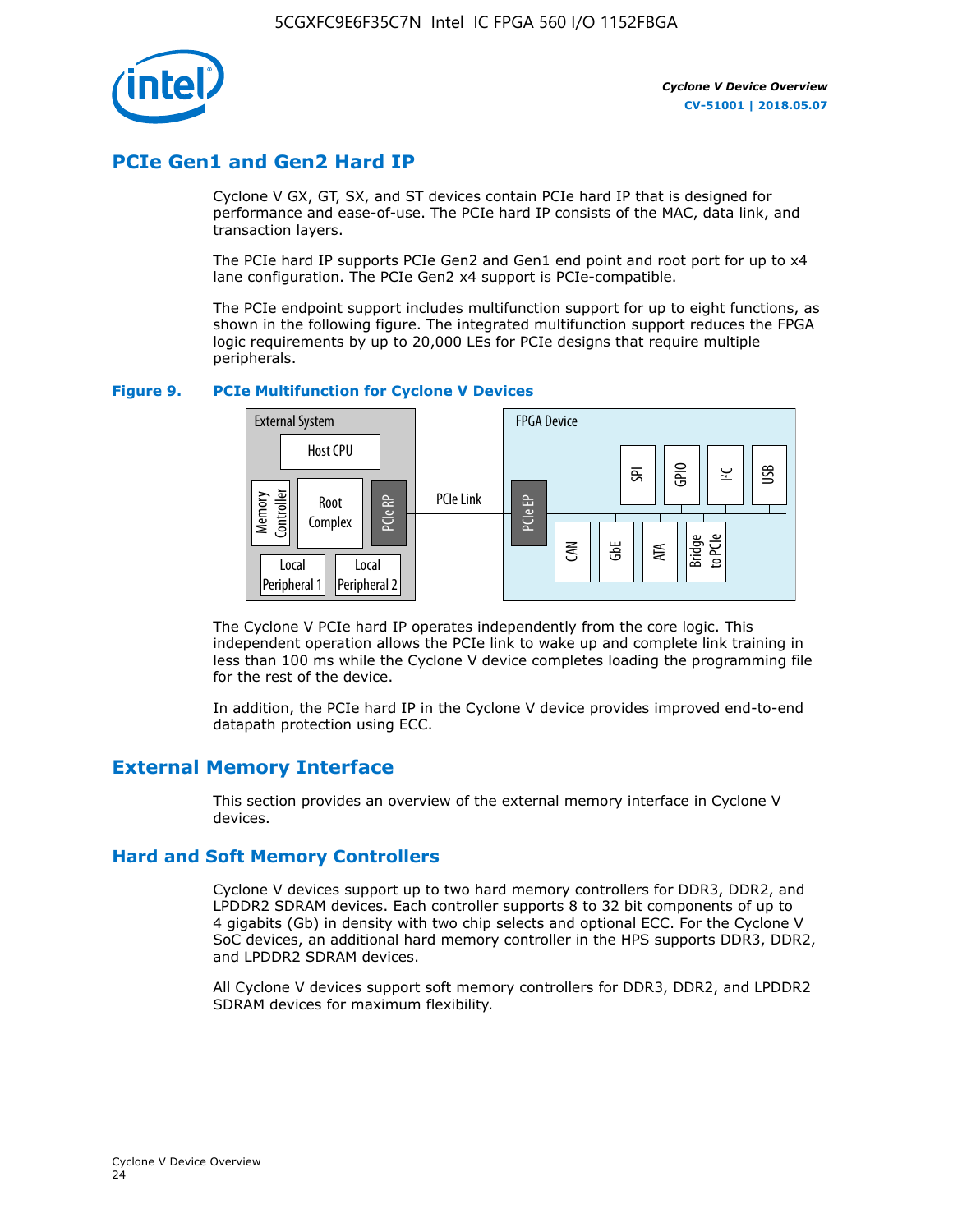

### **External Memory Performance**

### **Table 20. External Memory Interface Performance in Cyclone V Devices**

The maximum and minimum operating frequencies depend on the memory interface standards and the supported delay-locked loop (DLL) frequency listed in the device datasheet.

| <b>Voltage</b><br><b>Interface</b> |                | <b>Maximum Frequency (MHz)</b> | <b>Minimum Frequency</b> |       |
|------------------------------------|----------------|--------------------------------|--------------------------|-------|
|                                    | $(\mathsf{V})$ | <b>Hard Controller</b>         | <b>Soft Controller</b>   | (MHz) |
| <b>DDR3 SDRAM</b>                  | 1.5            | 400                            | 303                      | 303   |
|                                    | 1.35           | 400                            | 303                      | 303   |
| <b>DDR2 SDRAM</b>                  | 1.8            | 400                            | 300                      | 167   |
| LPDDR2 SDRAM                       | 1.2            | 333                            | 300                      | 167   |

### **Related Information**

[External Memory Interface Spec Estimator](https://www.altera.com/solutions/technology/external-memory/spec-estimator.html)

For the latest information and to estimate the external memory system performance specification, use Intel's External Memory Interface Spec Estimator tool.

### **HPS External Memory Performance**

### **Table 21. HPS External Memory Interface Performance**

The hard processor system (HPS) is available in Cyclone V SoC devices only.

| <b>Interface</b>  | Voltage (V) | <b>HPS Hard Controller (MHz)</b> |
|-------------------|-------------|----------------------------------|
| <b>DDR3 SDRAM</b> | 1.5         | 400                              |
|                   | 1.35        | 400                              |
| <b>DDR2 SDRAM</b> | 1.8         | 400                              |
| LPDDR2 SDRAM      | 1.2         | 333                              |

### **Related Information**

#### [External Memory Interface Spec Estimator](https://www.altera.com/solutions/technology/external-memory/spec-estimator.html)

For the latest information and to estimate the external memory system performance specification, use Intel's External Memory Interface Spec Estimator tool.

# **Low-Power Serial Transceivers**

Cyclone V devices deliver the industry's lowest power 6.144 Gbps transceivers at an estimated 88 mW maximum power consumption per channel. Cyclone V transceivers are designed to be compliant with a wide range of protocols and data rates.

### **Transceiver Channels**

The transceivers are positioned on the left outer edge of the device. The transceiver channels consist of the physical medium attachment (PMA), physical coding sublayer (PCS), and clock networks.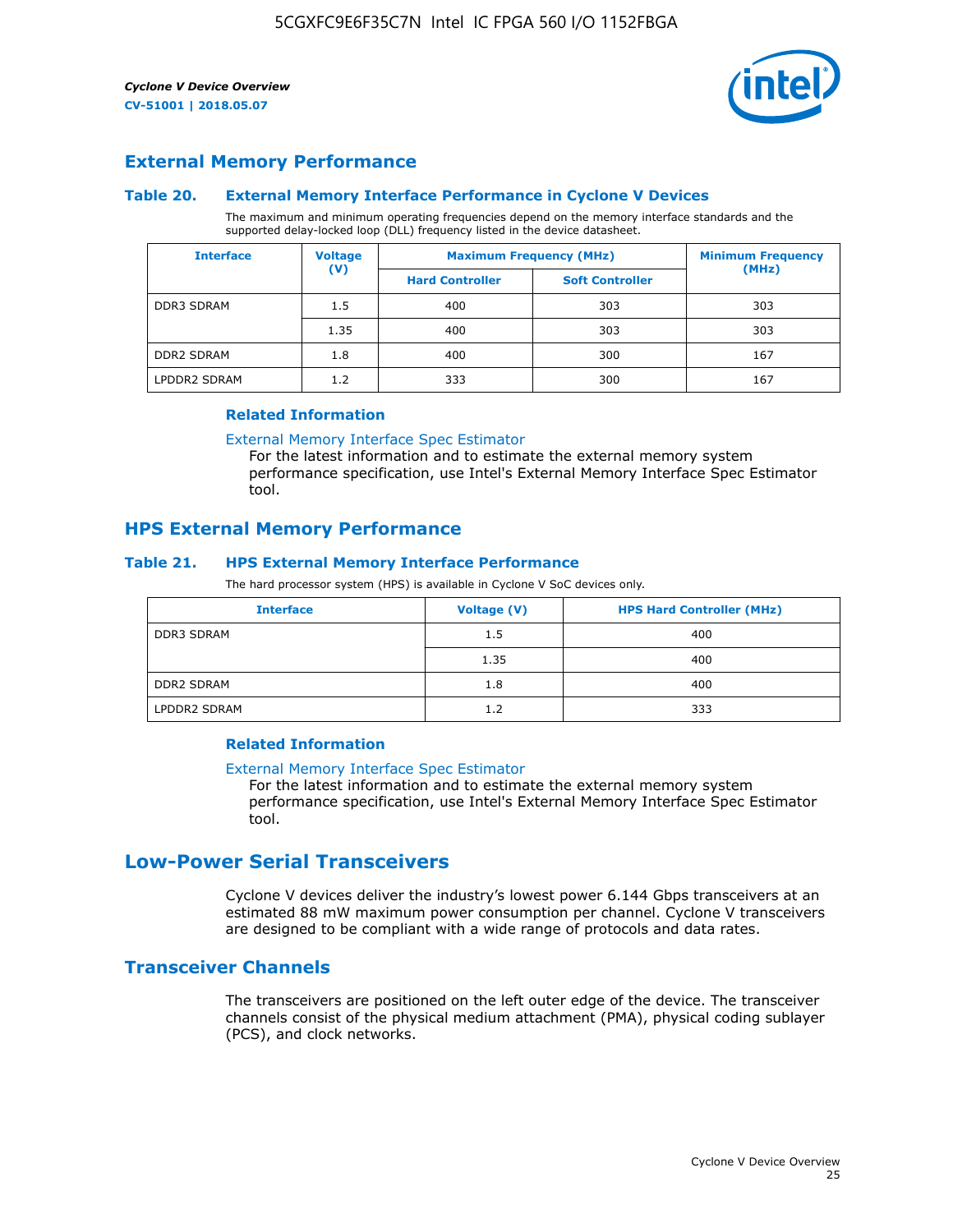

### **Figure 10. Device Chip Overview for Cyclone V GX and GT Devices**

The figure shows a Cyclone V FPGA with transceivers. Different Cyclone V devices may have a different floorplans than the one shown here.



### **PMA Features**

To prevent core and I/O noise from coupling into the transceivers, the PMA block is isolated from the rest of the chip—ensuring optimal signal integrity. For the transceivers, you can use the channel PLL of an unused receiver PMA as an additional transmit PLL.

#### **Table 22. PMA Features of the Transceivers in Cyclone V Devices**

| <b>Features</b>                                    | <b>Capability</b>                                                                                       |
|----------------------------------------------------|---------------------------------------------------------------------------------------------------------|
| Backplane support                                  | Driving capability up to 6.144 Gbps                                                                     |
| PLL-based clock recovery                           | Superior jitter tolerance                                                                               |
| Programmable deserialization and word<br>alignment | Flexible deserialization width and configurable word alignment pattern                                  |
| Equalization and pre-emphasis                      | Up to 14.37 dB of pre-emphasis and up to 4.7 dB of equalization<br>No decision feedback equalizer (DFE) |
| Ring oscillator transmit PLLs                      | 614 Mbps to 6.144 Gbps                                                                                  |
| Input reference clock range                        | 20 MHz to 400 MHz                                                                                       |
| Transceiver dynamic reconfiguration                | Allows the reconfiguration of a single channel without affecting the operation of<br>other channels     |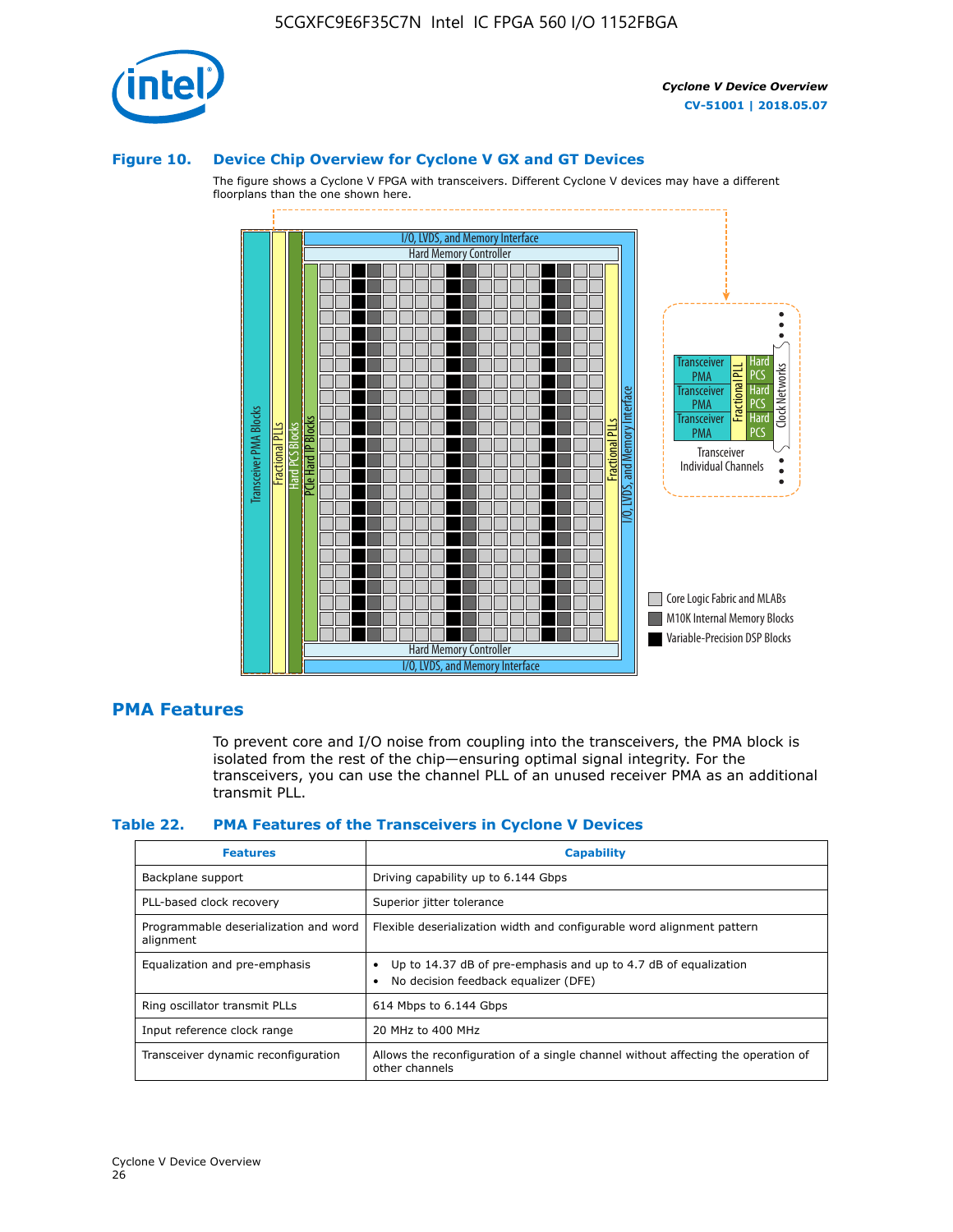

# **PCS Features**

The Cyclone V core logic connects to the PCS through an 8, 10, 16, 20, 32, or 40 bit interface, depending on the transceiver data rate and protocol. Cyclone V devices contain PCS hard IP to support PCIe Gen1 and Gen2, Gbps Ethernet (GbE), Serial RapidIO® (SRIO), and Common Public Radio Interface (CPRI).

Most of the standard and proprietary protocols from 614 Mbps to 6.144 Gbps are supported.

| Table 23. |  | <b>Transceiver PCS Features for Cyclone V Devices</b> |
|-----------|--|-------------------------------------------------------|
|           |  |                                                       |

| <b>PCS Support</b>                 | <b>Data Rates</b><br>(Gbps)        | <b>Transmitter Data Path Feature</b>                                                                         | <b>Receiver Data Path Feature</b>                                                                                                                                                                                                  |  |  |
|------------------------------------|------------------------------------|--------------------------------------------------------------------------------------------------------------|------------------------------------------------------------------------------------------------------------------------------------------------------------------------------------------------------------------------------------|--|--|
| 3-Gbps and 6-Gbps Basic            | 0.614 to 6.144                     | • Phase compensation FIFO<br>Byte serializer<br>8B/10B encoder<br>Transmitter bit-slip                       | Word aligner<br>$\bullet$<br>Deskew FIFO<br>$\bullet$<br>Rate-match FIFO<br>$\bullet$<br>8B/10B decoder<br>$\bullet$<br>Byte deserializer<br>$\bullet$<br>Byte ordering<br>$\bullet$<br>Receiver phase compensation<br><b>FIFO</b> |  |  |
| PCIe Gen1<br>(x1, x2, x4)          | $2.5$ and $5.0$                    | Dedicated PCIe PHY IP core<br>PIPE 2.0 interface to the core<br>$\bullet$<br>logic                           | Dedicated PCIe PHY IP core<br>$\bullet$<br>PIPE 2.0 interface to the core<br>$\bullet$<br>logic                                                                                                                                    |  |  |
| PCIe Gen2<br>$(x1, x2, x4)^{(12)}$ |                                    |                                                                                                              |                                                                                                                                                                                                                                    |  |  |
| GbE                                | 1.25                               | • Custom PHY IP core with preset<br>feature<br>GbE transmitter synchronization<br>$\bullet$<br>state machine | • Custom PHY IP core with preset<br>feature<br>GbE receiver synchronization<br>state machine                                                                                                                                       |  |  |
| $XAUI$ $(13)$                      | 3.125                              | Dedicated XAUI PHY IP core<br>$\bullet$                                                                      | Dedicated XAUI PHY IP core<br>$\bullet$                                                                                                                                                                                            |  |  |
| <b>HiGig</b>                       | 3.75                               | XAUI synchronization state<br>$\bullet$<br>machine for bonding four<br>channels                              | XAUI synchronization state<br>$\bullet$<br>machine for realigning four<br>channels                                                                                                                                                 |  |  |
| SRIO 1.3 and 2.1                   | 1.25 to 3.125                      | • Custom PHY IP core with preset<br>feature<br>• SRIO version 2.1-compliant x2<br>and x4 channel bonding     | • Custom PHY IP core with preset<br>feature<br>• SRIO version 2.1-compliant x2<br>and x4 deskew state machine                                                                                                                      |  |  |
| SDI, SD/HD, and 3G-SDI             | $0.27^{(14)}$ , 1.485,<br>and 2.97 | Custom PHY IP core with preset<br>feature                                                                    | Custom PHY IP core with preset<br>feature                                                                                                                                                                                          |  |  |
| JESD204A                           | $0.3125^{(15)}$ to<br>3.125        |                                                                                                              |                                                                                                                                                                                                                                    |  |  |
| continued                          |                                    |                                                                                                              |                                                                                                                                                                                                                                    |  |  |

<sup>(12)</sup> PCIe Gen2 is supported for Cyclone V GT and ST devices. The PCIe Gen2 x4 support is PCIe-compatible.

<sup>(13)</sup> XAUI is supported through the soft PCS.

<sup>(14)</sup> The 0.27-Gbps data rate is supported using oversampling user logic that you must implement in the FPGA fabric.

<sup>(15)</sup> The 0.3125-Gbps data rate is supported using oversampling user logic that you must implement in the FPGA fabric.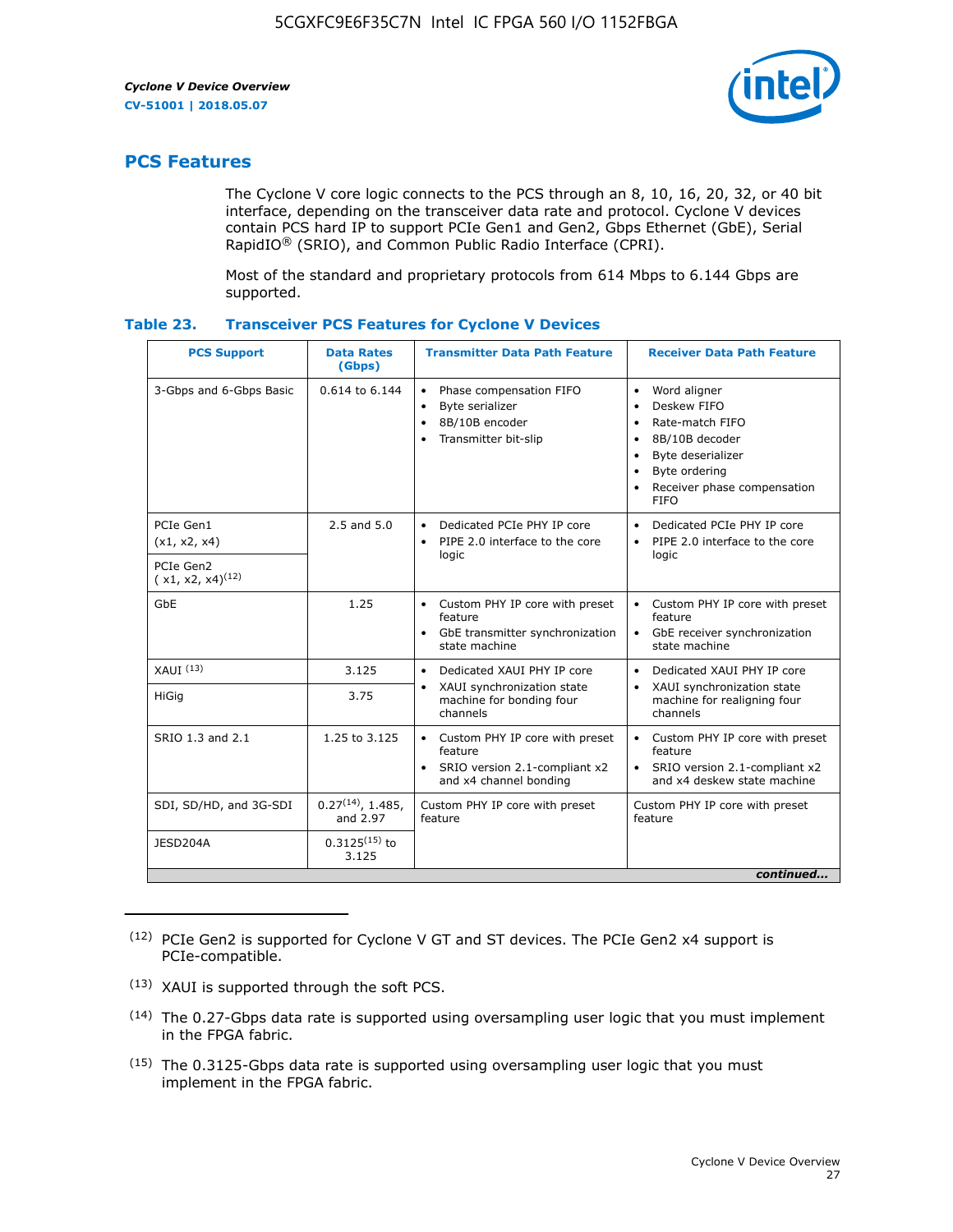

| <b>PCS Support</b>       | <b>Data Rates</b><br>(Gbps) | <b>Transmitter Data Path Feature</b>                         | <b>Receiver Data Path Feature</b>                                                                        |
|--------------------------|-----------------------------|--------------------------------------------------------------|----------------------------------------------------------------------------------------------------------|
| Serial ATA Gen1 and Gen2 | $1.5$ and $3.0$             | Custom PHY IP core with preset<br>feature<br>Electrical idle | Custom PHY IP core with preset<br>feature<br>Signal detect<br>Wider spread of asynchronous<br><b>SSC</b> |
| CPRI 4.1 $(16)$          | $0.6144$ to 6.144           | Dedicated deterministic latency<br>٠<br>PHY IP core          | Dedicated deterministic latency<br>PHY IP core                                                           |
| OBSAI RP3                | 0.768 to 3.072              | Transmitter (TX) manual bit-slip<br>٠<br>mode                | Receiver (RX) deterministic<br>latency state machine                                                     |
| V-by-One HS              | Up to 3.75                  | Custom PHY IP core                                           | Custom PHY IP core                                                                                       |
| DisplayPort $1.2^{(17)}$ | 1.62 and $2.7$              |                                                              | Wider spread of asynchronous<br><b>SSC</b>                                                               |

# **SoC with HPS**

Each SoC combines an FPGA fabric and an HPS in a single device. This combination delivers the flexibility of programmable logic with the power and cost savings of hard IP in these ways:

- Reduces board space, system power, and bill of materials cost by eliminating a discrete embedded processor
- Allows you to differentiate the end product in both hardware and software, and to support virtually any interface standard
- Extends the product life and revenue through in-field hardware and software updates

# **HPS Features**

The HPS consists of a dual-core Arm Cortex-A9 MPCore processor, a rich set of peripherals, and a shared multiport SDRAM memory controller, as shown in the following figure.

<sup>(16)</sup> High-voltage output mode (1000-BASE-CX) is not supported.

<sup>(17)</sup> Pending characterization.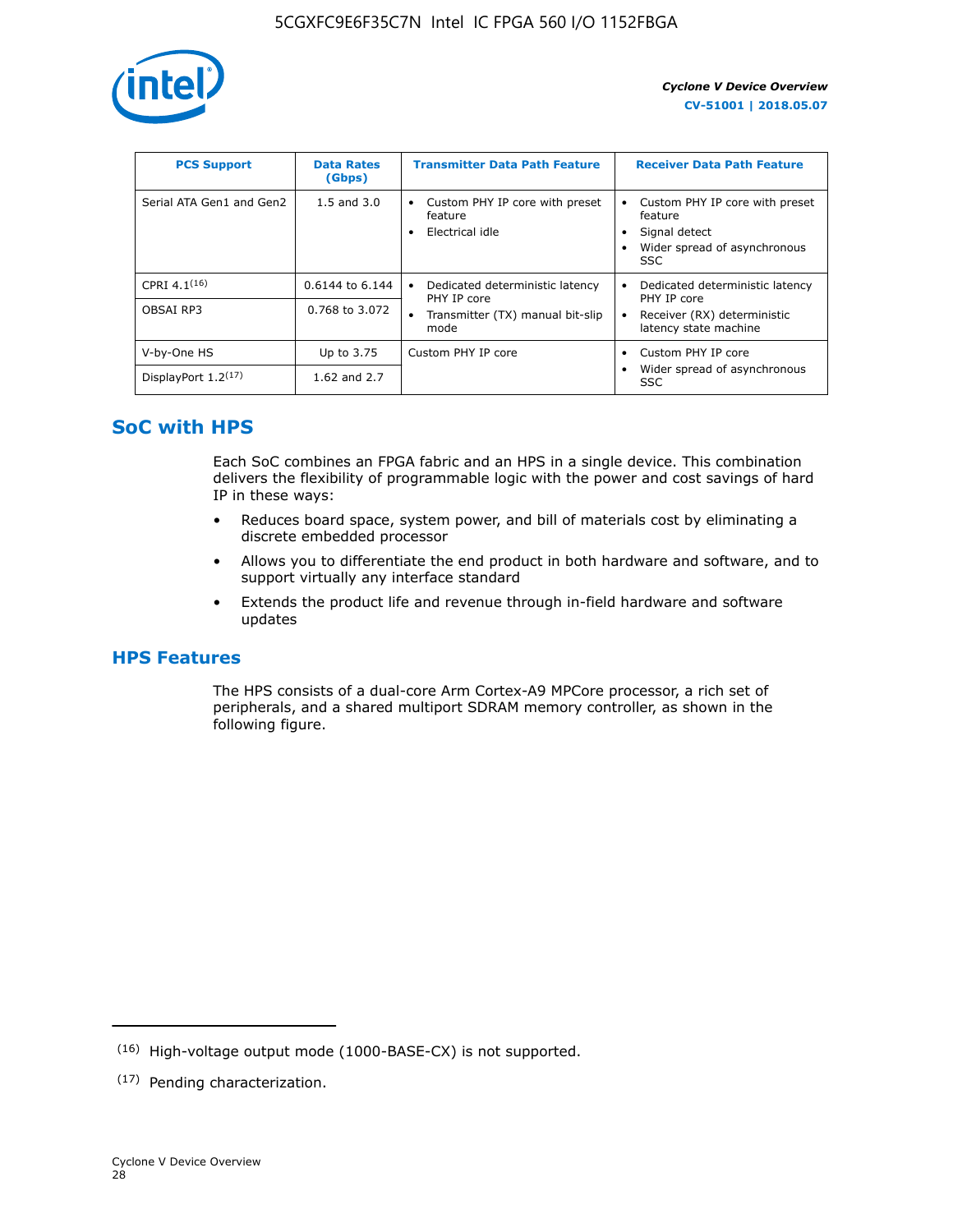



### **Figure 11. HPS with Dual-Core Arm Cortex-A9 MPCore Processor**

### **System Peripherals and Debug Access Port**

Each Ethernet MAC, USB OTG, NAND flash controller, and SD/MMC controller module has an integrated DMA controller. For modules without an integrated DMA controller, an additional DMA controller module provides up to eight channels of high-bandwidth data transfers. Peripherals that communicate off-chip are multiplexed with other peripherals at the HPS pin level. This allows you to choose which peripherals to interface with other devices on your PCB.

The debug access port provides interfaces to industry standard JTAG debug probes and supports Arm CoreSight debug and core traces to facilitate software development.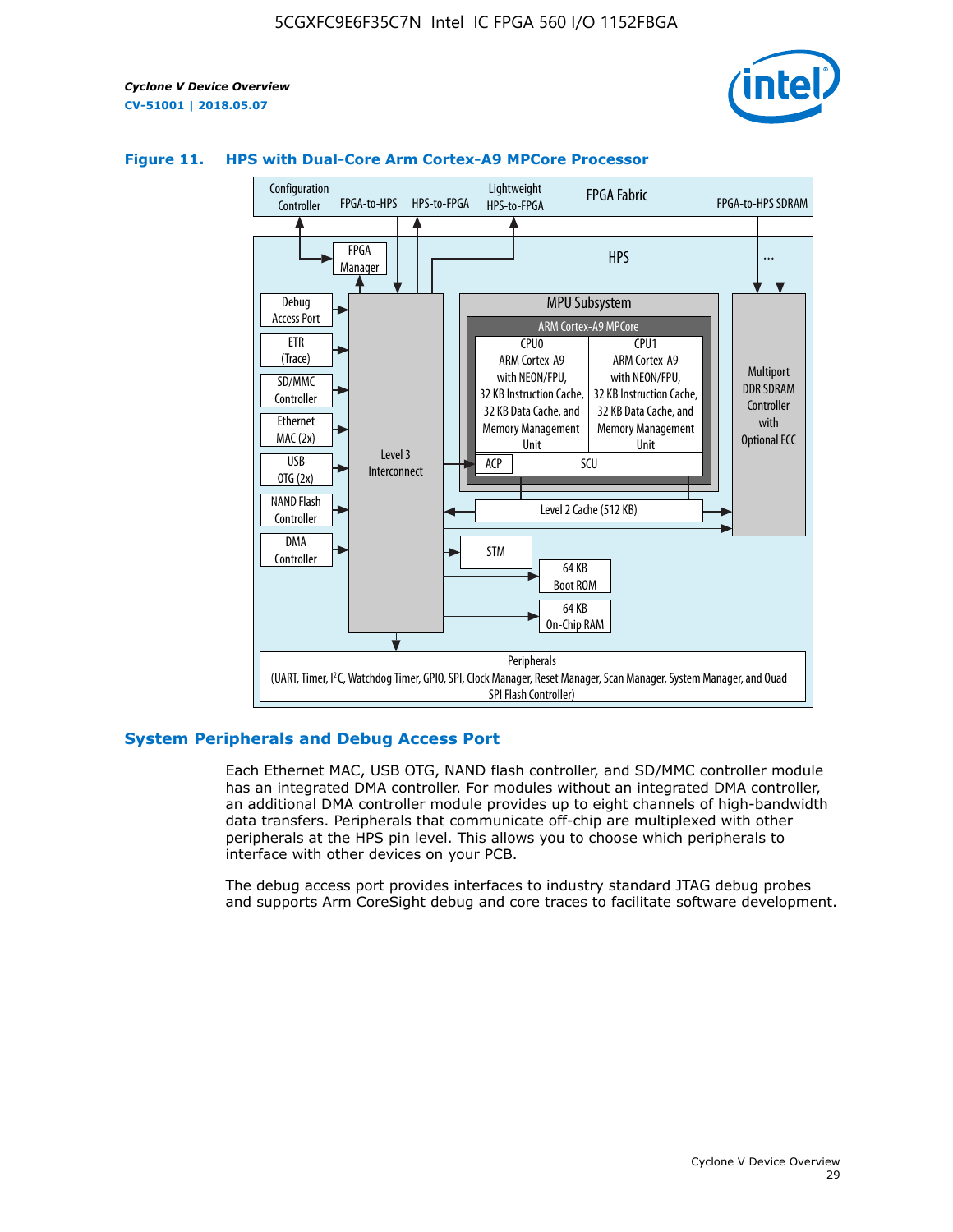

### **HPS–FPGA AXI Bridges**

The HPS–FPGA bridges, which support the Advanced Microcontroller Bus Architecture (AMBA<sup>®</sup>) Advanced eXtensible Interface (AXI<sup>™</sup>) specifications, consist of the following bridges:

- FPGA-to-HPS AXI bridge—a high-performance bus supporting 32, 64, and 128 bit data widths that allows the FPGA fabric to issue transactions to slaves in the HPS.
- HPS-to-FPGA AXI bridge—a high-performance bus supporting 32, 64, and 128 bit data widths that allows the HPS to issue transactions to slaves in the FPGA fabric.
- Lightweight HPS-to-FPGA AXI bridge—a lower latency 32 bit width bus that allows the HPS to issue transactions to slaves in the FPGA fabric. This bridge is primarily used for control and status register (CSR) accesses to peripherals in the FPGA fabric.

The HPS–FPGA AXI bridges allow masters in the FPGA fabric to communicate with slaves in the HPS logic, and vice versa. For example, the HPS-to-FPGA AXI bridge allows you to share memories instantiated in the FPGA fabric with one or both microprocessors in the HPS, while the FPGA-to-HPS AXI bridge allows logic in the FPGA fabric to access the memory and peripherals in the HPS.

Each HPS–FPGA bridge also provides asynchronous clock crossing for data transferred between the FPGA fabric and the HPS.

### **HPS SDRAM Controller Subsystem**

The HPS SDRAM controller subsystem contains a multiport SDRAM controller and DDR PHY that are shared between the FPGA fabric (through the FPGA-to-HPS SDRAM interface), the level 2 (L2) cache, and the level 3 (L3) system interconnect. The FPGA-to-HPS SDRAM interface supports AMBA AXI and Avalon® Memory-Mapped (Avalon-MM) interface standards, and provides up to six individual ports for access by masters implemented in the FPGA fabric.

To maximize memory performance, the SDRAM controller subsystem supports command and data reordering, deficit round-robin arbitration with aging, and high-priority bypass features. The SDRAM controller subsystem supports DDR2, DDR3, or LPDDR2 devices up to 4 Gb in density operating at up to 400 MHz (800 Mbps data rate).

### **FPGA Configuration and Processor Booting**

The FPGA fabric and HPS in the SoC are powered independently. You can reduce the clock frequencies or gate the clocks to reduce dynamic power, or shut down the entire FPGA fabric to reduce total system power.

You can configure the FPGA fabric and boot the HPS independently, in any order, providing you with more design flexibility:

- You can boot the HPS independently. After the HPS is running, the HPS can fully or partially reconfigure the FPGA fabric at any time under software control. The HPS can also configure other FPGAs on the board through the FPGA configuration controller.
- You can power up both the HPS and the FPGA fabric together, configure the FPGA fabric first, and then boot the HPS from memory accessible to the FPGA fabric.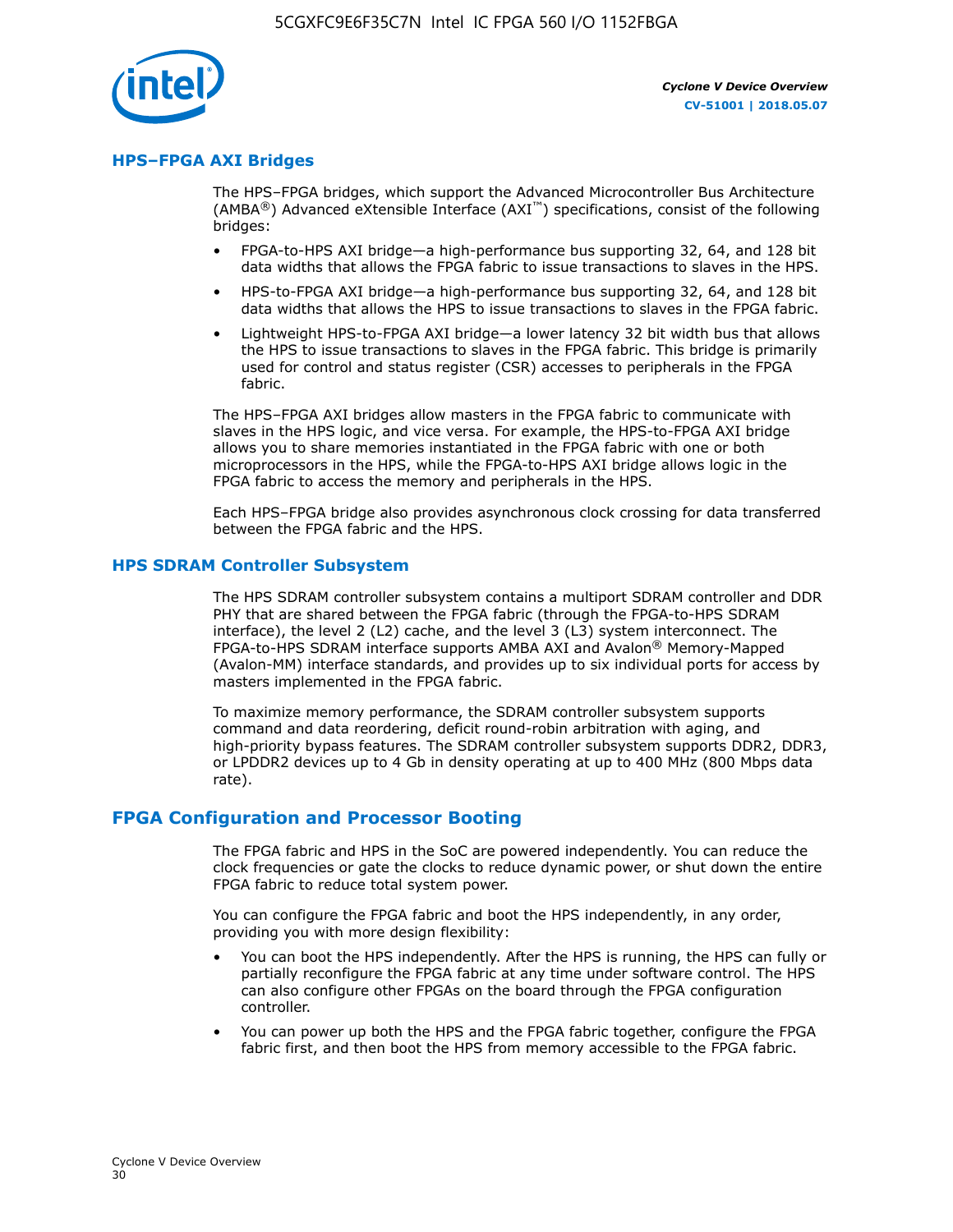

*Note:* Although the FPGA fabric and HPS are on separate power domains, the HPS must remain powered up during operation while the FPGA fabric can be powered up or down as required.

### **Related Information**

[Cyclone V Device Family Pin Connection Guidelines](https://www.altera.com/content/dam/altera-www/global/en_US/pdfs/literature/dp/cyclone-v/pcg-01014.pdf)

Provides detailed information about power supply pin connection guidelines and power regulator sharing.

### **Hardware and Software Development**

For hardware development, you can configure the HPS and connect your soft logic in the FPGA fabric to the HPS interfaces using the Platform Designer (Standard) system integration tool in the Intel Quartus Prime software.

For software development, the Arm-based SoC devices inherit the rich software development ecosystem available for the Arm Cortex-A9 MPCore processor. The software development process for Intel SoCs follows the same steps as those for other SoC devices from other manufacturers. Support for Linux, VxWorks®, and other operating systems is available for the SoCs. For more information on the operating systems support availability, contact the Intel sales team.

You can begin device-specific firmware and software development on the Intel SoC Virtual Target. The Virtual Target is a fast PC-based functional simulation of a target development system—a model of a complete development board that runs on a PC. The Virtual Target enables the development of device-specific production software that can run unmodified on actual hardware.

#### **Related Information**

[International Altera Sales Support Offices](https://www.altera.com/about/contact/contact/international-altera-sales-offices.html)

# **Dynamic and Partial Reconfiguration**

The Cyclone V devices support dynamic reconfiguration and partial reconfiguration.

### **Dynamic Reconfiguration**

The dynamic reconfiguration feature allows you to dynamically change the transceiver data rates, PMA settings, or protocols of a channel, without affecting data transfer on adjacent channels. This feature is ideal for applications that require on-the-fly multiprotocol or multirate support. You can reconfigure the PMA and PCS blocks with dynamic reconfiguration.

# **Partial Reconfiguration**

*Note:* The partial reconfiguration feature is available for Cyclone V E, GX, SE, and SX devices with the "SC" suffix in the part number. For device availability and ordering, contact your local Intel sales representatives.

> Partial reconfiguration allows you to reconfigure part of the device while other sections of the device remain operational. This capability is important in systems with critical uptime requirements because it allows you to make updates or adjust functionality without disrupting services.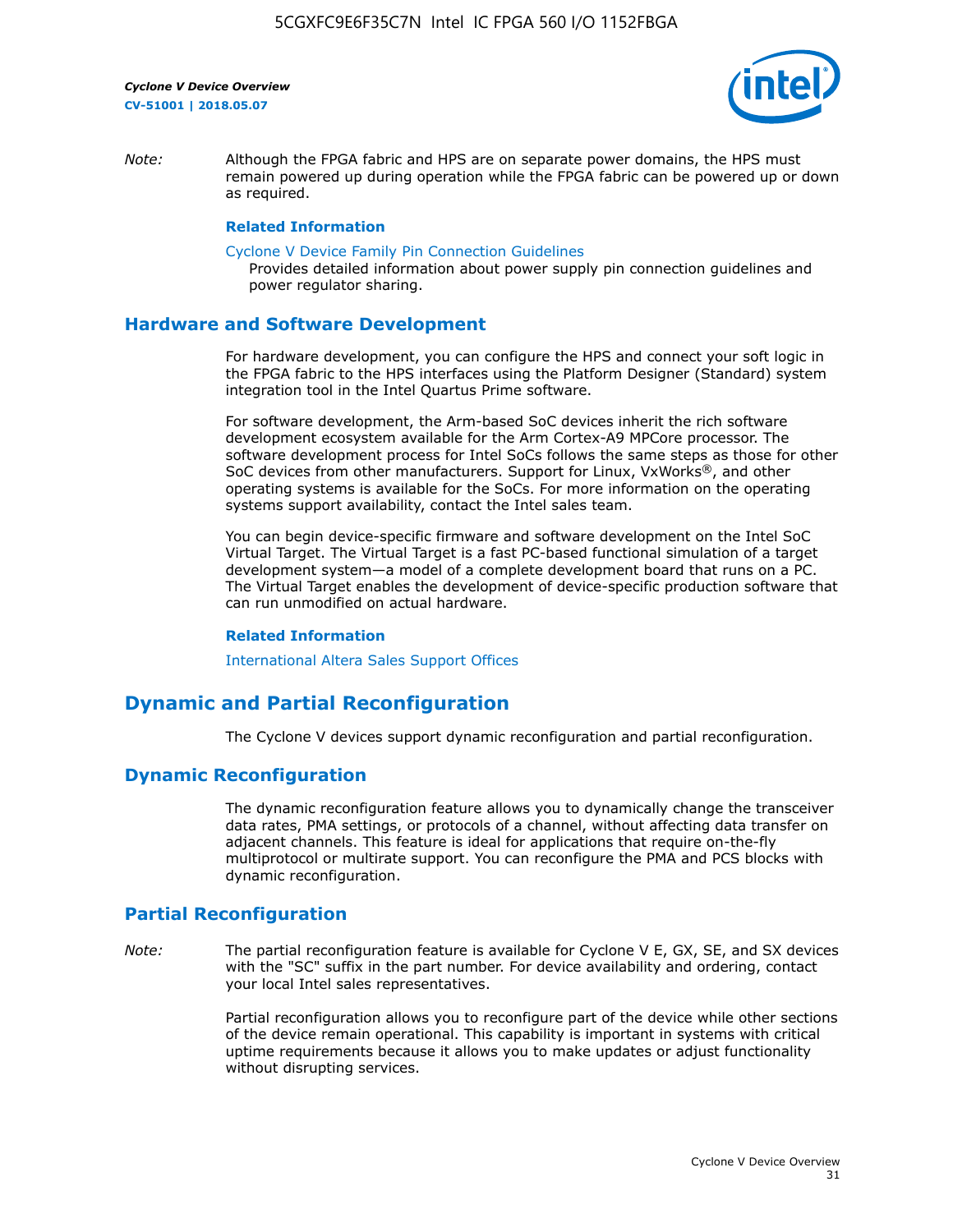

Apart from lowering cost and power consumption, partial reconfiguration increases the effective logic density of the device because placing device functions that do not operate simultaneously is not necessary. Instead, you can store these functions in external memory and load them whenever the functions are required. This capability reduces the size of the device because it allows multiple applications on a single device—saving the board space and reducing the power consumption.

Intel simplifies the time-intensive task of partial reconfiguration by building this capability on top of the proven incremental compile and design flow in the Intel Quartus Prime design software. With the Intel solution, you do not need to know all the intricate device architecture details to perform a partial reconfiguration.

Partial reconfiguration is supported through the FPP x16 configuration interface. You can seamlessly use partial reconfiguration in tandem with dynamic reconfiguration to enable simultaneous partial reconfiguration of both the device core and transceivers.

# **Enhanced Configuration and Configuration via Protocol**

Cyclone V devices support 1.8 V, 2.5 V, 3.0 V, and 3.3 V programming voltages and several configuration schemes.

| <b>Mode</b>                                                    | <b>Data</b><br>Width         | Max Clock  <br>Rate<br>(MHz) | <b>Max Data</b><br>Rate<br>(Mbps) | <b>Decompressi</b><br>on | <b>Design</b><br><b>Security</b> | <b>Partial</b><br>Reconfigurat<br>ion <sup>(18)</sup> | <b>Remote</b><br><b>System</b><br><b>Update</b> |
|----------------------------------------------------------------|------------------------------|------------------------------|-----------------------------------|--------------------------|----------------------------------|-------------------------------------------------------|-------------------------------------------------|
| AS through the EPCS<br>and EPCQ serial<br>configuration device | 1 bit, 4<br>bits             | 100                          |                                   | Yes                      | <b>Yes</b>                       |                                                       | Yes                                             |
| PS through CPLD or<br>external<br>microcontroller              | 1 bit                        | 125                          | 125                               | Yes                      | Yes                              |                                                       |                                                 |
| <b>FPP</b>                                                     | 8 bits                       | 125                          |                                   | Yes                      | <b>Yes</b>                       |                                                       | Parallel flash                                  |
|                                                                | 16 bits                      | 125                          |                                   | Yes                      | <b>Yes</b>                       | Yes                                                   | loader                                          |
| CvP (PCIe)                                                     | x1, x2,<br>and $x4$<br>lanes |                              |                                   | Yes                      | <b>Yes</b>                       | Yes                                                   |                                                 |
| <b>JTAG</b>                                                    | 1 bit                        | 33                           | 33                                |                          |                                  |                                                       |                                                 |

**Table 24. Configuration Schemes and Features Supported by Cyclone V Devices**

Instead of using an external flash or ROM, you can configure the Cyclone V devices through PCIe using CvP. The CvP mode offers the fastest configuration rate and flexibility with the easy-to-use PCIe hard IP block interface. The Cyclone V CvP implementation conforms to the PCIe 100 ms power-up-to-active time requirement.

### **Related Information**

[Configuration via Protocol \(CvP\) Implementation in Intel FPGAs User Guide](https://www.altera.com/documentation/nik1412546950394.html#nik1412546833714) Provides more information about CvP.

 $(18)$  The partial reconfiguration feature is available for Cyclone V E, GX, SE, and SX devices with the "SC" suffix in the part number. For device availability and ordering, contact your local Intel sales representatives.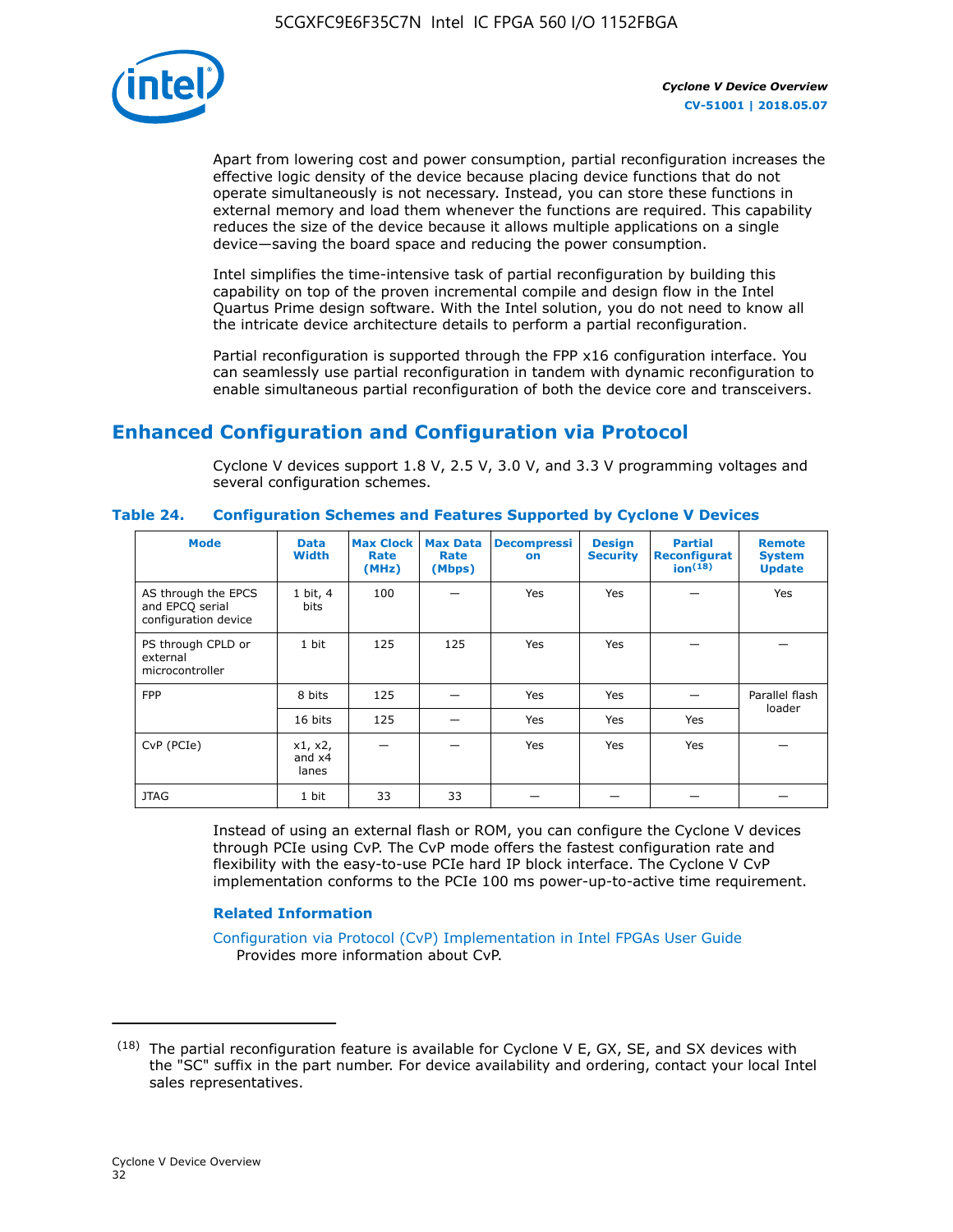

# **Power Management**

Leveraging the FPGA architectural features, process technology advancements, and transceivers that are designed for power efficiency, the Cyclone V devices consume less power than previous generation Cyclone FPGAs:

- Total device core power consumption—less by up to 40%.
- Transceiver channel power consumption—less by up to 50%.

Additionally, Cyclone V devices contain several hard IP blocks that reduce logic resources and deliver substantial power savings of up to 25% less power than equivalent soft implementations.

# **Document Revision History for Cyclone V Device Overview**

| <b>Document</b><br><b>Version</b> | <b>Changes</b>                                                                                                                                                          |
|-----------------------------------|-------------------------------------------------------------------------------------------------------------------------------------------------------------------------|
| 2018.05.07                        | Added the low power option ("L" suffix) for Cyclone V SE and Cyclone V SX devices in the Sample<br>Ordering Code and Available Options diagrams.<br>Rebranded as Intel. |

| <b>Date</b>   | <b>Version</b> | <b>Changes</b>                                                                                                                                                                                                                                                                                                                                                                                                                                                                                                                                                                                                                                                                                                                                                                                                                                                                                                  |
|---------------|----------------|-----------------------------------------------------------------------------------------------------------------------------------------------------------------------------------------------------------------------------------------------------------------------------------------------------------------------------------------------------------------------------------------------------------------------------------------------------------------------------------------------------------------------------------------------------------------------------------------------------------------------------------------------------------------------------------------------------------------------------------------------------------------------------------------------------------------------------------------------------------------------------------------------------------------|
| December 2017 | 2017.12.18     | Updated ALM resources for Cyclone V E, Cyclone V SE, Cyclone V SX, and<br>Cyclone V ST devices.                                                                                                                                                                                                                                                                                                                                                                                                                                                                                                                                                                                                                                                                                                                                                                                                                 |
| June 2016     | 2016.06.10     | Updated Cyclone V GT speed grade to -7 in Sample Ordering Code and<br>Available Options for Cyclone V GT Devices diagram.                                                                                                                                                                                                                                                                                                                                                                                                                                                                                                                                                                                                                                                                                                                                                                                       |
| December 2015 | 2015.12.21     | Added descriptions to package plan tables for Cyclone V GT and ST<br>devices.<br>Changed instances of Quartus II to Quartus Prime.                                                                                                                                                                                                                                                                                                                                                                                                                                                                                                                                                                                                                                                                                                                                                                              |
| June 2015     | 2015.06.12     | Replaced a note to partial reconfiguration feature. Note: The partial<br>reconfiguration feature is available for Cyclone V E, GX, SE, and SX<br>devices with the "SC" suffix in the part number. For device availability and<br>ordering, contact your local Altera sales representatives.<br>Updated logic elements (LE) (K) for the following devices:<br>$\bullet$<br>- Cyclone V E A7: Updated from 149.5 to 150<br>- Cyclone V GX C3: Updated from 35.5 to 36<br>- Cyclone V GX C7: Updated from 149.7 to 150<br>- Cyclone V GT D7: Updated from 149.5 to 150<br>Updated MLAB (Kb) in Maximum Resource Counts for Cyclone V GX<br>Devices table as follows:<br>- Cyclone V GX C3: Updated from 291 to 182<br>- Cyclone V GX C4: Updated from 678 to 424<br>- Cyclone V GX C5: Updated from 678 to 424<br>- Cyclone V GX C7: Updated from 1,338 to 836<br>$-$ Cyclone V GX C9: Updated from 2,748 to 1,717 |
|               |                | continued                                                                                                                                                                                                                                                                                                                                                                                                                                                                                                                                                                                                                                                                                                                                                                                                                                                                                                       |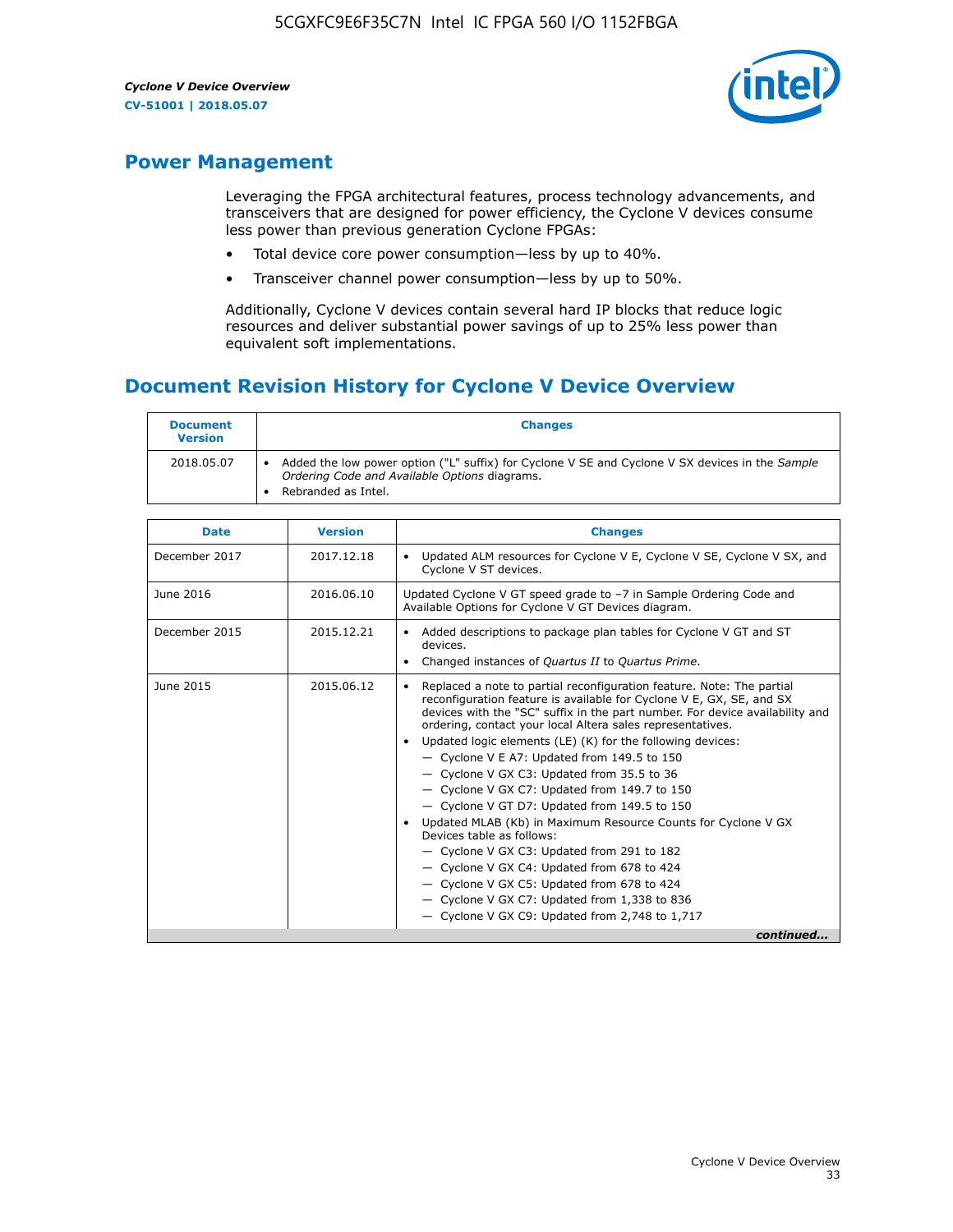

| <b>Date</b>  | <b>Version</b> | <b>Changes</b>                                                                                                                                                                                                                                                                                                                                                                                                                                                                                                                                                                                                                                                                                                                                                                                                                                                                                                                                                                                                                                                                                                                                                                                                                                                                                                                                                                                                                                                                                                                                                                                                                                                                                                |
|--------------|----------------|---------------------------------------------------------------------------------------------------------------------------------------------------------------------------------------------------------------------------------------------------------------------------------------------------------------------------------------------------------------------------------------------------------------------------------------------------------------------------------------------------------------------------------------------------------------------------------------------------------------------------------------------------------------------------------------------------------------------------------------------------------------------------------------------------------------------------------------------------------------------------------------------------------------------------------------------------------------------------------------------------------------------------------------------------------------------------------------------------------------------------------------------------------------------------------------------------------------------------------------------------------------------------------------------------------------------------------------------------------------------------------------------------------------------------------------------------------------------------------------------------------------------------------------------------------------------------------------------------------------------------------------------------------------------------------------------------------------|
|              |                | Updated MLAB RAM Bit (Kb) in Embedded Memory Capacity and<br>Distribution in Cyclone V Devices table as follows:<br>- Cyclone V GX C3: Updated from 181 to 182<br>- Cyclone V GX C4: Updated from 295 to 424<br>Updated Total RAM Bit (Kb) in Embedded Memory Capacity and<br>Distribution in Cyclone V Devices table as follows:<br>$-$ Cyclone V GX C3: Updated from 1,531 to 1,532<br>- Cyclone V GX C4: Updated from 2,795 to 2,924<br>Updated MLAB Block count in Embedded Memory Capacity and<br>Distribution in Cyclone V Devices table as follows:<br>- Cyclone V GX C4: Updated from 472 to 678<br>- Cyclone V GX C5: Updated from 679 to 678                                                                                                                                                                                                                                                                                                                                                                                                                                                                                                                                                                                                                                                                                                                                                                                                                                                                                                                                                                                                                                                        |
| March 2015   | 2015.03.31     | Added internal scrubbing feature under configuration in Summary of<br>$\bullet$<br>Features for Cyclone V Devices table.<br>Added optional suffix "SC: Internal scrubbing support" to the following<br>diagrams:<br>- Sample Ordering Code and Available Options for Cyclone V E Devices<br>- Sample Ordering Code and Available Options for Cyclone V GX Devices<br>- Sample Ordering Code and Available Options for Cyclone V SE Devices<br>- Sample Ordering Code and Available Options for Cyclone V SX Devices                                                                                                                                                                                                                                                                                                                                                                                                                                                                                                                                                                                                                                                                                                                                                                                                                                                                                                                                                                                                                                                                                                                                                                                           |
| January 2015 | 2015.01.23     | Updated Sample Ordering Code and Available Options for Cyclone V ST<br>Devices figure because Cyclone V ST devices are only available in I<br>temperature grade and -7 speed grade.<br>- Operating Temperature: Removed C and A temperature grades<br>- FPGA Fabric Speed Grade: Removed -6 and -8 speed grades<br>Updated the transceiver specification for Cyclone V ST from 5 Gbps to<br>6.144 Gbps:<br>- Device Variants for the Cyclone V Device Family table<br>- Sample Ordering Code and Available Options for Cyclone V ST Devices<br>figure<br>- Maximum Resource Counts for Cyclone V ST Devices<br>Updated Maximum Resource Counts for Cyclone V GX Devices table for<br>Cyclone V GX G3 devices.<br>$-$ Logic elements (LE) (K): Updated from 35.7 to 35.5<br>- Variable-precision DSP block: Updated from 51 to 57<br>$-18 \times 18$ multiplier: Updated from 102 to 114<br>Updated Number of Multipliers in Cyclone V Devices table for Cyclone V<br>GX G3 devices.<br>- Variableprecision DSP Block: Updated from 51 to 57<br>$-9x9$ Multiplier: Updated from 153 to 171<br>$-18 \times 18$ Multiplier: Updated from 102 to 114<br>- 27 x 27 Multiplier: Updated from 51 to 57<br>- 18 x 18 Multiplier Adder Mode: Updated from 51 to 57<br>$-18 \times 18$ Multiplier Adder Summed with 36 bit Input: Updated from 51<br>to 57<br>Updated Embedded Memory Capacity and Distribution in Cyclone V<br>Devices table for Cyclone V GX G3 devices.<br>- M10K block: Updated from 119 to 135<br>- M10K RAM bit (Kb): Updated from 1,190 to 1,350<br>- MLAB block: Updated from 255 to 291<br>- MLAB RAM bit (Kb): Updated from 159 to 181<br>$-$ Total RAM bit (Kb): Updated from 1,349 to 1,531 |
| October 2014 | 2014.10.06     | Added a footnote to the "Transceiver PCS Features for Cyclone V Devices"<br>table to show that PCIe Gen2 is supported for Cyclone V GT and ST devices.                                                                                                                                                                                                                                                                                                                                                                                                                                                                                                                                                                                                                                                                                                                                                                                                                                                                                                                                                                                                                                                                                                                                                                                                                                                                                                                                                                                                                                                                                                                                                        |
|              |                | continued                                                                                                                                                                                                                                                                                                                                                                                                                                                                                                                                                                                                                                                                                                                                                                                                                                                                                                                                                                                                                                                                                                                                                                                                                                                                                                                                                                                                                                                                                                                                                                                                                                                                                                     |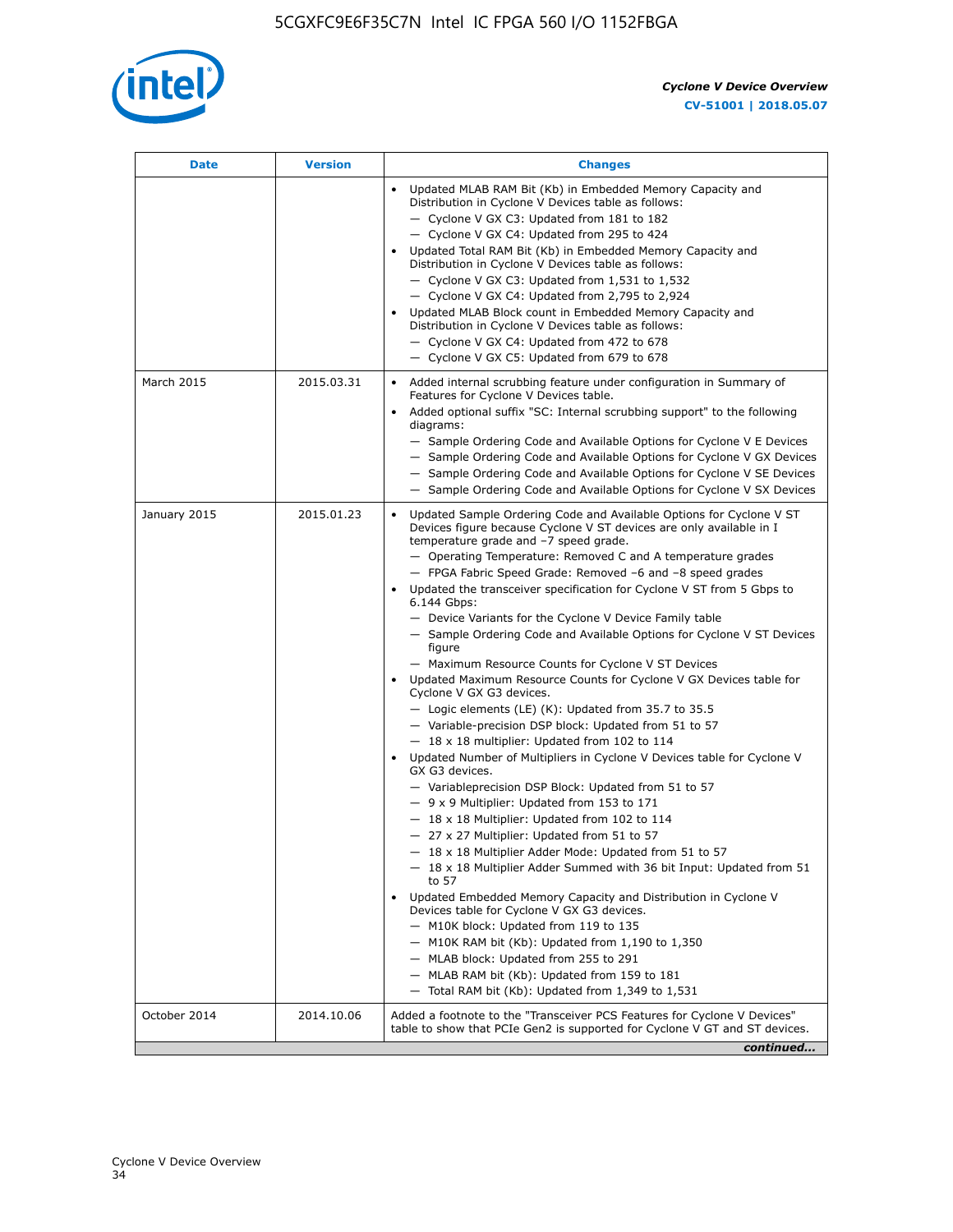r



| <b>Date</b>   | <b>Version</b> | <b>Changes</b>                                                                                                                                                                                                                                                                                                                                                                                                                                                                                                                                                                                                                                                                                                                                                                                                                                                                                                                                                                                                                                                                                                                                                                                                                                                                                                                                             |
|---------------|----------------|------------------------------------------------------------------------------------------------------------------------------------------------------------------------------------------------------------------------------------------------------------------------------------------------------------------------------------------------------------------------------------------------------------------------------------------------------------------------------------------------------------------------------------------------------------------------------------------------------------------------------------------------------------------------------------------------------------------------------------------------------------------------------------------------------------------------------------------------------------------------------------------------------------------------------------------------------------------------------------------------------------------------------------------------------------------------------------------------------------------------------------------------------------------------------------------------------------------------------------------------------------------------------------------------------------------------------------------------------------|
| July 2014     | 2014.07.07     | Updated the I/O vertical migration figure to clarify the migration capability of<br>Cyclone V SE and SX devices.                                                                                                                                                                                                                                                                                                                                                                                                                                                                                                                                                                                                                                                                                                                                                                                                                                                                                                                                                                                                                                                                                                                                                                                                                                           |
| December 2013 | 2013.12.26     | Corrected single or dual-core ARM Cortex-A9 MPCore processor-up to 925<br>MHz from 800 MHz.<br>Removed "Preliminary" texts from Ordering Code figures, Maximum<br>Resources, Package Plan and I/O Vertical Migration tables.<br>Removed the note "The number of GPIOs does not include transceiver<br>I/Os. In the Quartus II software, the number of user I/Os includes<br>transceiver I/Os." for GPIOs in the Maximum Resource Counts table for<br>Cyclone V E and SE.<br>Added link to Altera Product Selector for each device variant.<br>Updated Embedded Hard IPs for Cyclone V GT devices to indicate<br>Maximum 2 hard PCIe and 2 hard memory controllers.<br>• Added leaded package options.<br>Removed the note "The number of PLLs includes general-purpose<br>fractional PLLs and transceiver fractional PLLs." for all PLLs in the                                                                                                                                                                                                                                                                                                                                                                                                                                                                                                            |
|               |                | Maximum Resource Counts table.<br>• Corrected max LVDS counts for transmitter and receiver for Cyclone V E<br>A5 device from 84 to 60.<br>• Corrected max LVDS counts for transmitter and receiver for Cyclone V E<br>A9 device from 140 to 120.<br>Corrected variable-precision DSP block, 27 x 27 multiplier, 18 x 18<br>multiplier adder mode and 18 x 18 multiplier adder summed with 36 bit<br>input for Cyclone V SE devices from 58 to 84.<br>Corrected 18 x 18 multiplier for Cyclone V SE devices from 116 to 168.<br>Corrected 9 x 9 multiplier for Cyclone V SE devices from 174 to 252.<br>Corrected LVDS transmitter for Cyclone V SE A2 and A4 as well as SX C2<br>and C4 devices from 31 to 32.<br>• Corrected LVDS receiver for Cyclone V SE A2 and A4 as well as SX C2 and<br>C4 devices from 35 to 37.<br>• Corrected transceiver speed grade for Cyclone V ST devices ordering code<br>from 4 to 5.<br>• Updated the DDR3 SDRAM for the maximum frequency's soft controller<br>and the minimum frequency from 300 to 303 for voltage 1.35V.<br>Added links to Altera's External Memory Spec Estimator tool to the topics<br>listing the external memory interface performance.<br>Corrected XAUI is supported through the soft PCS in the PCS features for<br>Cyclone V.<br>Added decompression support for the CvP configuration mode. |
| May 2013      | 2013.05.06     | Added link to the known document issues in the Knowledge Base.<br>$\bullet$<br>Moved all links to the Related Information section of respective topics for<br>$\bullet$<br>easy reference.<br>Corrected the title to the PCIe hard IP topic. Cyclone V devices support<br>only PCIe Gen1 and Gen2.<br>Updated Supporting Feature in Table 1 of Increased bandwidth capacity to<br>٠<br>'6.144 Gbps'.<br>Updated Description in Table 2 of Low-power high-speed serial interface to<br>'6.144 Gbps'.<br>Updated Description in Table 3 of Cyclone V GT to '6.144 Gbps'.<br>Updated the M386 package to M383 for Figure 1, Figure 2 and Figure 3.<br>٠<br>Updated Figure 2 and Figure 3 for Transceiver Count by adding 'F : 4'.<br>٠<br>Updated LVDS in the Maximum Resource Counts tables to include<br>Transmitter and Receiver values.<br>Updated the package plan with M383 for the Cyclone V E device.<br>Removed the M301 and M383 packages from the Cyclone V GX C4 device.<br>Updated the GPIO count to '129' for the M301 package of the Cyclone V<br>GX C5 device.<br>Updated 5 Gbps to '6.144 Gbps' for Cyclone V GT device.<br>continued                                                                                                                                                                                                        |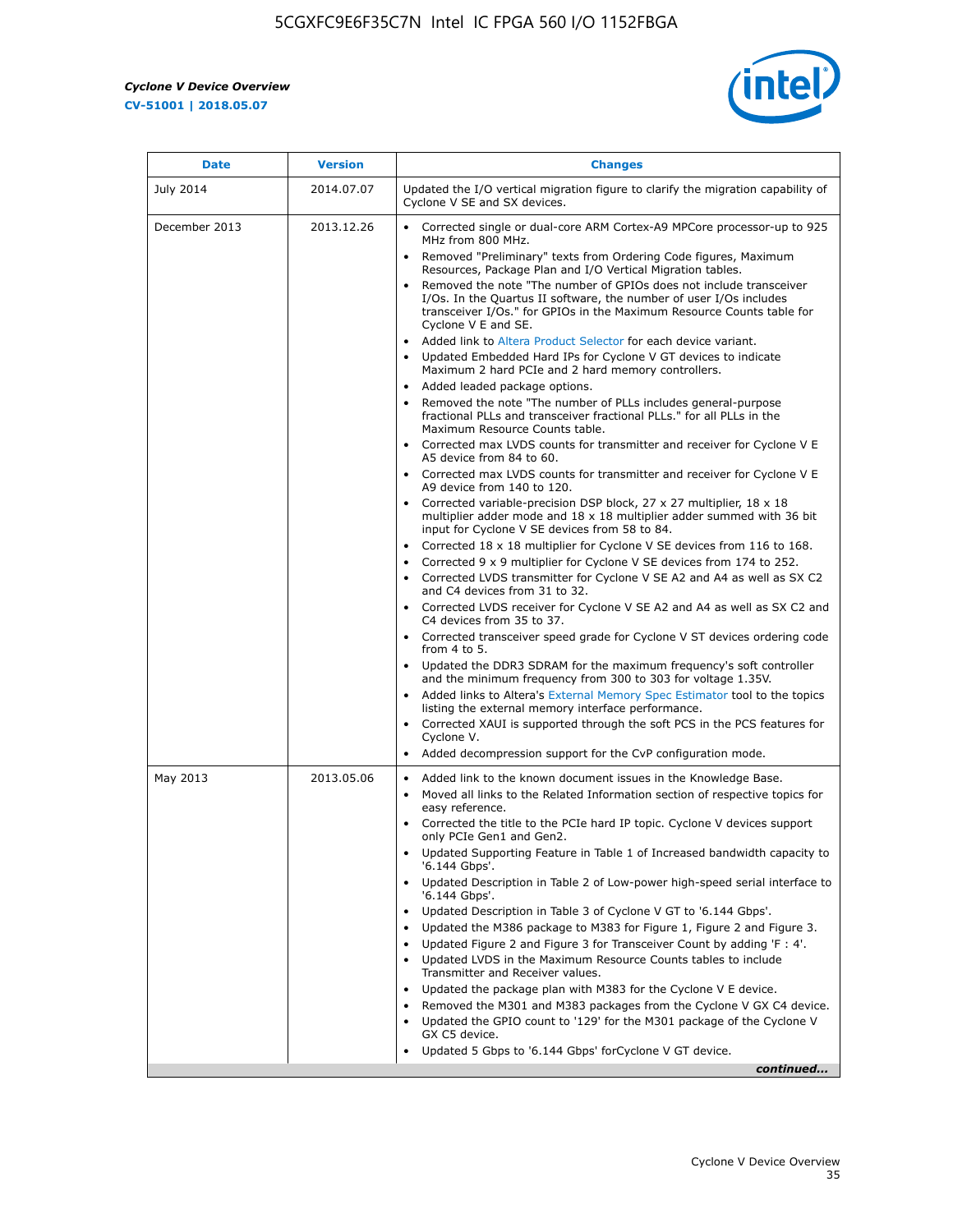

|               |            | <b>Changes</b>                                                                                                                                                                                                                                                                                                                                                                                                                                                                                                                                                                                                                                                                                                                                                                                                                                                                                                                                                                                                                                     |
|---------------|------------|----------------------------------------------------------------------------------------------------------------------------------------------------------------------------------------------------------------------------------------------------------------------------------------------------------------------------------------------------------------------------------------------------------------------------------------------------------------------------------------------------------------------------------------------------------------------------------------------------------------------------------------------------------------------------------------------------------------------------------------------------------------------------------------------------------------------------------------------------------------------------------------------------------------------------------------------------------------------------------------------------------------------------------------------------|
|               |            | • Updated HPS I/O for U484 (19 mm) in Table 11 with '151' for A2, A4, A5<br>and A6.                                                                                                                                                                                                                                                                                                                                                                                                                                                                                                                                                                                                                                                                                                                                                                                                                                                                                                                                                                |
|               |            | • Updated Memory (Kb) for Maximum Resource Counts for Cyclone V SE A4<br>and A6, SX C4 and C6, ST D6 devices.                                                                                                                                                                                                                                                                                                                                                                                                                                                                                                                                                                                                                                                                                                                                                                                                                                                                                                                                      |
|               |            | Updated FPGA PLL for Maximum Resource Counts for Cyclone V SE A2, SX<br>C2, devices.                                                                                                                                                                                                                                                                                                                                                                                                                                                                                                                                                                                                                                                                                                                                                                                                                                                                                                                                                               |
|               |            | Removed '36 x 36' from the Variable-Precision DSP Block.<br>Updated Variable-precision DSP Blocks and 18 x 18 Multiplier for<br>Maximum Resource Counts for Cyclone V SX C4 device.<br>• Updated the HPS I/O counts for Cyclone V SE, SX, and ST devices.<br>Updated Figure 7 which shows the I/O vertical migration table.<br>Updated Table 17 for Cyclone V SX C4 device.<br>$\bullet$<br>• Updated Embedded Memory Capacity and Distribution table for Cyclone V<br>SE A4 and A6, SX C4 and C6, ST D6 devices.<br>Removed 'Counter reconfiguration' from the PLL Features.<br>Updated Low-Power Serial Transceivers by replacing 5 Gbps with<br>6.144 Gbps.<br>Removed 'Distributed Memory' symbol.<br>Updated the Capability in Table 22 of Backplane support to '6.144 Gbps'.<br>Updated Capability in Table 22 of Ring oscillator transmit PLLs with<br>6.144 Gbps.<br>Updated the PCS Support in Table 23 from 5 Gbps to '6 Gbps'.<br>Updated the Data Rates (Gbps) in Table 23 of 3 Gbps and 6 Gbps Basic to<br>$\bullet$<br>'6.144 Gbps'. |
|               |            | Updated the Data Rates (Gbps) in Table 23 of CPRI 4.1 to '6.144 Gbps'.<br>Clarified that partial reconfiguration is an advanced feature. Contact Altera<br>for support of the feature.                                                                                                                                                                                                                                                                                                                                                                                                                                                                                                                                                                                                                                                                                                                                                                                                                                                             |
| December 2012 | 2012.12.28 | Updated the pin counts for the MBGA packages.<br>$\bullet$<br>Updated the GPIO and transceiver counts for the MBGA packages.<br>$\bullet$<br>Updated the GPIO counts for the U484 package of the Cyclone V E A9, GX<br>C9, and GT D9 devices.<br>• Updated the vertical migration table for vertical migration of the U484<br>packages.<br>• Updated the MLAB supported programmable widths at 32 bits depth.                                                                                                                                                                                                                                                                                                                                                                                                                                                                                                                                                                                                                                      |
| November 2012 | 2012.11.19 | • Added new MBGA packages and additional U484 packages for Cyclone V E,<br>GX, and GT.<br>• Added ordering code for five-transceiver devices for Cyclone V GT and ST.<br>Updated the vertical migration table to add MBGA packages.<br>$\bullet$<br>Added performance information for HPS memory controller.<br>$\bullet$<br>Removed DDR3U support.<br>$\bullet$<br>Updated Cyclone V ST speed grade information.<br>Added information on maximum transceiver channel usage restrictions for<br>PCI Gen2 and CPRI at 4.9152 Gbps transmit jitter compliance.<br>Added note on the differences between GPIO reported in Overview with<br>User I/O numbers shown in the Quartus II software.<br>Updated template.                                                                                                                                                                                                                                                                                                                                    |
| July 2012     | 2.1        | Added support for PCIe Gen2 x4 lane configuration (PCIe-compatible)                                                                                                                                                                                                                                                                                                                                                                                                                                                                                                                                                                                                                                                                                                                                                                                                                                                                                                                                                                                |
| June 2012     | 2.0        | Restructured the document.<br>Added the "Embedded Memory Capacity" and "Embedded Memory<br>Configurations" sections.<br>Added Table 1, Table 3, Table 16, Table 19, and Table 20.<br>Updated Table 2, Table 4, Table 5, Table 6, Table 7, Table 8, Table 9, Table<br>10, Table 11, Table 12, Table 13, Table 14, Table 17, and Table 18.<br>continued                                                                                                                                                                                                                                                                                                                                                                                                                                                                                                                                                                                                                                                                                              |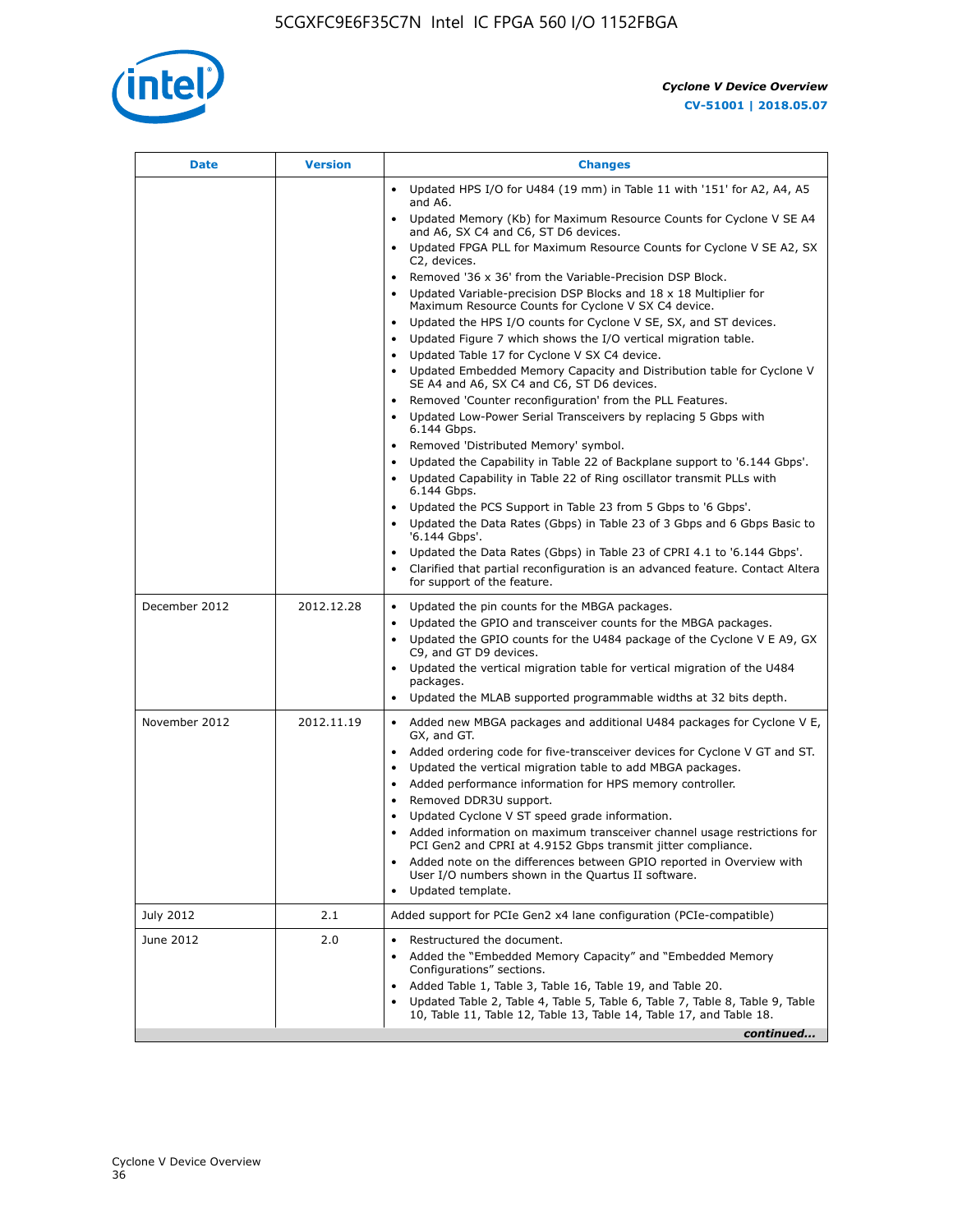

| <b>Date</b>   | <b>Version</b> | <b>Changes</b>                                                                                                                                                                                                                                                                                                                                                                                                                                                             |
|---------------|----------------|----------------------------------------------------------------------------------------------------------------------------------------------------------------------------------------------------------------------------------------------------------------------------------------------------------------------------------------------------------------------------------------------------------------------------------------------------------------------------|
|               |                | Updated Figure 1, Figure 2, Figure 3, Figure 4, Figure 5, Figure 6, and<br>Figure 10.<br>Updated the "FPGA Configuration and Processor Booting" and "Hardware"<br>and Software Development" sections.<br>Text edits throughout the document.                                                                                                                                                                                                                               |
| February 2012 | 1.2            | Updated Table $1-2$ , Table $1-3$ , and Table $1-6$ .<br>Updated "Cyclone V Family Plan" on page 1-4 and "Clock Networks and<br>PLL Clock Sources" on page 1-15.<br>Updated Figure 1-1 and Figure 1-6.                                                                                                                                                                                                                                                                     |
| November 2011 | 1.1            | Updated Table $1-1$ , Table $1-2$ , Table $1-3$ , Table $1-4$ , Table $1-5$ , and Table<br>$1 - 6.$<br>Updated Figure 1-4, Figure 1-5, Figure 1-6, Figure 1-7, and Figure 1-8.<br>Updated "System Peripherals" on page 1-18, "HPS-FPGA AXI Bridges" on<br>page 1-19, "HPS SDRAM Controller Subsystem" on page 1-19, "FPGA<br>Configuration and Processor Booting" on page 1-19, and "Hardware and<br>Software Development" on page 1-20.<br>Minor text edits.<br>$\bullet$ |
| October 2011  | 1.0            | Initial release.                                                                                                                                                                                                                                                                                                                                                                                                                                                           |